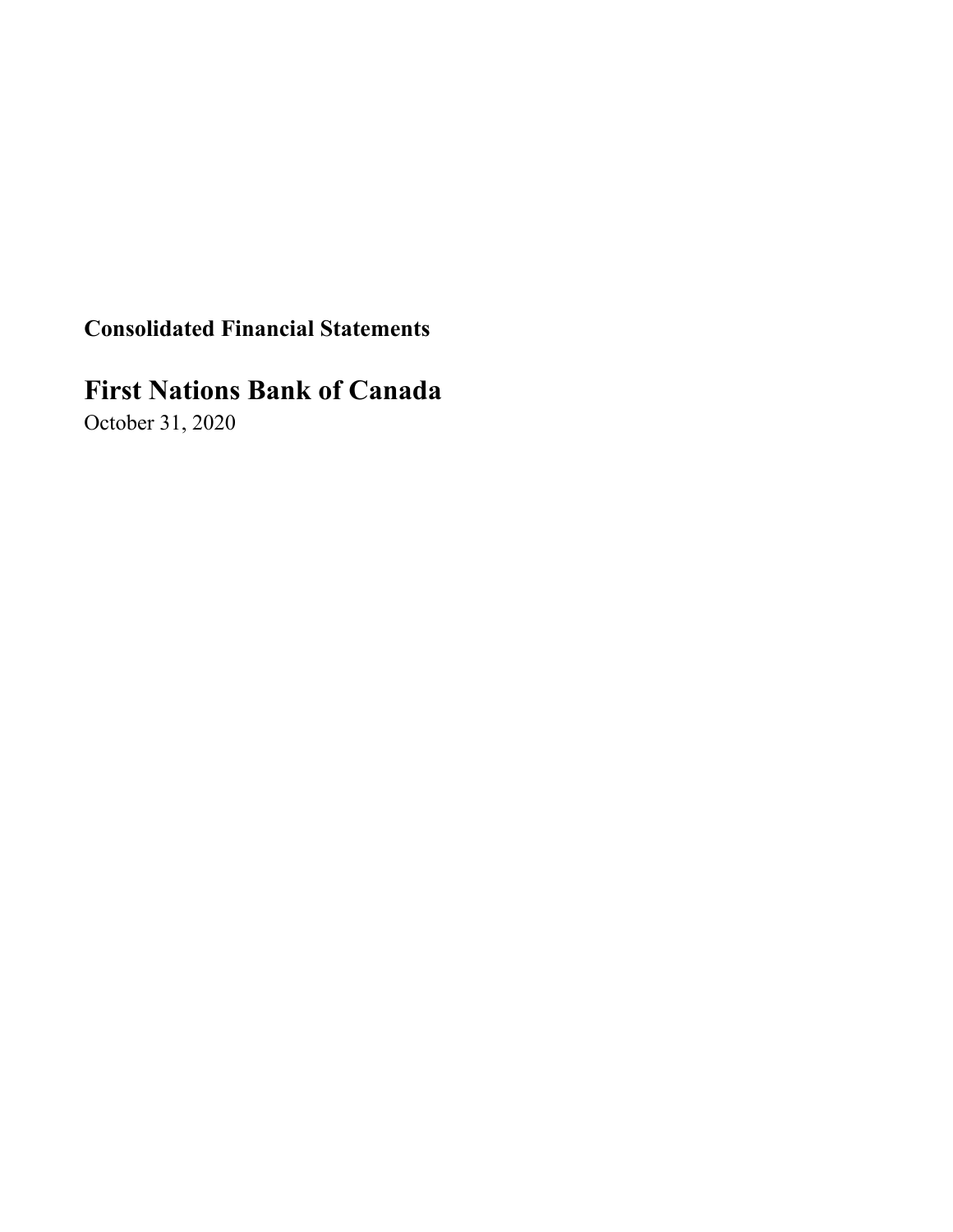# Independent auditor's report

#### To the Shareholders of First Nations Bank of Canada

#### Opinion

We have audited the accompanying consolidated financial statements of First Nations Bank of Canada ["the Bank"], which comprise the consolidated statement of financial position as at October 31, 2020 and the consolidated statement of comprehensive income, consolidated statement of changes in equity and consolidated statement of cash flows for the year then ended, and a summary of significant accounting policies and other explanatory information.

In our opinion, the accompanying consolidated financial statements present fairly, in all material respects, the financial position of First Nations Bank of Canada as at October 31, 2020, and its financial performance and its cash flows for the year then ended in accordance with International Financial Reporting Standards.

#### Basis for opinion

We conducted our audit in accordance with Canadian generally accepted auditing standards. Our responsibilities under those standards are further described in the Auditor's responsibilities for the audit of the financial statements section of our report. We are independent of the Bank in accordance with the ethical requirements that are relevant to our audit of the consolidated financial statements in Canada, and we have fulfilled our other ethical responsibilities in accordance with these requirements. We believe that the audit evidence we have obtained is sufficient and appropriate to provide a basis for our opinion.

#### Responsibilities of management and those charged with governance for the consolidated financial statements

Management is responsible for the preparation and fair presentation of these consolidated financial statements in accordance with International Financial Reporting Standards, and for such internal control as management determines is necessary to enable the preparation of consolidated financial statements that are free from material misstatement, whether due to fraud or error.

In preparing the consolidated financial statements, management is responsible for assessing the Bank's ability to continue as a going concern, disclosing, as applicable, matters related to going concern and using the going concern basis of accounting unless management either intends to liquidate the Bank or to cease operations, or has no realistic alternative but to do so.

Those charged with governance are responsible for overseeing the Bank's financial reporting process.

#### Auditor's responsibility for the audit of the consolidated financial statement

Our objectives are to obtain reasonable assurance about whether the consolidated financial statements as a whole are free from material misstatement, whether due to fraud or error, and to issue an auditor's report that includes our opinion. Reasonable assurance is a high level of assurance, but is not a guarantee that an audit conducted in accordance with Canadian generally accepted auditing standards will always detect a material misstatement when it exists. Misstatements can arise from fraud or error and are considered material if, individually or in the aggregate, they could reasonably be expected to influence the economic decisions of users taken on the basis of these consolidated financial statements.

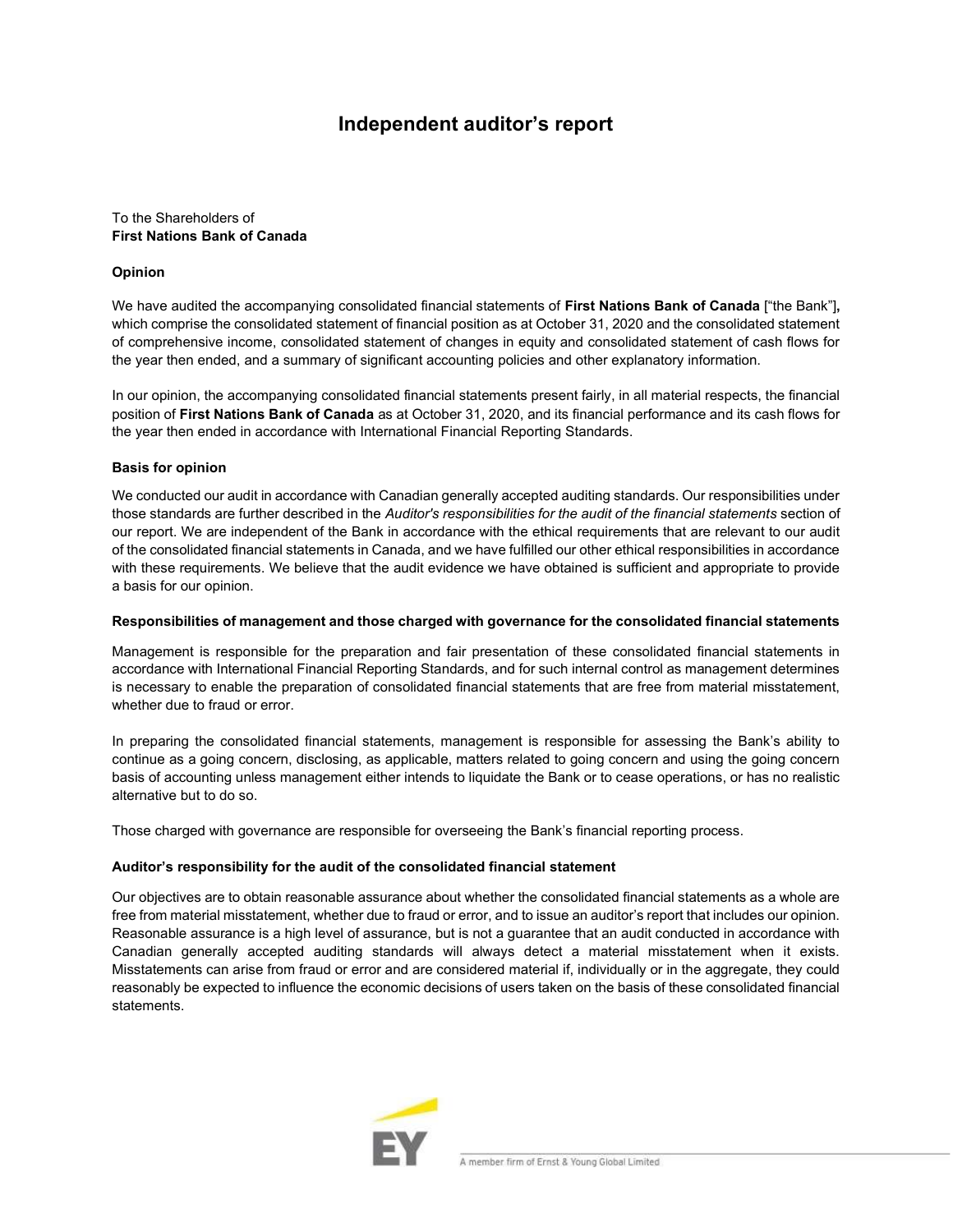As part of an audit in accordance with Canadian generally accepted auditing standards, we exercise professional judgment and maintain professional skepticism throughout the audit. We also:

- Identify and assess the risks of material misstatement of the consolidated financial statements, whether due to fraud or error, design and perform audit procedures responsive to those risks, and obtain audit evidence that is sufficient and appropriate to provide a basis for our opinion. The risk of not detecting a material misstatement resulting from fraud is higher than for one resulting from error, as fraud may involve collusion, forgery, intentional omissions, misrepresentations, or the override of internal control.
- Obtain an understanding of internal control relevant to the audit in order to design audit procedures that are appropriate in the circumstances, but not for the purpose of expressing an opinion on the effectiveness of the Bank's internal control.
- Evaluate the appropriateness of accounting policies used and the reasonableness of accounting estimates and related disclosures made by management.
- Conclude on the appropriateness of management's use of the going concern basis of accounting and based on the audit evidence obtained, whether a material uncertainty exists related to events or conditions that may cast significant doubt on the Bank's ability to continue as a going concern. If we conclude that a material uncertainty exists, we are required to draw attention in our auditor's report to the related disclosures in the consolidated financial statements or, if such disclosures are inadequate, to modify our opinion. Our conclusions are based on the audit evidence obtained up to the date of our auditor's report. However, future events or conditions may cause the Bank to cease to continue as a going concern.
- Evaluate the overall presentation, structure and content of the consolidated financial statements, including the disclosures, and whether the consolidated financial statements represent the underlying transactions and events in a manner that achieves fair presentation.

We communicate with those charged with governance regarding, among other matters, the planned scope and timing of the audit and significant audit findings, including any significant deficiencies in internal control that we identify during our audit.

Saskatoon, Canada December 15, 2020

Ernet + Young LLP

**Chartered Professional Accountants** 

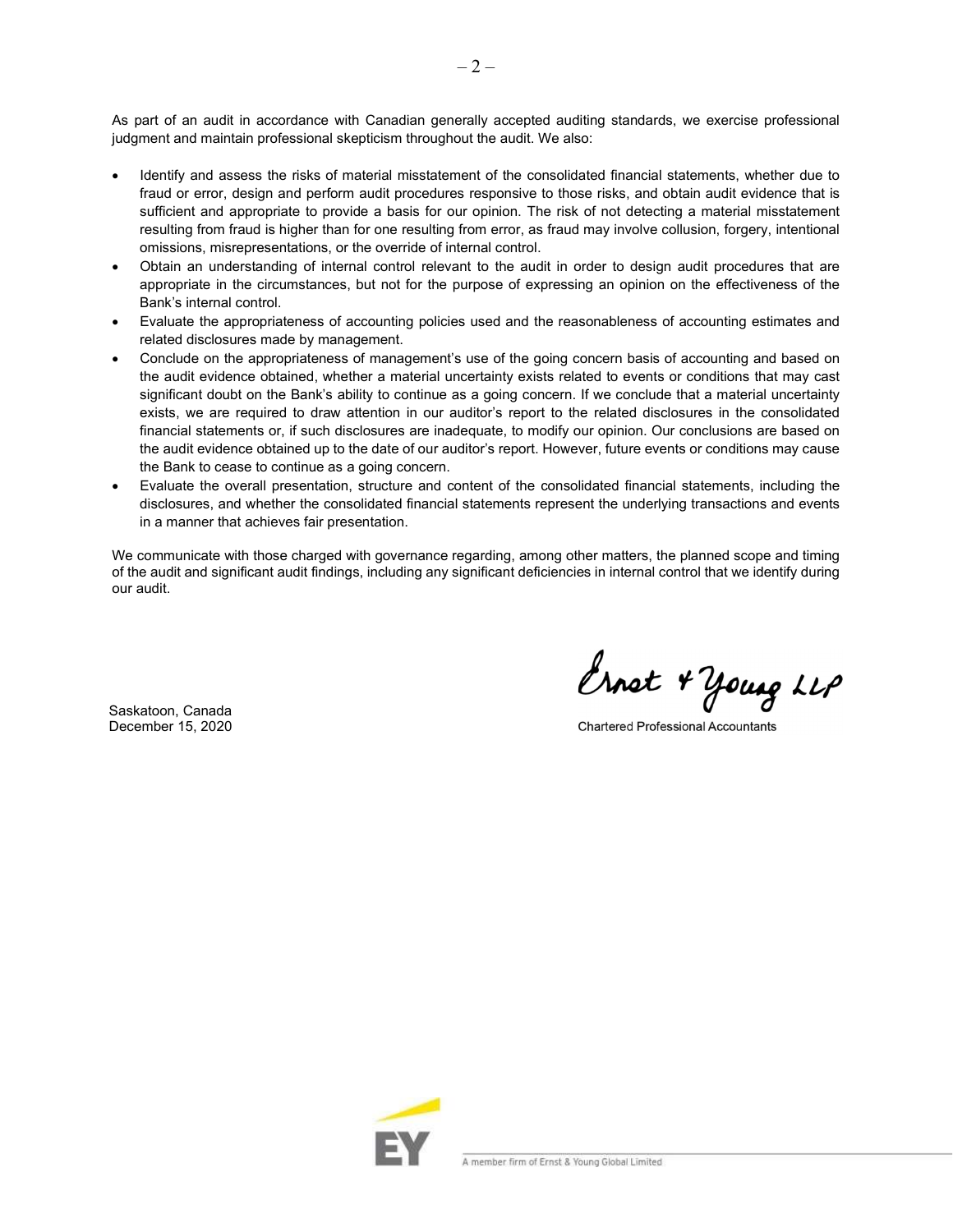# **CONSOLIDATED STATEMENT OF FINANCIAL POSITION**

As at October 31

[in thousands of Canadian dollars]

|                                                       | <b>Notes</b> | 2020    | 2019    |
|-------------------------------------------------------|--------------|---------|---------|
| <b>ASSETS</b>                                         |              |         |         |
| Cash and cash equivalents                             | 6            | 441,737 | 202,685 |
| Interest-bearing deposits with financial institutions | 7            | 76,510  | 75,798  |
| Loans and advances to customers                       | 8            |         |         |
| Mortgage loans                                        |              | 99,771  | 100,152 |
| Personal loans                                        |              | 13,390  | 12,785  |
| <b>Business loans</b>                                 |              | 322,528 | 272,980 |
|                                                       |              | 435,689 | 385,917 |
| Derivative financial instrument                       | 20           | 74      |         |
| Right of use assets                                   | II           | 4,657   |         |
| Deferred tax asset                                    | 18           | 376     |         |
| Property and equipment                                | 12           | 2,797   | 3,456   |
| Intangible assets                                     | 13           | 1,627   | 2,076   |
| Other assets                                          | 9            | 2,267   | 2,238   |
| <b>Total assets</b>                                   |              | 965,734 | 672,170 |
| <b>LIABILITIES</b><br>Due to customers                |              |         |         |
| Notice deposits                                       |              | 757,694 | 482,616 |
| Medium-term certificates                              |              | 140,134 | 128,372 |
|                                                       |              | 897,828 | 610,988 |
| Derivative financial instrument                       | 20           |         | 64      |
| Deferred tax liability                                | 18           |         | 154     |
| Lease liability                                       | 14           | 4,747   |         |
| Other liabilities                                     | 10           | 12,541  | 12,808  |
| Subordinated debentures                               | 16           | 4,270   | 4,233   |
| <b>Total liabilities</b>                              |              | 919,386 | 628,247 |
| <i>Guarantees</i>                                     | 21           |         |         |
| <b>EQUITY</b>                                         |              |         |         |
| Issued capital                                        | 17           | 30,212  | 30,030  |
| Retained earnings                                     |              | 16,136  | 13,893  |
| Total equity                                          |              | 46,348  | 43,923  |
| <b>Total liabilities and equity</b>                   |              | 965,734 | 672,170 |

*The accompanying notes are an integral part of these financial statements.*

Approved by the Board of Directors

Director **Director** 

 $H$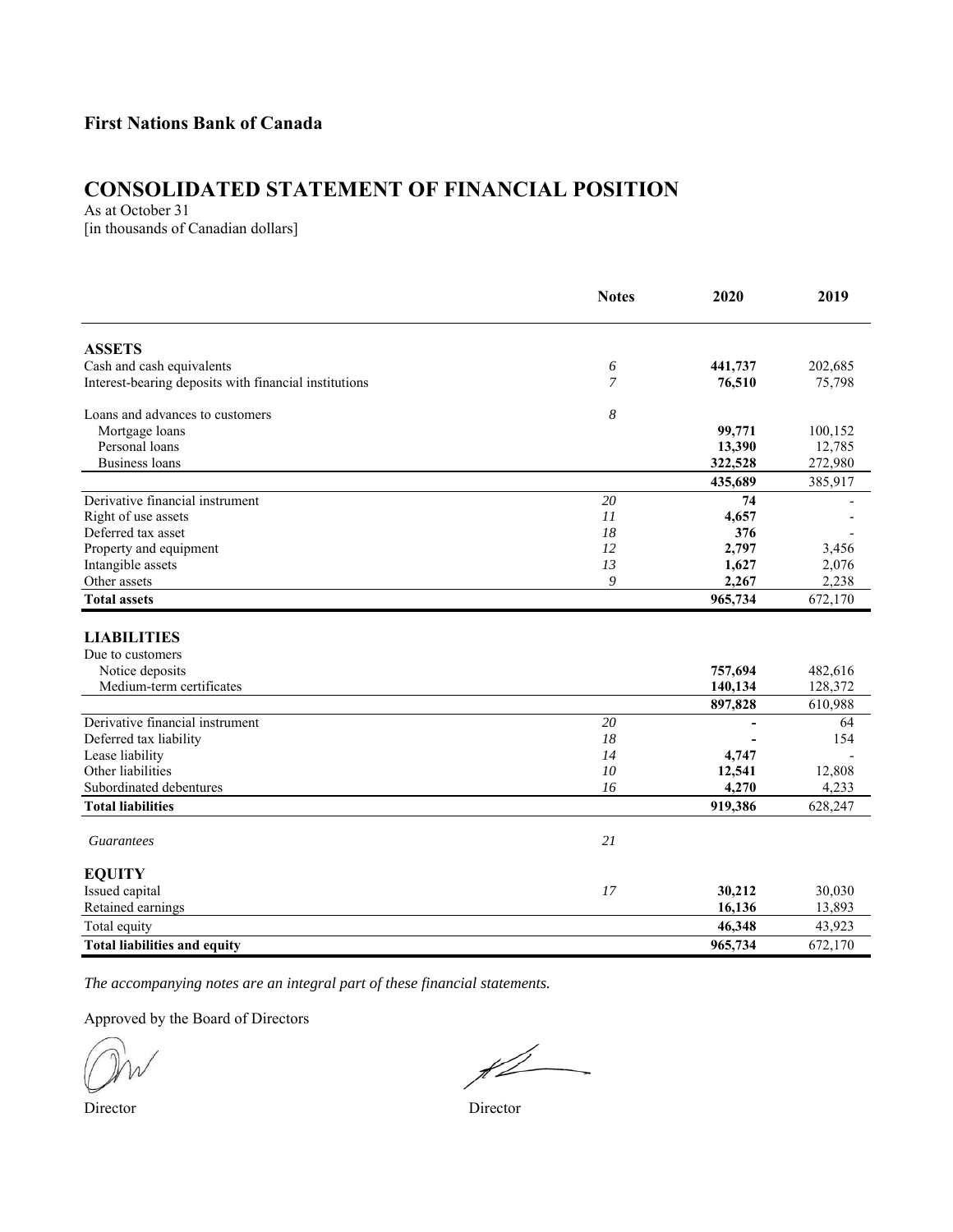# **CONSOLIDATED STATEMENT OF COMPREHENSIVE INCOME**

For the year ended October 31 [in thousands of Canadian dollars]

|                                                                     | <b>Notes</b> | 2020   | 2019                     |
|---------------------------------------------------------------------|--------------|--------|--------------------------|
| <b>INTEREST INCOME</b>                                              |              |        |                          |
| Term and bank deposits                                              |              | 4,306  | 5,423                    |
| Loans and advances to customer                                      |              |        |                          |
| Mortgage loans                                                      |              | 3,313  | 3,325                    |
| Personal loans                                                      |              | 961    | 991                      |
| <b>Business loans</b>                                               |              | 13,543 | 12,879                   |
|                                                                     |              | 22,123 | 22,618                   |
| <b>INTEREST EXPENSE</b>                                             |              |        |                          |
| Notice deposits                                                     |              | 2,392  | 4,245                    |
| Medium-term certificates                                            |              | 2,192  | 2,321                    |
| Subordinated debentures                                             |              | 295    | 304                      |
| Interest on lease liabilities                                       |              | 169    | $\overline{\phantom{a}}$ |
|                                                                     |              | 5,048  | 6,870                    |
| Net interest income                                                 |              | 17,075 | 15,748                   |
| Provision for (recovery of) credit losses                           | 8            | 874    | (162)                    |
| Net interest income after provision for (recovery of) credit losses |              | 16,201 | 15,910                   |
| Fees and commission                                                 |              | 4,829  | 4,421                    |
|                                                                     |              | 21,030 | 20,331                   |
| <b>NON-INTEREST EXPENSES</b>                                        |              |        |                          |
| Salary and staff benefits                                           |              | 8,769  | 7,617                    |
| Rent and occupancy                                                  |              | 1,311  | 2,218                    |
| Marketing                                                           |              | 290    | 428                      |
| Professional fees                                                   |              | 1,353  | 1,128                    |
| Banking platform                                                    |              | 2,765  | 2,525                    |
| Travel                                                              |              | 251    | 501                      |
| Other operating expenses                                            |              | 217    | 885                      |
| Depreciation and amortization                                       |              | 2,591  | 1,427                    |
| Total operating expenses                                            |              | 17,547 | 16,729                   |
| Income before income taxes                                          |              | 3,483  | 3,602                    |
| Income tax expense                                                  | 18           | 866    | 969                      |
| Net income for the year                                             |              | 2,617  | 2,633                    |
| Other comprehensive income for the year                             |              |        |                          |
| Total comprehensive income                                          |              | 2,617  | 2,633                    |

*The accompanying notes are an integral part of these financial statements.*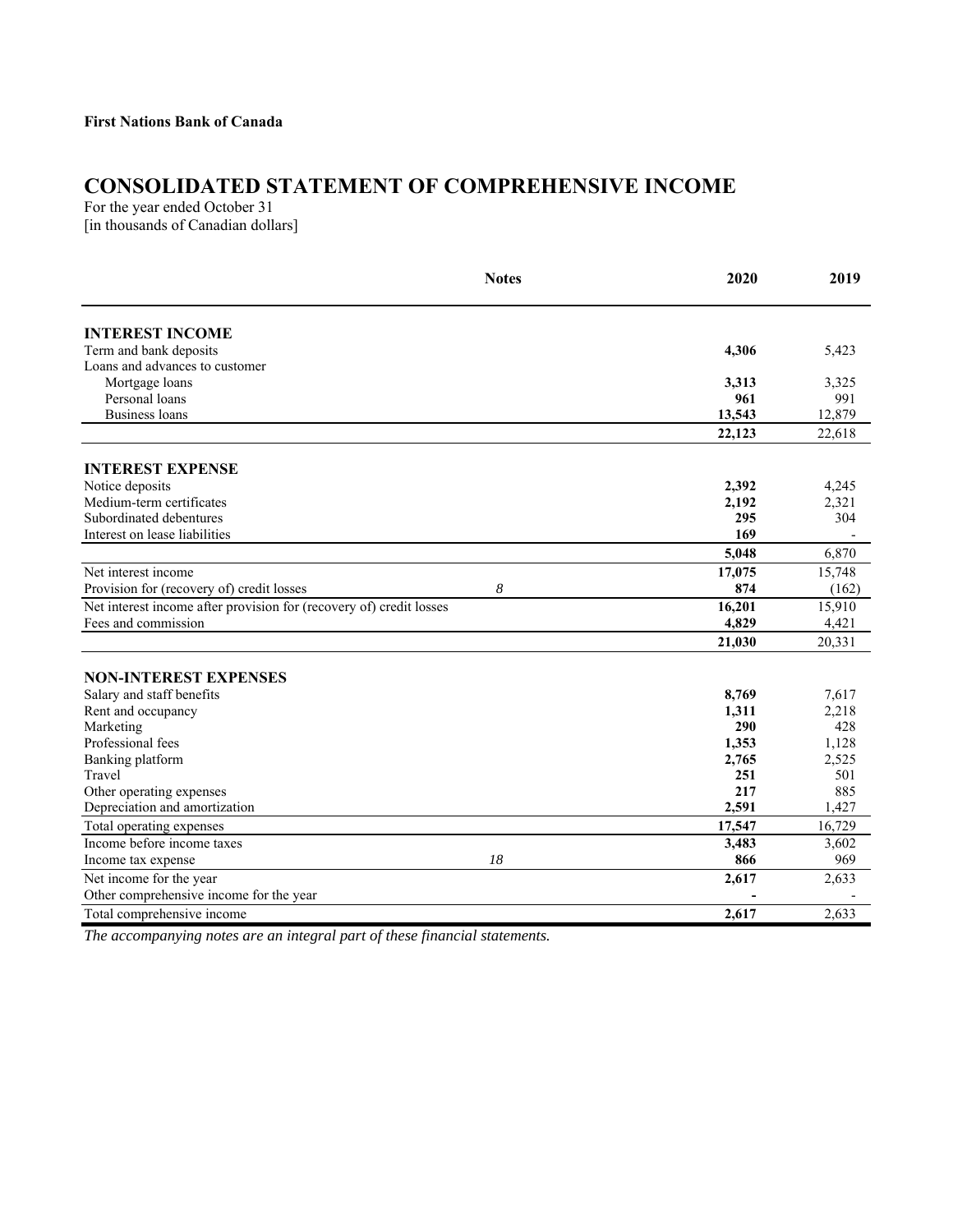# **CONSOLIDATED STATEMENT OF CHANGES IN EQUITY**

[in thousands of Canadian dollars]

|                                                                                                 | <b>Issued</b><br>capital | <b>Retained</b><br>earnings | <b>Total</b><br>equity |
|-------------------------------------------------------------------------------------------------|--------------------------|-----------------------------|------------------------|
| As at November 1, 2018                                                                          | 26,041                   | 11,649                      | 37,690                 |
| Total comprehensive income for the year<br>Impact of adopting IFRS 9<br>Net income for the year |                          | (90)<br>2,633               | (90)<br>2,633          |
| Total comprehensive income for the year                                                         |                          | 2,543                       | 2,543                  |
| Share capital issuance, net of costs<br>Dividends to equity holders                             | 3,989                    | (299)                       | 3,989<br>(299)         |
| As at October 31, 2019                                                                          | 30,030                   | 13,893                      | 43,923                 |
| Total comprehensive income for the year<br>Net income for the year                              |                          | 2,617                       | 2,617                  |
| Total comprehensive income for the year                                                         |                          | 2,617                       | 2,617                  |
| Share capital issuance, net of costs<br>Dividends to equity holders                             | 182                      | (374)                       | 182<br>(374)           |
| As at October 31, 2020                                                                          | 30,212                   | 16,136                      | 46,348                 |

*The accompanying notes are an integral part of these financial statements.*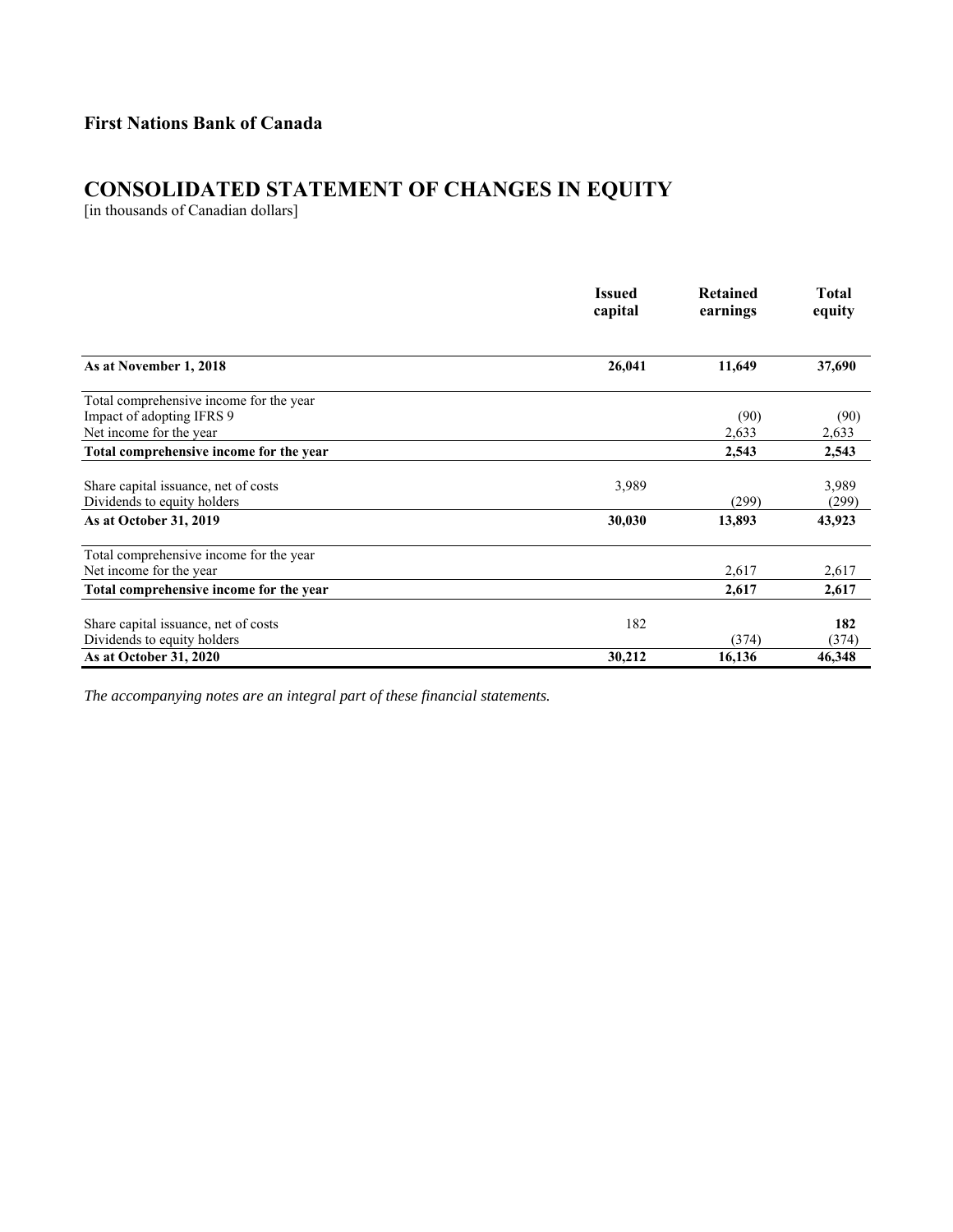# **CONSOLIDATED STATEMENT OF CASH FLOWS**

For the year ended October 31 [in thousands of Canadian dollars]

|                                                           | 2020      | 2019      |
|-----------------------------------------------------------|-----------|-----------|
| <b>OPERATING ACTIVITIES</b>                               |           |           |
| Income for the year                                       | 2,617     | 2,633     |
| Adjustments:                                              |           |           |
| Provision for (recovery of) credit losses                 | 853       | (183)     |
| Deferred income taxes                                     | (530)     | (190)     |
| Depreciation and amortization                             | 2,591     | 1,427     |
| Amortization of subordinated debentures                   | 37        | 34        |
|                                                           | 5,568     | 3,721     |
| Adjustments for changes in:                               |           |           |
| Interest receivable                                       | (13)      | (313)     |
| Interest payable                                          | (147)     | 212       |
| Other receivables                                         | (16)      | 142       |
| Derivative financial instrument                           | (138)     | (263)     |
| Other liabilities                                         | (120)     | 6,733     |
|                                                           | (434)     | 6,511     |
| Changes in:                                               |           |           |
| Mortgage loans                                            | 278       | (1, 496)  |
| Personal loans                                            | (630)     | (1, 119)  |
| Business loans                                            | (50, 272) | (24, 049) |
| Notice deposits                                           | 275,078   | 115,579   |
| Medium-term certificates                                  | 11,762    | (9,766)   |
|                                                           | 236,216   | 79.149    |
| Net cash provided by operating activities                 | 241,350   | 89,381    |
| <b>INVESTING ACTIVITIES</b>                               |           |           |
| Purchase of property and equipment                        | (84)      | (1,827)   |
| Additions to intangible assets                            | (371)     | (505)     |
| Interest-bearing deposits with financial institutions     | (713)     | (25,365)  |
| Net cash used in investing activities                     | (1, 168)  | (27, 697) |
|                                                           |           |           |
| <b>FINANCING ACTIVITIES</b>                               |           |           |
| Repayment of lease liability<br>Issuance of common shares | (938)     | 3,989     |
| Dividends paid to equity holders                          | (192)     | (299)     |
|                                                           |           |           |
| Net cash (used in) provided by financing activities       | (1,130)   | 3,690     |
| Net increase in cash and cash equivalents during the year | 239,052   | 65,374    |
| Cash and cash equivalents, beginning of year              | 202,685   | 137,311   |
| Cash and cash equivalents, end of year                    | 441,737   | 202,685   |
|                                                           |           |           |
| <b>Operational cash flows from:</b>                       |           |           |
| Interest paid                                             | 5,195     | 6,658     |
| Income taxes paid                                         | 1,199     | 1,458     |
|                                                           |           |           |

*The accompanying notes are an integral part of these financial statements.*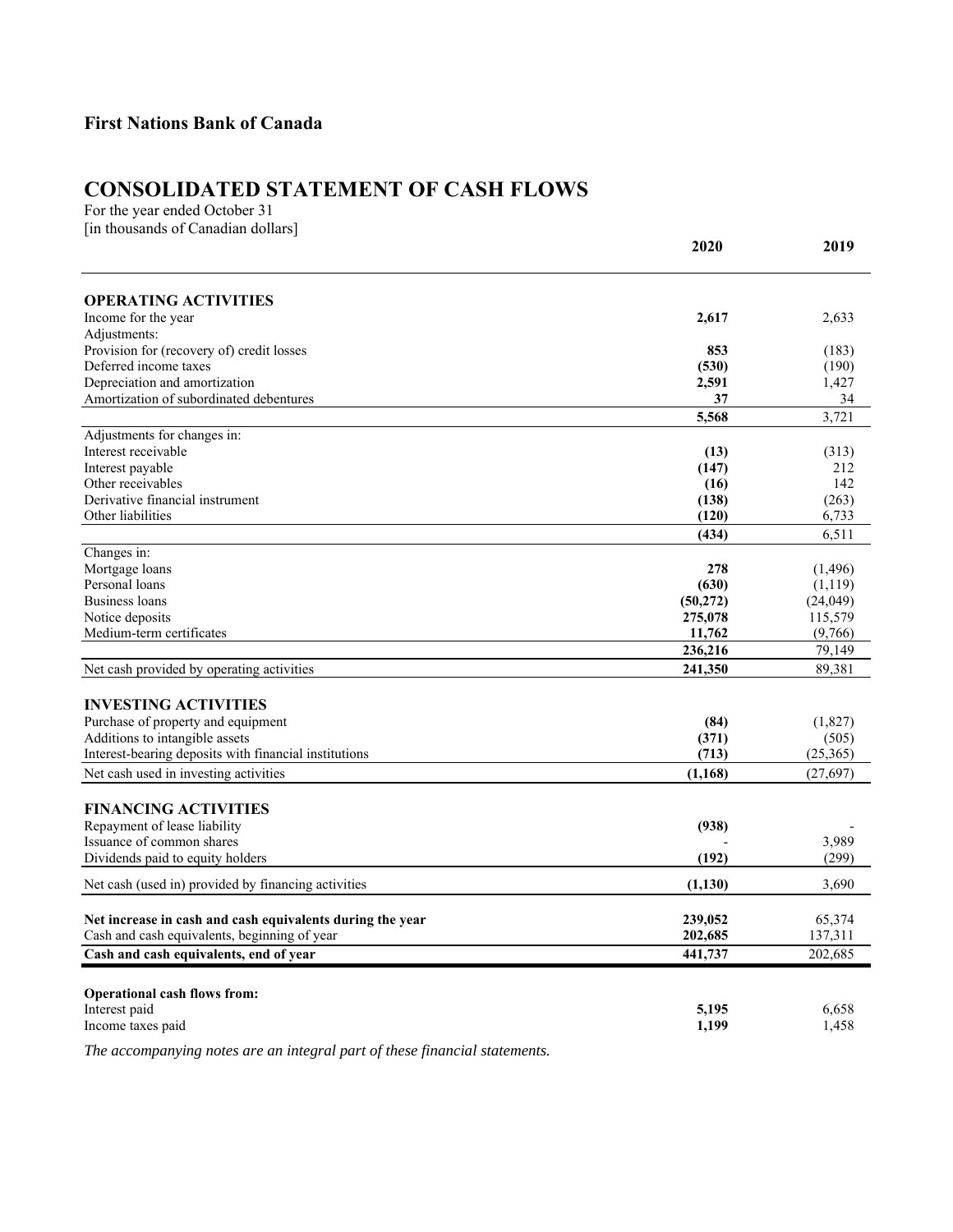[in thousands of Canadian dollars, unless otherwise indicated]

October 31, 2020

### **1. INCORPORATION AND NATURE OF OPERATIONS**

First Nations Bank of Canada (the Bank) is a bank domiciled in Canada. The Bank was incorporated under the Bank Act [1992 as amended] by Letters Patent dated November 19, 1996. The Bank's registered office is on the Yellow Quill First Nation at 224 4th Avenue South, Saskatoon, Saskatchewan. The Bank is primarily involved in providing financial services to the Indigenous marketplace in Canada.

## **2. BASIS OF PRESENTATION**

### **Statement of compliance**

The consolidated financial statements have been prepared in accordance with International Financial Reporting Standards (IFRS) as issued by the International Accounting Standards Board (IASB) and as set out in the Handbook of the Chartered Professional Accountants of Canada (CPA Canada Handbook).

The accounting policies followed by the Bank, including the accounting requirements of the Office of the Superintendent of Financial Institutions Canada (OSFI), conform to IFRS and interpretations issued by the IFRS Interpretations Committee (IFRIC), as published by the International Accounting Standards Board (IASB). The principal accounting policies applied in the preparation of the financial statements are set out below.

The financial statements were authorized for issue by the Board of Directors on December 15, 2020.

### **Basis of measurement**

The financial statements have been prepared on the historical cost basis except for derivative financial instruments that have been measured at fair value. The carrying values of recognized assets that are hedged items in fair value hedges, and otherwise carried at amortized cost, are adjusted to record changes in fair value attributable to the risks that are being hedged.

### **Basis of consolidation**

The consolidated financial statements include the balances of the Bank and its wholly owned subsidiary FNB Trust as at October 31, 2020, after the elimination of intercompany transactions. The Bank consolidates those entities which it controls. The Bank has control when it is exposed, or has rights, to variable returns from its involvement with the investee and has the ability to affect those returns through its power over the investee. The financial statements of the subsidiary are prepared for the same reporting period as the Bank, using consistent accounting policies, with operations being reflected from the date of incorporation of FNB Trust on April 8, 2020.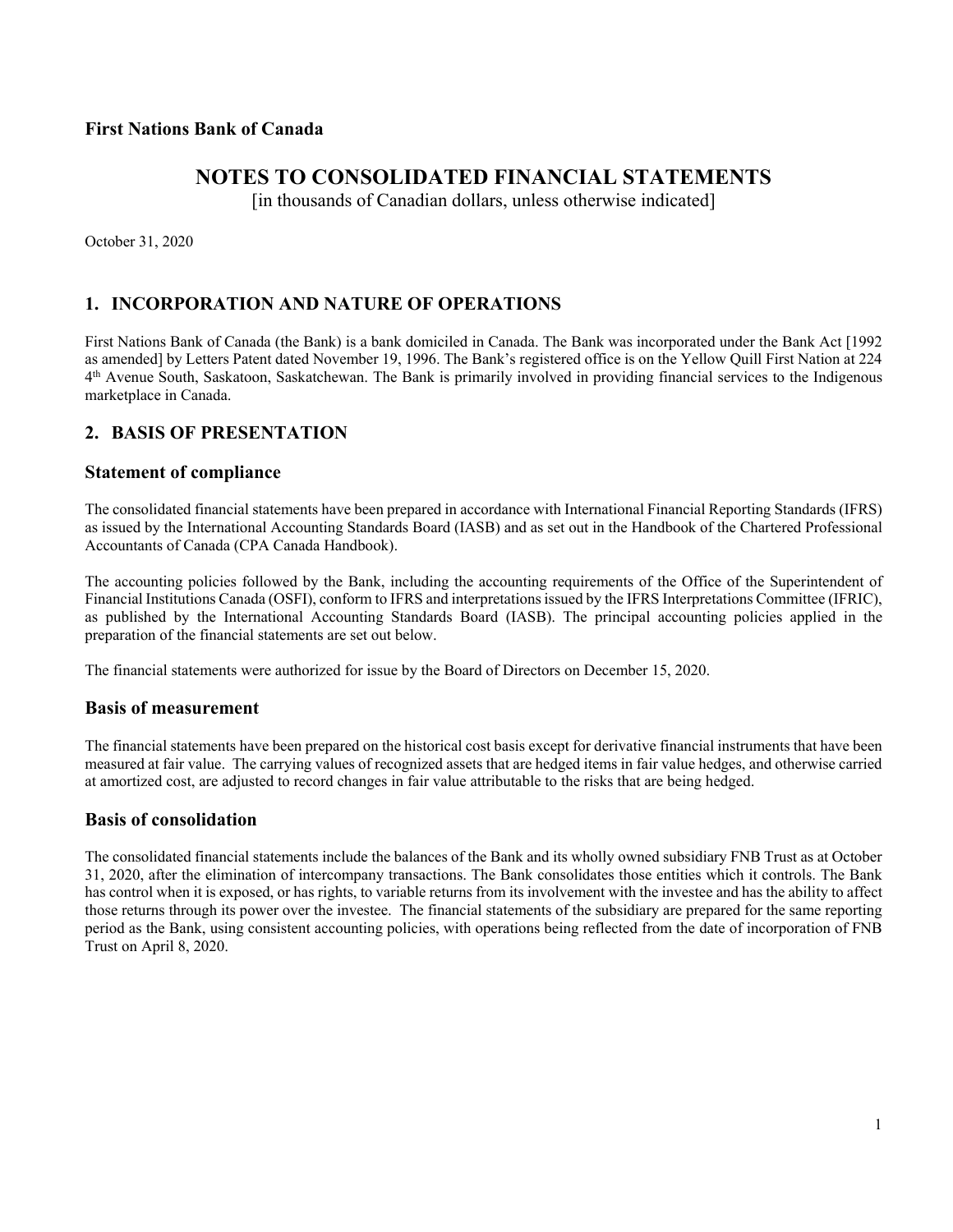## **NOTES TO CONSOLIDATED FINANCIAL STATEMENTS**

[in thousands of Canadian dollars, unless otherwise indicated]

October 31, 2020

### **2. BASIS OF PRESENTATION (continued)**

#### **Use of estimates and judgements**

The preparation of the financial statements of the Bank in accordance with IFRS requires management to make judgements, estimates and assumptions that affect the application of accounting policies and the reported amounts of assets, liabilities, income and expenses. Actual results could differ from those estimates.

Estimates and underlying assumptions are reviewed on an ongoing basis. Revisions to accounting estimates are recognized in the period in which the estimate is revised and in any future periods affected.

Information about significant areas of estimation uncertainty and critical judgements in applying accounting policies that have the most significant effect on the amounts recognized in the financial statements is discussed below and included in notes 8 and 18. Other significant estimates are discussed below.

#### *Depreciation/amortization policies and useful lives*

The Bank depreciates property and equipment and amortizes intangible assets over the estimated useful lives of the assets. In determining the estimated useful life of these assets, significant judgment by management is required. In determining these estimates, the Bank takes into account expectations of the in-service period of these assets. The Bank assesses the estimated useful life of these assets on an annual basis to ensure that they match the anticipated life of an asset from a revenue producing perspective. If the Bank determines that the useful life of an asset is different from the original assessment, changes to depreciation and amortization will be applied prospectively.

#### *Leases*

The Bank used its incremental borrowing rate ("IBR") to measure all lease liabilities at November 1, 2019. The IBR is the rate of interest that the Bank would have to pay to borrow over a similar term, and with similar security, the funds necessary to obtain an asset of similar value to the right of use asset in a similar economic environment. When no observable rates are available, the Bank estimates the IBR using observable inputs.

#### *Impairment losses on loans and advances*

The measurement of impairment losses under IFRS 9, *Financial Instruments* (IFRS 9) across all categories of financial assets in scope requires judgement, in particular, the estimation of the amount and timing of future cash flows and collateral values when determining impairment losses and the assessment of a significant increase in credit risk. These estimates are driven by a number of factors, changes in which can result in different levels of allowances.

The Bank's expected credit loss (ECL) calculations are outputs of model with several underlying assumptions regarding the choice of variable inputs and their interdependencies. Elements of the ECL models that are considered accounting judgements and estimates include:

- The Bank's internal credit risk rating model, which is used to assess if there has been a significant increase in credit risk
- The Bank's assignment of loss rates to each individual risk rating
- The segmentation of financial assets when their ECL is assessed on a collective basis
- Development of ECL models, including the various formulas and the choice of inputs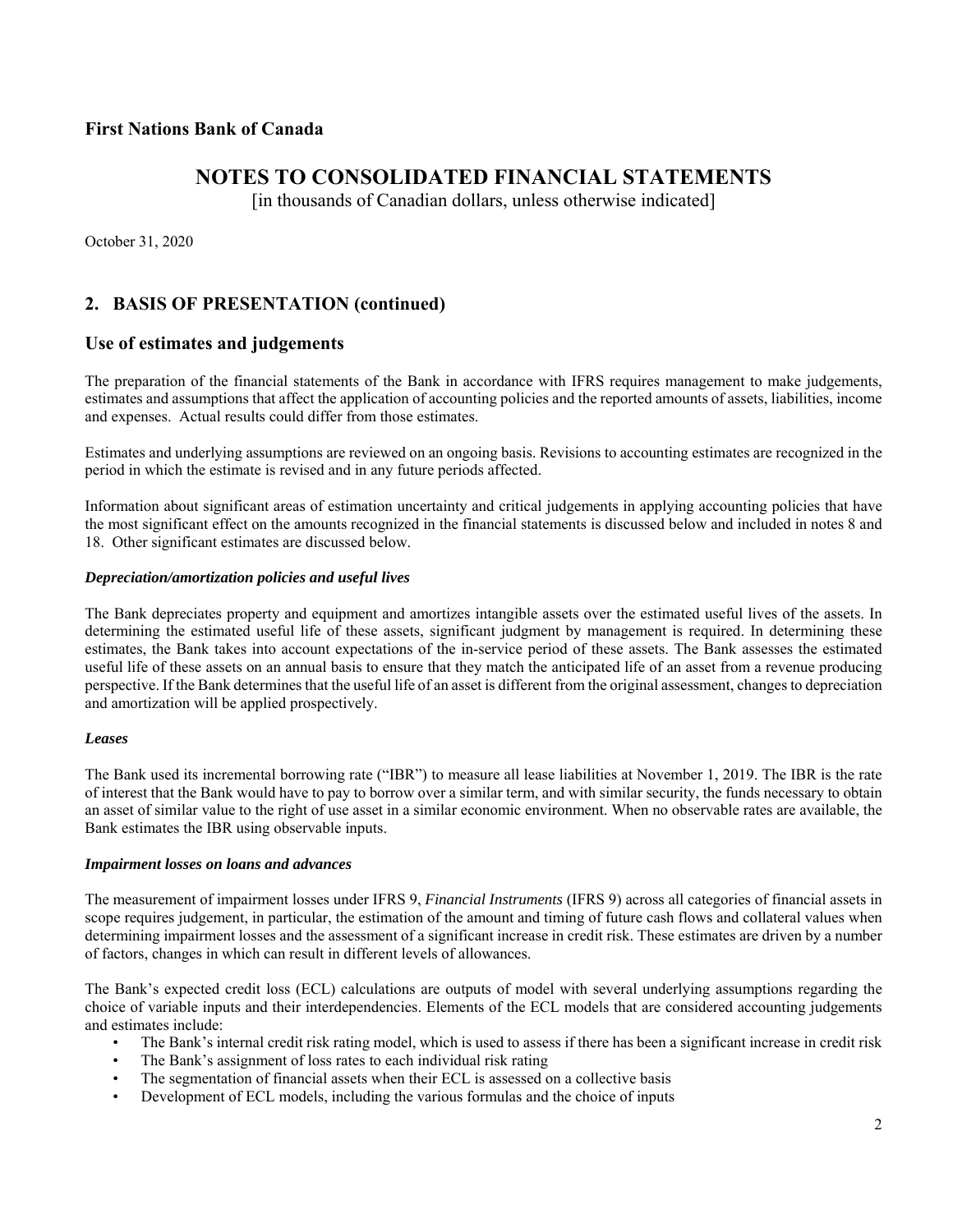[in thousands of Canadian dollars, unless otherwise indicated]

October 31, 2020

## **2. BASIS OF PRESENTATION (continued)**

- Determination of associations between macroeconomic scenarios and, economic inputs, such as unemployment levels and collateral values, and the effect on loss rates, exposure at default, and losses given default
- Selection of forward-looking macroeconomic scenarios and their probability weightings, to derive the economic inputs into the ECL models
- Qualitative adjustments or overlays using expert credit judgment in the calculations of ECLs

It has been the Bank's policy to regularly review its models in the context of actual loss experience and adjust when necessary.

#### *Taxes*

The Bank's income tax expense reflects an estimate of the cash taxes it expects to pay for the current year, as well as a provision for changes arising in the values of deferred tax assets and liabilities during the year. The tax value of these assets and liabilities is impacted by factors such as accounting estimates inherent in these balances, management's expectations about future operating results, and previous tax audits and differing interpretations of tax regulations by the taxable entity and the responsible tax authorities. Management assesses the likelihood of recovering value from deferred tax assets and adjusts the tax provision. Deferred tax assets are recognized for all unused tax losses to the extent that it is probable that taxable profit will be available against which the losses can be utilized. Significant management judgment is required to determine the amount of deferred tax assets that can be recognized, based on the likely timing and the level of future taxable profits together with future tax planning strategies.

### **3. CHANGES IN ACCOUNTING POLICIES AND DISCLOSURES**

*New and amended IFRS standards that are effective for the current year* 

### *IFRS 16, Leases* **("IFRS 16")**

On November 1, 2019, the Bank adopted IFRS 16 which sets out the principles for the recognition, measurement, presentation and disclosure of leases for both parties to a contract, i.e., the customer ("lessee") and the supplier ("lessor"). All leases result in the Bank (the lessee) obtaining the right to use an asset at the start of the lease and, if lease payments are made over time, also obtaining financing. Accordingly, the adoption of IFRS 16 eliminated the classification of leases as either operating leases or finance leases as was required by IAS 17, *Leases* and, instead, introduced a single lessee accounting model. Applying that model, a lessee is now required to recognize: (a) assets and liabilities for all leases with a term of more than 12 months, unless the underlying asset is of low value; and (b) depreciation of lease assets separately from interest on lease liabilities in the consolidated statement of income.

As the Bank has implemented IFRS 16 *Leases* using the modified retrospective approach, the comparative figures have not been restated. For the year ended October 31, 2019, all leases were considered operating leases and are recorded as operating expenses as incurred.

On the adoption of IFRS 16, the Bank recognized a right-of-use asset of \$5,306 relating to its premises leases which will be amortized over the term of the leases. This asset is disclosed in Note 11. The Bank also recognized a liability for the principal component of future lease payments by \$5,306, which will be repaid over the term of the leases. The lease liability as at November 1, 2019 can be reconciled to the lease commitments as of October 31, 2019 as follows: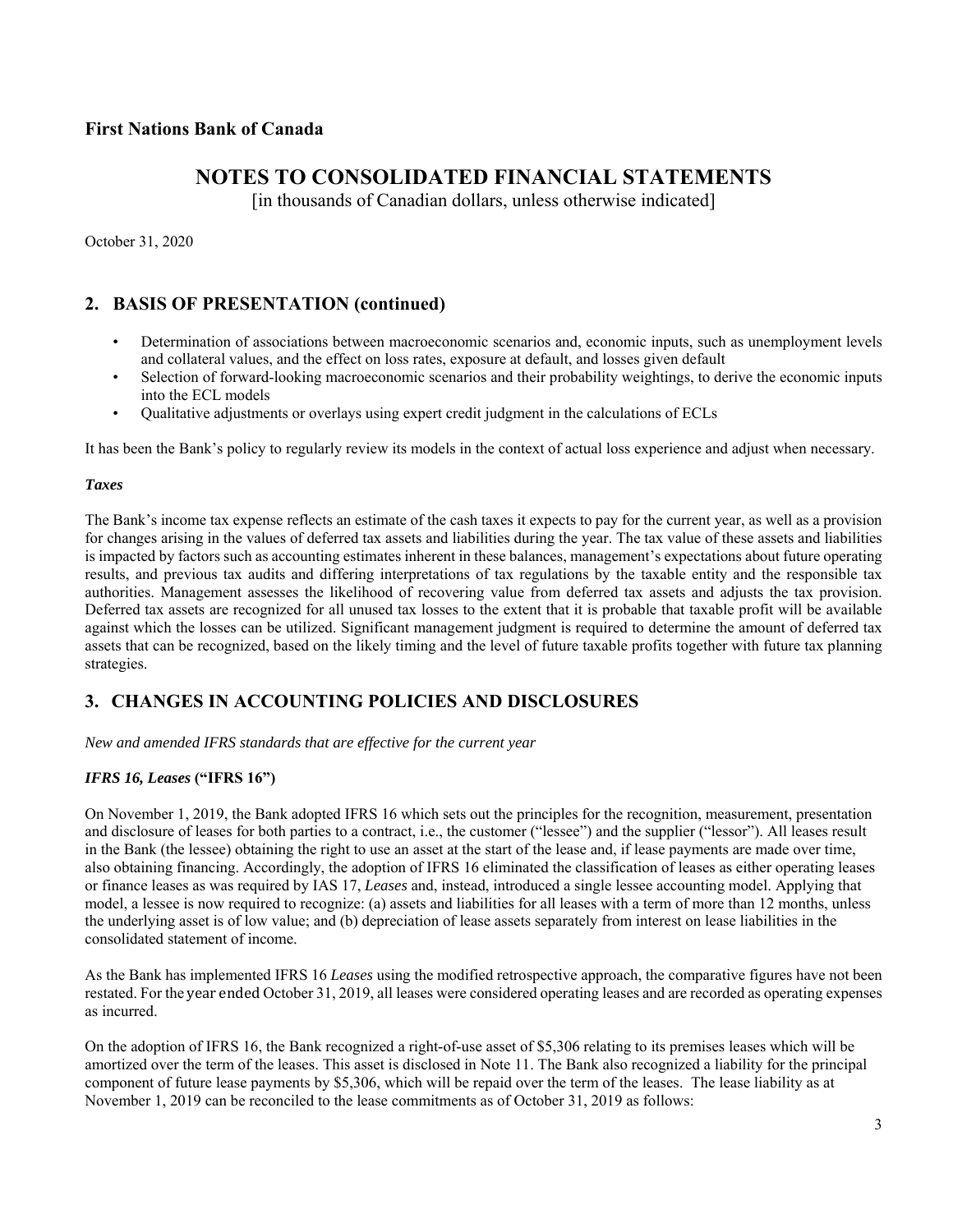# **NOTES TO CONSOLIDATED FINANCIAL STATEMENTS**

[in thousands of Canadian dollars, unless otherwise indicated]

October 31, 2020

## **3. CHANGES IN ACCOUNTING POLICIES AND DISCLOSURES (continued)**

| Lease commitment as at October 31, 2019                                                             |   | 6,651         |
|-----------------------------------------------------------------------------------------------------|---|---------------|
| Weighted average incremental borrowing rate as at November 1, 2019                                  |   | 3.25%         |
| Discounted operating lease commitments as at November 1, 2019<br>Less:                              | S | 6,077         |
| Commitments relating to short-term leases<br>Commitments that do not meet the definition of a lease |   | (68)<br>(703) |
| Lease liability as at November 1, 2019                                                              |   | 5,306         |

#### **IFRIC 23,** *Uncertainty over Income Tax Treatments* **("IFRIC 23")**

On November 1, 2019, the Bank adopted IFRIC 23. This interpretation clarifies how to apply the recognition and measurement requirements in IAS 12, Income Taxes ("IAS 12") when there is uncertainty over income tax treatments. In such a circumstance, the Bank shall recognize and measure its current or deferred tax asset or liability applying the requirements in IAS 12 based on taxable profit (tax loss), tax bases, unused tax losses, unused tax credits and tax rates determined by applying this Interpretation. There was no impact to the consolidated financial statements as a result of the adoption of IFRIC 23.

### **4. SIGNIFICANT ACCOUNTING POLICIES**

The accounting policies set out below have been applied consistently to all periods presented in these financial statements.

### **Functional and presentation currency**

The financial statements are presented in Canadian dollars, which is the Bank's functional and presentation currency. All financial information presented in Canadian dollars has been rounded to the nearest thousand unless otherwise indicated.

### **Foreign currency translation**

Transactions denominated in a foreign currency are translated into Canadian dollars at actual exchange rates prevailing at the time the transactions occurred. Monetary assets and liabilities denominated in foreign currencies are translated at the exchange rate prevailing on the financial position date and transactions are translated using the exchange rate prevailing at the date of transaction. Exchange gains or losses on translation of monetary assets and liabilities are included in net income in the period incurred.

### **Cash and cash equivalents**

Cash and cash equivalents comprise cash on hand, non-restricted current accounts and balances with financial institutions as referred to in the statements of cash flow comprise cash on hand, non-restricted current accounts with financial institutions and amounts due on demand or with an original maturity of three months or less.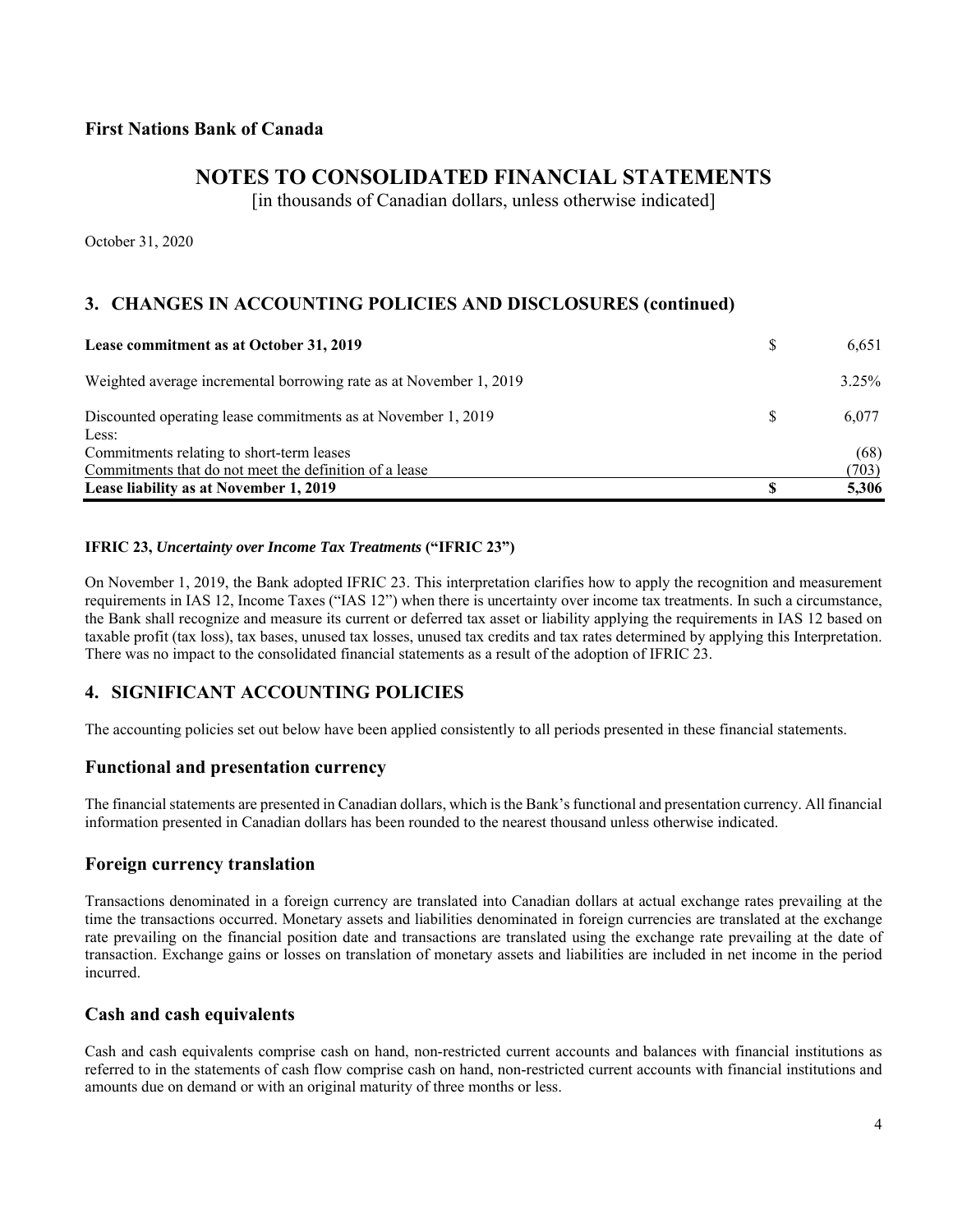## **NOTES TO CONSOLIDATED FINANCIAL STATEMENTS**

[in thousands of Canadian dollars, unless otherwise indicated]

October 31, 2020

## **4. SIGNIFICANT ACCOUNTING POLICIES (continued)**

#### **Financial instruments**

Financial assets and financial liabilities are initially recognized in the Bank's statement of financial position when the Bank becomes a party to the contractual provisions of the instrument. Loans and advances to customers are recognized when funds are transferred to the customers' accounts. The Bank recognizes balances due to customers when funds are transferred to the Bank.

Financial assets and financial liabilities are initially measured at fair value. Transaction costs that are directly attributable to the acquisition or issue of financial assets and financial liabilities (other than financial assets and financial liabilities at FVTPL) are added to or deducted from the fair value of the financial assets or financial liabilities, as appropriate, on initial recognition. Transaction costs directly attributable to the acquisition of financial assets or financial liabilities at FVTPL are recognized immediately in profit or loss.

#### **Financial assets**

All recognized financial assets are measured subsequently in their entirety at either amortized cost or fair value, depending on the classification of the financial assets.

#### *Classification and measurement*

The classification of financial instruments is dependent on the business model used for managing the instrument, and the cash flow characteristics of the instrument.

Financial assets are not reclassified subject to their initial recognition, unless the Bank changes its business model for managing financial assets, in which case all affected financial assets are reclassified on the first day of the first reporting period following the change.

#### *Amortized cost*

The Bank classifies financial assets as amortized cost where they meet the following conditions and are not designated at fair value through profit or loss:

- Held to collect contractual cash flows; and
- Contractual terms give rise on specified dates to cash flows that are solely payments of principal and interest (SPPI) on the principal amount outstanding.

The carrying amount of these assets is adjusted by any expected credit loss allowance.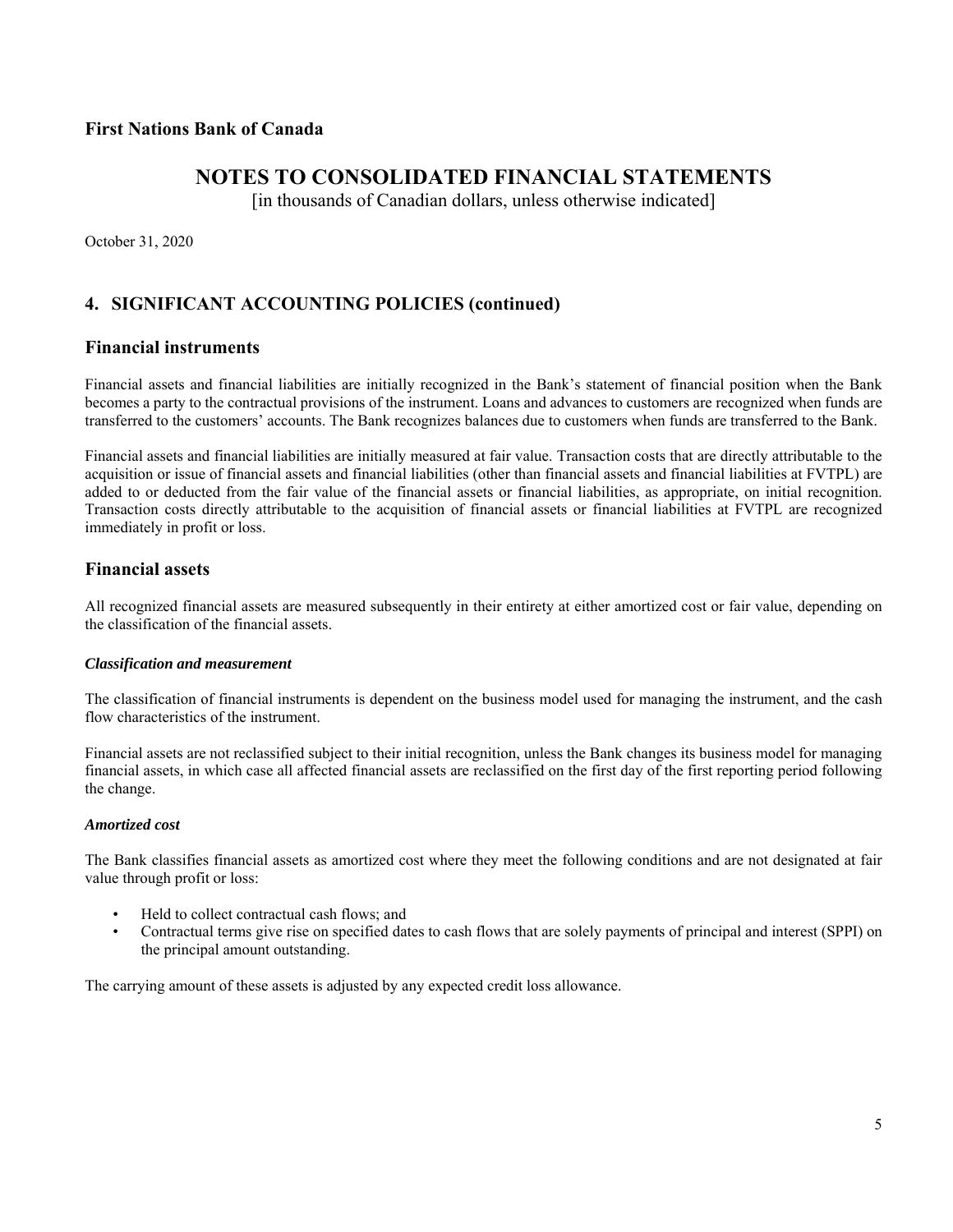# **NOTES TO CONSOLIDATED FINANCIAL STATEMENTS**

[in thousands of Canadian dollars, unless otherwise indicated]

October 31, 2020

### **4. SIGNIFICANT ACCOUNTING POLICIES (continued)**

#### *Fair value through other comprehensive income – debt instruments*

The Bank classifies financial assets as FVTOCI where they meet the following conditions and are not designated at FVTPL:

- Held to collect contractual cash flows and to sell the corresponding financial assets; and
- Contractual terms give rise on specified dates to cash flows that are SPPI on the principal amount outstanding.

FVTOCI debt instruments are subsequently measured at fair value with gains and losses arising due to changes in the fair value recognized in OCI. Interest income is recognized in profit and loss. When necessary, an expected credit loss allowance is recognized in other comprehensive income and accumulated in the fair value reserve and does not reduce the carrying amount of the financial asset in the statement of financial position. On derecognition, cumulative gains and losses previously recognized in OCI are reclassified from OCI to profit and loss.

#### *Fair value through other comprehensive income – equity instruments*

Upon initial recognition, the Bank occasionally elects to classify irrevocably some of its equity investments as equity instruments at FVTOCI when the meet the definition of Equity under IAS 32 *Financial Instruments: Presentation* and are not held-fortrading. Such classification is determined on an instrument-by-instrument basis.

Gains and losses on these equity instruments are never recycled to profit or loss. Dividends are recognized in profit or loss as other operating income when the right of the payment has been established, except when the Bank benefits from such proceeds as a recovery of part of the cost of the instrument, in which case, such gains are recorded in OCI. Equity instruments at FVTOCI are not subject to an impairment assessment.

The Bank has not designated any investments in equity instruments as FVTOCI on initial application of IFRS 9.

#### *Financial assets or financial liabilities held-for-trading*

The Bank classifies financial assets or financial liabilities as held-for-trading when they have been purchased or issued primarily for short-term profit-making through trading activities or form part of a portfolio of financial instruments that are managed together, for which there is evidence of a recent pattern of short-term profit taking. Held-for-trading assets and liabilities are recorded and measured in the statement of financial position at fair value. Changes in fair value are recognized in net trading income. Interest and dividend income or expense is recorded in net trading income according to the terms of the contract, or when the right to payment has been established.

Included in this classification are debt securities, equities, short positions and customer loans that have been acquired principally for the purpose of selling or repurchasing in the near term.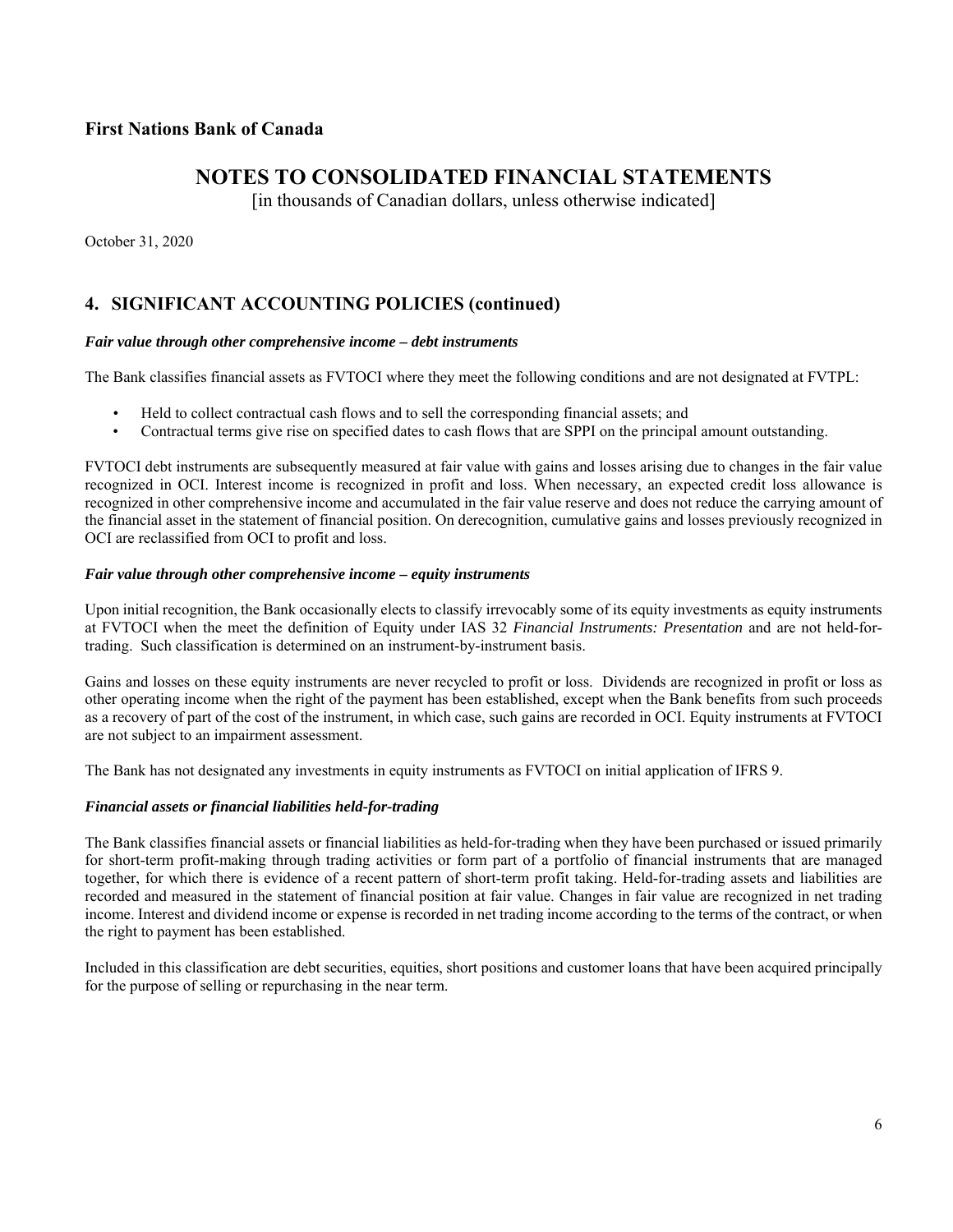[in thousands of Canadian dollars, unless otherwise indicated]

October 31, 2020

## **4. SIGNIFICANT ACCOUNTING POLICIES (continued)**

#### *Fair value through profit or loss*

Financial assets and financial liabilities in this category are those that are not held-for-trading and have been either designated by management upon initial recognition or are mandatorily required to be measured at fair value under IFRS 9. Management only designates an instrument at FVTPL upon initial recognition when one of the following criteria are met. Such designation is determined on an instrument-by-instrument basis:

- The designation eliminates, or significantly reduces, the inconsistent treatment that would otherwise arise from measuring the assets or liabilities or recognizing gains or losses on them on a different basis, or
- The liabilities are part of a group of financial liabilities, which are managed, and their performance evaluated on a fair value basis, in accordance with a documented risk management or investment strategy, or
- The liabilities contain one or more embedded derivatives, unless they do not significantly modify the cash flows that would otherwise be required by the contract, or it is clear with little or no analysis when a similar instrument is first considered that separation of the embedded derivative(s) is prohibited

Financial assets and financial liabilities at FVTPL are recorded in the statement of financial position at fair value. Changes in fair value are recorded in profit and loss, with the exception of movements in fair value of liabilities designated at FVTPL due to changes in the Bank's own credit risk. Such changes in fair value are recorded in the Bank's own credit reserve through OCI and do not get recycled to the profit or loss. Interest earned or incurred on instruments designated at FVTPL is accrued in interest income or interest expense, respectively, using the effective interest rate (EIR). Dividend income from equity instruments measured at FVTPL is recorded in profit or loss as other operating income when the right to the payment has been established. The Bank classifies financial assets that do not meet the criteria for amortized cost or FVTOCI at FVTPL.

#### *Fair value measurement*

The best evidence of the fair value of a financial instrument at initial recognition is the transaction price, unless the fair value of that instrument is evidenced by comparison with other observable current market transactions in the same instrument or based on a valuation technique whose variables include only data from observable markets.

Financial instruments are measured at a closing price. Fair values reflect the credit risk of the instrument and include adjustments to take account of the credit risk of the Bank and the counterparty where appropriate. Fair value is determined in the manner described in Note 19.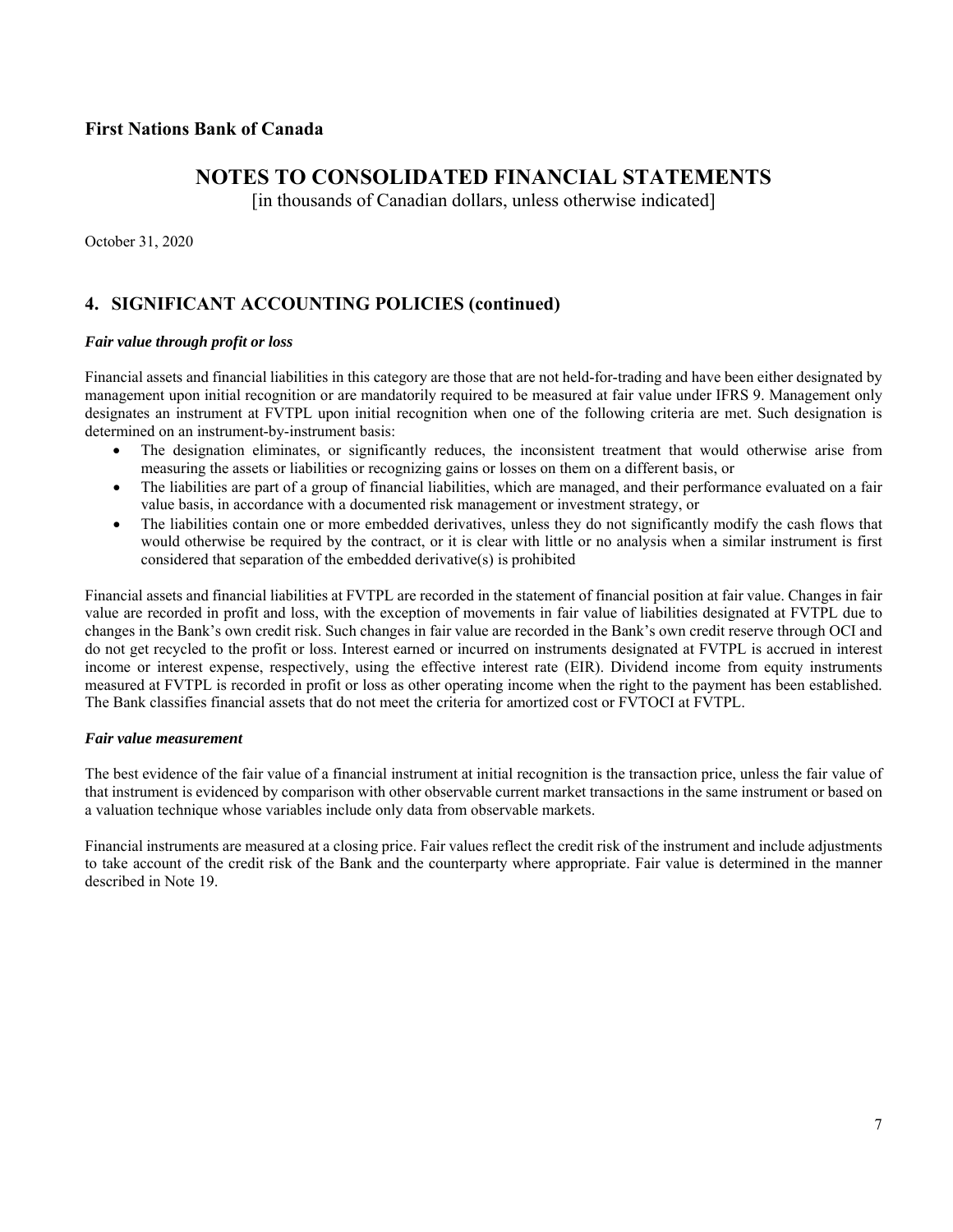[in thousands of Canadian dollars, unless otherwise indicated]

October 31, 2020

## **4. SIGNIFICANT ACCOUNTING POLICIES (continued)**

### **Impairment of financial assets**

The Bank recognizes a loss allowance for expected credit losses on investments in debt instruments that are measured at amortized cost or at FVTOCI. The amount of expected credit losses is updated at each reporting date to reflect changes in credit risk since initial recognition of the respective financial instrument.

The ECL model consists of three stages:

- Stage 1 twelve-month ECLs for performing financial assets,
- Stage 2 lifetime ECLs for financial assets that have experienced a significant increase in credit risk since initial recognition, and
- Stage 3 lifetime ECLs for finance assets that are impaired.

ECLs are the difference between all contractual cash flows that are due to the Bank in accordance with the contract and all the cash flows that the Bank expects to receive, discounted at the original effective interest rate. If a significant increase in credit risk has occurred since initial recognition, impairment is measured as lifetime ECLs. Otherwise, impairment is measured as twelvemonth ECLs which represent the portion of lifetime ECLs that are expected to occur based on default events that are possible within twelve months after the reporting date. If credit quality improves in a subsequent period such that the increase in credit risk since initial recognition is no longer considered significant, the loss allowance reverts back to being measured based on twelve-month ECLs.

#### *Significant increase in credit risk*

In assessing whether the credit risk on a financial instrument has increased significantly since initial recognition, the Bank compares the risk of a default occurring on the financial instrument at the reporting date with the risk of a default occurring on the financial instrument at the date of initial recognition. In making this assessment, there is consideration of both quantitative and qualitative information that is reasonable and supportable, including historical experience and forward-looking information that is available without undue cost or effort. The Bank utilizes information available to assign a risk rating to financial instruments which is used in determining whether there has been a significant increase in credit risk. When determining whether there has been a significant increase in credit risk since initial recognition of a financial asset, the Bank considers all reasonable and supportable information that is available without undue cost or effort about past events, current conditions, and forecast or future economic conditions.

Irrespective of the outcome of the above assessment, the Bank presumes that the credit risk on a financial asset has increased significantly since initial recognition when contractual payments are more than 30 days past due, unless the Bank has reasonable and supportable information that demonstrates otherwise.

#### *Definition of default*

The Bank considers a financial instrument defaulted and therefore Stage 3 (credit-impaired) for ECL calculations in all cases when the borrower becomes 90 days past due on its contractual payments or loans with a borrower risk rating (BRR) of 9 for business loan exposures.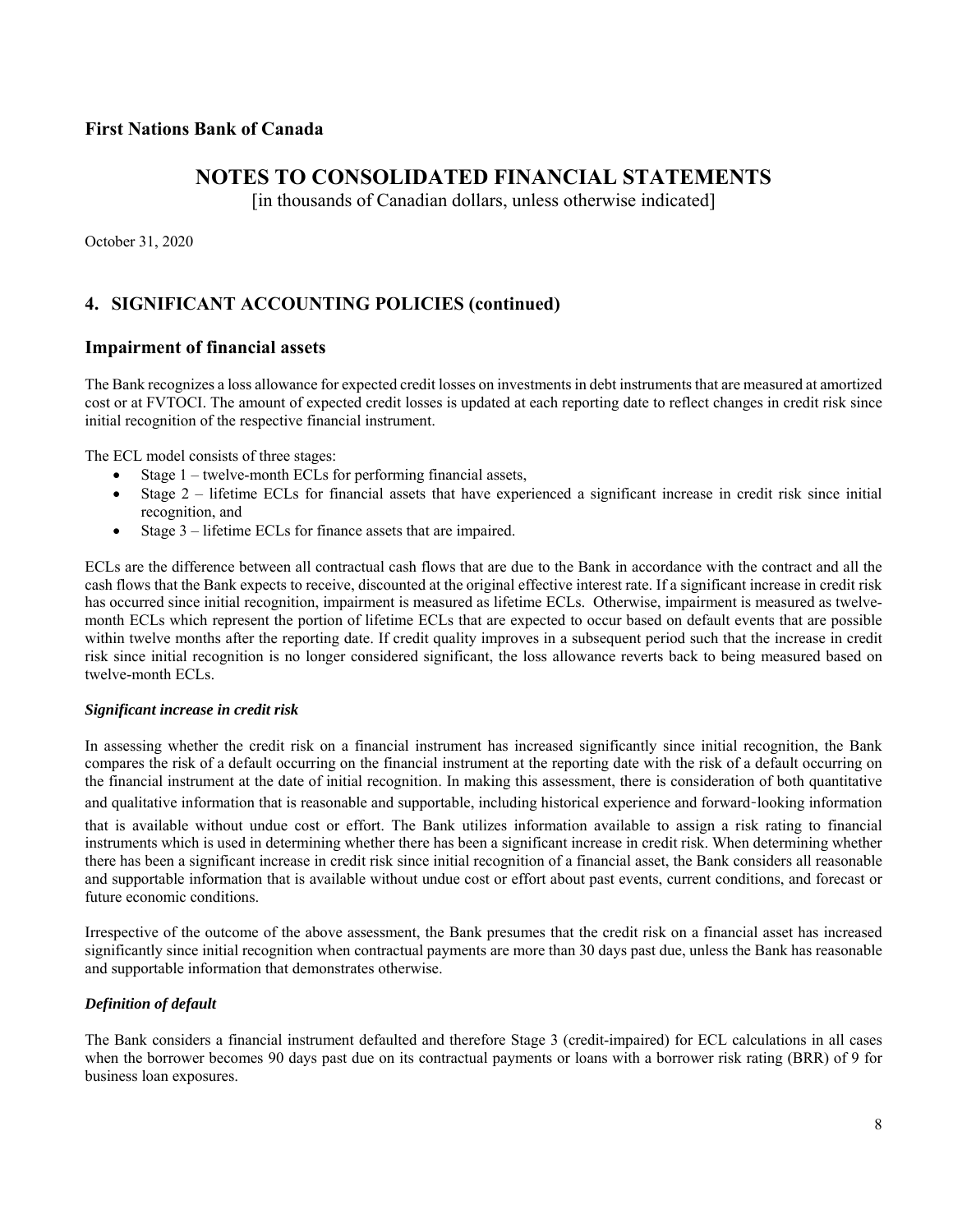## **NOTES TO CONSOLIDATED FINANCIAL STATEMENTS**

[in thousands of Canadian dollars, unless otherwise indicated]

October 31, 2020

### **4. SIGNIFICANT ACCOUNTING POLICIES (continued)**

#### *Forward-looking information*

In calculating the ECL, the Bank utilizes a base economic forecast accompanied by probability-weighted indicators of possible upside and downside economic conditions. Indicators of upside and downside economic conditions that are considered by the Bank include unemployment rates, CPI index, interest rate projections and commodity index forecasts.

#### *Measurement and recognition of expected credit losses*

The measurement of expected credit losses is a function of the probability of default, loss given default (i.e. the magnitude of the loss if there is a default) and the exposure at default. The assessment of the probability of default and loss given default is based on historical data adjusted by forward-looking information as described above. Expected life is the maximum contractual period the Bank is exposed to credit risk, including extension options for which the borrower has unilateral right to exercise.

For financial assets, the expected credit loss is estimated as the difference between all contractual cash flows that are due to the Bank in accordance with the contract and all the cash flows that the Bank expects to receive, discounted at the original effective interest rate.

#### *Write-offs*

The Bank writes-off financial assets when there is no reasonable expectation of recovering the contractual cash flows on a financial asset in its entirety or a portion thereof.

#### *Derecognition of financial assets*

The Bank derecognizes a financial asset when the contractual rights to the cash flows from the financial asset expire, or when it transfers the financial asset in a transaction in which substantially all the risks and rewards of ownership of the financial asset are transferred or in which the Bank neither transfers nor retains substantially all the risks and rewards of ownership and it does not retain control of the financial asset. Any interest in transferred financial assets that qualify for derecognition that is created or retained by the Bank is recognized as a separate asset or liability in the balance sheet.

On derecognition of a financial asset measured at amortized cost, the difference between the carrying amount of the asset, and the sum of the consideration received, and receivable is recognized in net income.

In addition, on derecognition of an investment in a debt instrument classified as at FVTOCI, the cumulative gain or loss previously accumulated in the fair value reserve is reclassified to profit or loss. In contrast, on derecognition of an investment in equity instrument which the Bank has elected on initial recognition to measure at FVTOCI, the cumulative gain or loss previously accumulated in the fair value reserve is not reclassified to profit or loss, but is transferred to retained earnings.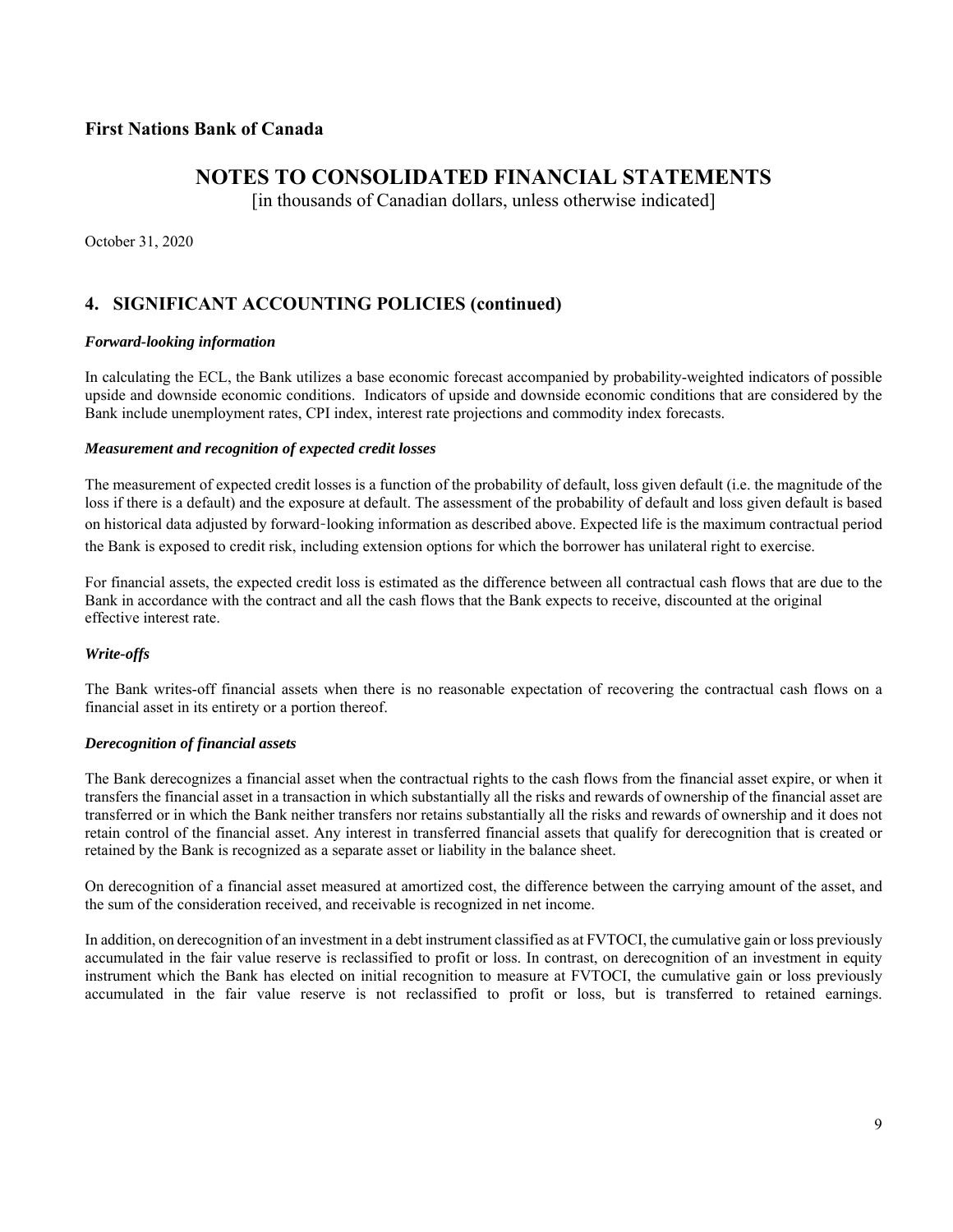[in thousands of Canadian dollars, unless otherwise indicated]

October 31, 2020

## **4. SIGNIFICANT ACCOUNTING POLICIES (continued)**

#### *Renegotiated loans*

Where possible, the Bank seeks to restructure loans rather than to take possession of collateral. This may involve extending the payment arrangements and the agreement of new loan conditions. Once the terms have been renegotiated, any impairment is measured using the original effective interest rate as calculated before the modification of terms and the loan is no longer considered past due. Management continually reviews renegotiated loans to ensure that all criteria are met and that future payments are likely to occur. The loans continue to be subject to an individual or collective impairment assessment, calculated using the loan's original EIR.

### **Financial liabilities**

All financial liabilities are measured subsequently at amortized cost using the effective interest method or at FVTPL.

However, financial liabilities that arise when a transfer of a financial asset does not qualify for derecognition or when the continuing involvement approach applies, and financial guarantee contracts issued by the Bank, are measured in accordance with the specific accounting policies set out below.

#### *Financial liabilities at FVTPL*

Financial liabilities are classified as at FVTPL when the financial liability is (i) contingent consideration of an acquirer in a business combination, (ii) held-for-trading or (iii) it is designated as at FVTPL. The Bank does not have any financial liabilities measured at FVTPL.

#### *Financial liabilities measured subsequently at amortized cost*

Financial liabilities that are not (i) contingent consideration of an acquirer in a business combination, (ii) held-for-trading, or (iii) designated as at FVTPL, are measured subsequently at amortized cost using the effective interest method.

The effective interest method is a method of calculating the amortized cost of a financial liability and of allocating interest expense over the relevant period. The effective interest rate is the rate that exactly discounts estimated future cash payments (including all fees and points paid or received that form an integral part of the effective interest rate, transaction costs and other premiums or discounts) through the expected life of the financial liability, or (where appropriate) a shorter period, to the amortized cost of a financial liability.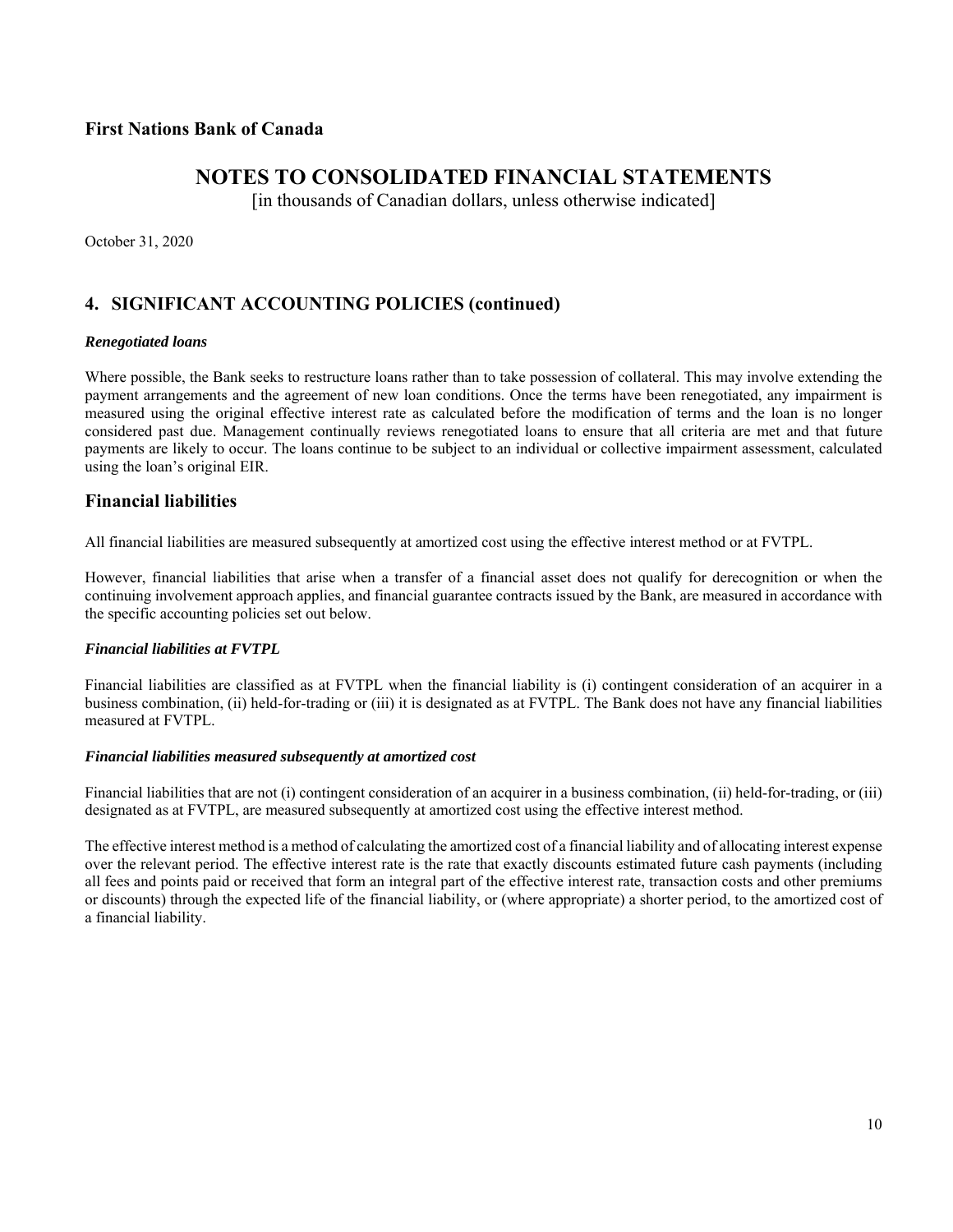[in thousands of Canadian dollars, unless otherwise indicated]

October 31, 2020

## **4. SIGNIFICANT ACCOUNTING POLICIES (continued)**

#### *Derecognition of financial liabilities*

The Bank derecognizes financial liabilities when, and only when, the Bank's obligations are discharged, cancelled or have expired. The difference between the carrying amount of the financial liability derecognized and the consideration paid and payable is recognized in profit or loss.

When the Bank exchanges with the existing lender one debt instrument into another one with the substantially different terms, such exchange is accounted for as an extinguishment of the original financial liability and the recognition of a new financial liability. Similarly, the Bank accounts for substantial modification of terms of an existing liability or part of it as an extinguishment of the original financial liability and the recognition of a new liability. It is assumed that the terms are substantially different if the discounted present value of the cash flows under the new terms, including any fees paid net of any fees received and discounted using the original effective rate is at least 10 per cent different from the discounted present value of the remaining cash flows of the original financial liability. If the modification is not substantial, the difference between: (1) the carrying amount of the liability before the modification; and (2) the present value of the cash flows after modification should be recognized in profit or loss as the modification gain or loss within other gains and losses.

### **Hedge accounting**

The Bank makes use of interest rate swap derivative instruments to manage interest rates exposures. In order to manage particular risks, the Bank applies hedge accounting for transactions which meet specified criteria.

At inception of the hedge relationship, the Bank formally documents the relationship between the hedged item and the hedging instrument, including the nature of the risk, the risk management objective and strategy for undertaking the hedge and the method that will be used to assess the effectiveness of the hedging relationship at inception and on an ongoing basis. At each hedge effectiveness assessment date, a hedge relationship must be expected to be highly effective on a prospective basis and demonstrate that it was effective (retrospective effectiveness) for the designated period in order to qualify for hedge accounting. A formal assessment is undertaken by comparing the hedging instrument's effectiveness in offsetting the changes in fair value or cash flows attributable to the hedged risk in the hedged item, both at inception and at each quarter end on an ongoing basis. A hedge is expected to be highly effective if the changes in fair value or cash flows attributable to the hedged risk during the period for which the hedge is designated were offset by the hedging instrument in a range of 80% to 125% and were expected to achieve such offset in future periods. Hedge ineffectiveness is recognized in the income statement.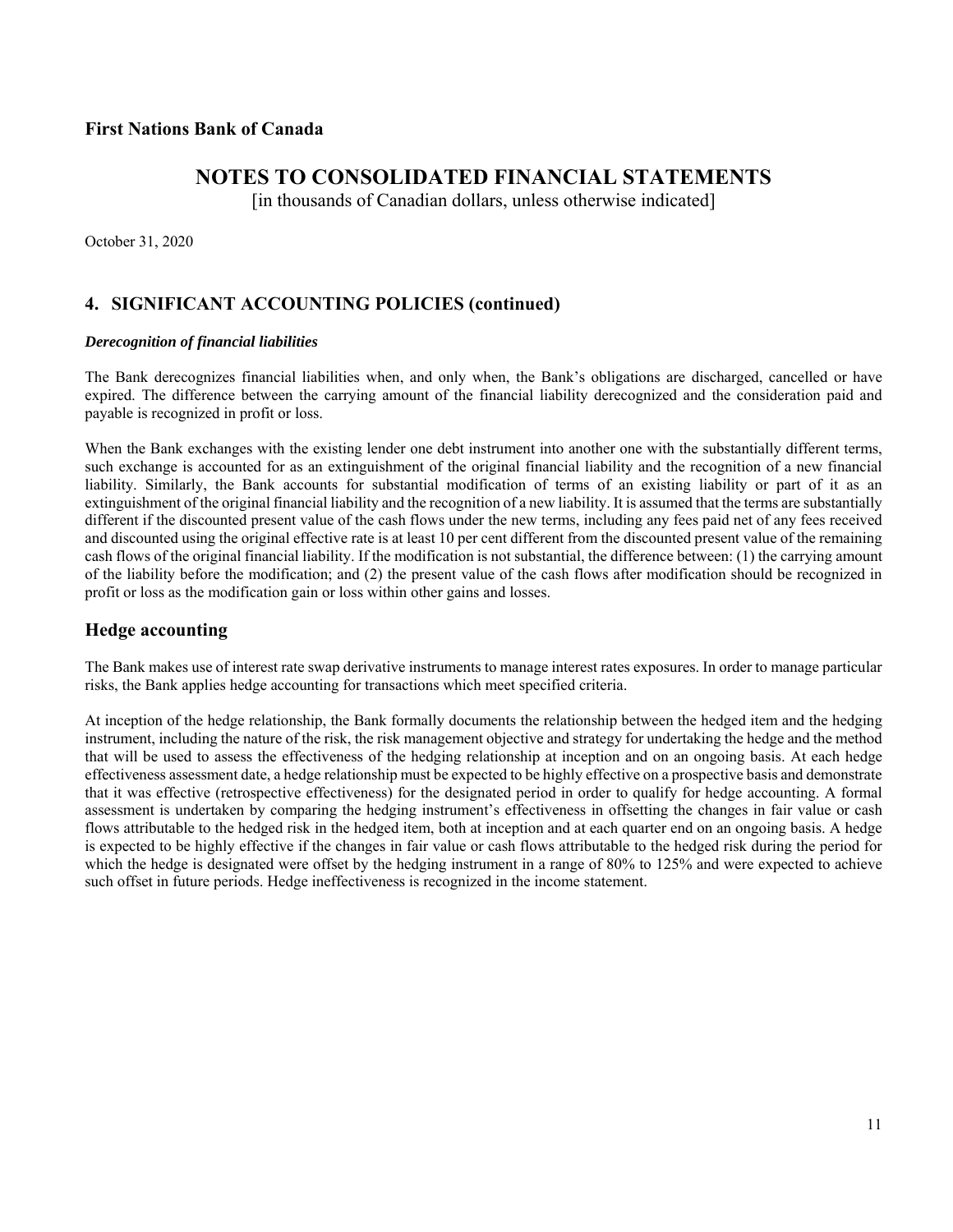[in thousands of Canadian dollars, unless otherwise indicated]

October 31, 2020

## **4. SIGNIFICANT ACCOUNTING POLICIES (continued)**

### **Fair value hedges**

For designated and qualifying fair value hedges, the cumulative change in the fair value of a hedging derivative is recognized in the income statement. Meanwhile, the cumulative change in the fair value of the hedged item attributable to the risk hedged is recorded as part of the carrying value of the hedged item in the statement of financial position and is also recognized in the statement of comprehensive income through profit or loss.

If the hedging instrument expires or is sold, terminated or exercised, or where the hedge no longer meets the criteria for hedge accounting, the hedge relationship is discontinued prospectively. For hedged items recorded at amortized cost, the difference between the carrying value of the hedged item on termination and the face value is amortized over the remaining term of the original hedge using the recalculated EIR method. If the hedged item is derecognized, the unamortized fair value adjustment is recognized immediately in the income statement.

#### **Share-based payments - Cash-settled transactions**

The Bank has a cash-settled Performance Share Unit ("PSU") and Phantom Share Option ("PSO") plans for senior executives. The cost of cash-settled transactions is measured initially at fair value at the grant date based on an estimate of the quantity of PSUs and PSOs expected to vest. This fair value is expensed over the period until the vesting date with recognition of a corresponding liability. The liability is re-measured to fair value at each reporting date up to, and including the settlement date, with changes in fair value recognised in employee benefits expense.

### **Property and equipment**

Items of property and equipment are measured at cost less accumulated depreciation and accumulated impairment losses, if any. When parts of an item of property or equipment have different useful lives, they are accounted for as separate items (major components) of property and equipment.

The gain or loss on disposal of an item of property and equipment is determined by comparing the proceeds from disposal with the carrying amount of the item of property and equipment and is recognized in non-interest income or expense in the statement of comprehensive income.

Depreciation is recognized over the estimated lives of each part of an item of property and equipment since this most closely reflects the expected pattern of consumption of the future economic benefits embodied in the asset.

The estimated useful lives for the current and comparative years and depreciation methods are as follows:

| Furniture, fixtures and other equipment | 20% declining balance                      |
|-----------------------------------------|--------------------------------------------|
| Leasehold improvements                  | straight-line over the expected lease term |
| Computer equipment                      | straight-line over 3 years                 |
| Branch prototype project                | straight-line over the expected lease term |

Depreciation methods, useful lives and residual values are reassessed at each reporting date and adjusted if appropriate.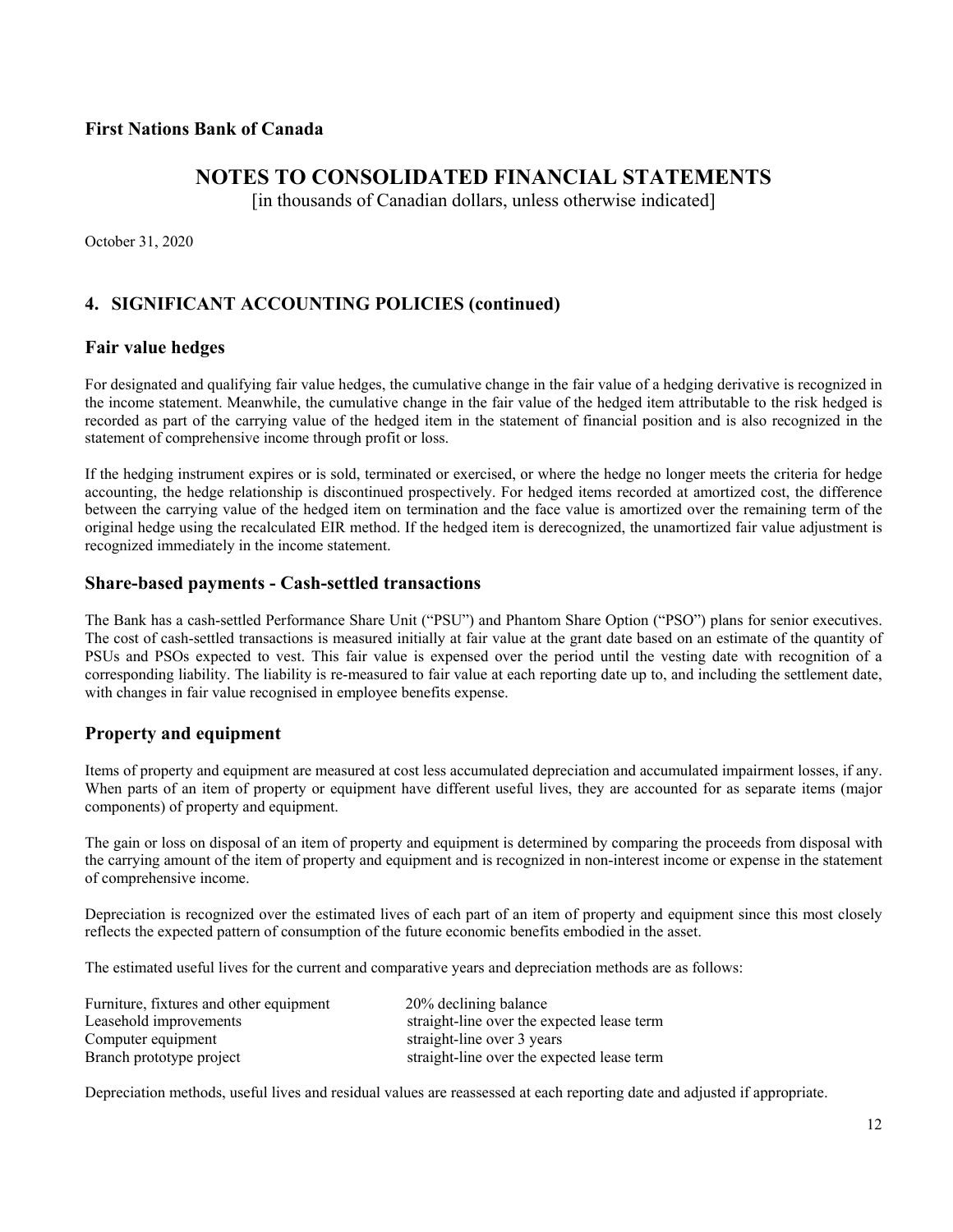## **NOTES TO CONSOLIDATED FINANCIAL STATEMENTS**

[in thousands of Canadian dollars, unless otherwise indicated]

October 31, 2020

## **4. SIGNIFICANT ACCOUNTING POLICIES (continued)**

#### **Intangible assets**

Intangible assets with finite lives are stated at cost less accumulated amortization and accumulated impairment losses.

Expenditures on internally generated intangible assets are recognized as assets when the Bank is able to demonstrate its intention and ability to complete the development and use the intangible assets in a manner that will generate future economic benefits and can reliably measure the costs to complete the development. The capitalized costs of internally generated intangible assets include all costs directly attributable to developing the intangible assets and capitalized borrowing costs and are amortized over their useful lives. Subsequent expenditure on intangible assets is capitalized only when it increases the future economic benefits embodied in the specific asset to which it relates. All other expenditure is expensed as incurred.

Amortization is recognized in profit or loss on a straight-line basis over the estimated useful lives of intangible assets from the date that they are available for use, since this most closely reflects the expected pattern of consumption of the future economic benefits embodied in the assets. The estimated useful lives for the current and comparative year are as follows:

| Website development | straight-line over 3 years                 |
|---------------------|--------------------------------------------|
| Computer systems    | straight-line over 10 years                |
| Small market branch | straight-line over the expected lease term |

Amortization methods, useful lives and residual values are reviewed at each financial year-end and adjusted if appropriate.

### **Impairment of non-financial assets**

At the end of each reporting period, the Bank reviews the carrying amounts of its property and equipment and intangible assets to determine whether there is any indication that those assets have suffered an impairment loss. If any such indication exists, the recoverable amount of the asset is estimated in order to determine the extent of the impairment loss (if any). Where it is not possible to estimate the recoverable amount of an individual asset, the Bank estimates the recoverable amount of the cashgenerating unit (CGU) to which the asset belongs. Where a reasonable and consistent basis of allocation can be identified, corporate assets are also allocated to individual CGU, or otherwise they are allocated to the CGU for which a reasonable and consistent allocation basis can be identified.

Recoverable amount is the higher of fair value less costs to sell and value in use. In assessing value in use, the estimated future cash flows are discounted to their present value using a pre-tax discount rate that reflects current market assessments of the time value of money and the risks specific to the asset for which the estimates of future cash flows have not been adjusted.

If the recoverable amount of an asset (or CGU) is estimated to be less than its carrying amount, the carrying amount of the asset (or CGU) is reduced to its recoverable amount. An impairment loss is recognized immediately in the income statement.

Where an impairment loss subsequently reverses, the carrying amount of the asset (or CGU) is increased to the revised estimate of its recoverable amount, but so that the increased carrying amount does not exceed the carrying amount that would have been determined had no impairment loss been recognized for the asset (or CGU) in prior years. A reversal of an impairment loss is recognized immediately in the income statement.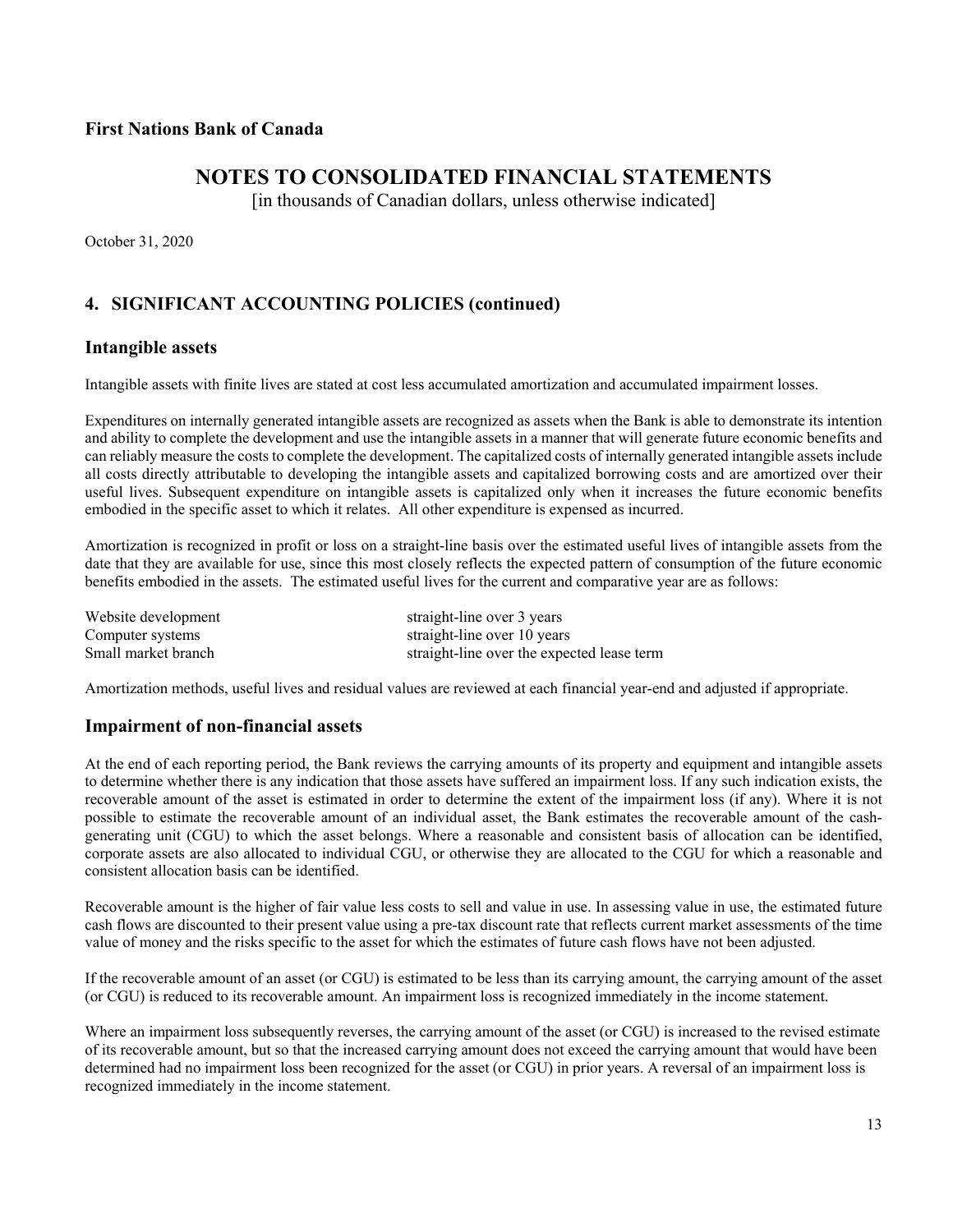## **NOTES TO CONSOLIDATED FINANCIAL STATEMENTS**

[in thousands of Canadian dollars, unless otherwise indicated]

October 31, 2020

## **4. SIGNIFICANT ACCOUNTING POLICIES (continued)**

### **Deferred costs**

Deferred costs include the cash rebates paid on cash back mortgages which are deferred and amortized over the term of the mortgage. Deferred costs also include prepaid insurance costs.

#### **Income taxes**

Income tax expense comprises current and deferred tax. Current tax and deferred tax are recognized in income or loss except to the extent that it relates to items recognized directly in equity or in other comprehensive (loss) income.

Current tax is the expected tax payable or receivable on the taxable income or loss for the year, using tax rates enacted or substantively enacted at the reporting date, and any adjustment to tax payable in respect of previous years. Current tax payable also includes any tax liability arising from the declaration of dividends.

Deferred tax is recognized in respect of temporary differences between the carrying amounts of assets and liabilities for financial reporting purposes and the amounts used for taxation purposes. Deferred tax is not recognized for:

- temporary differences on the initial recognition of assets or liabilities in a transaction that is not a business combination and that affects neither accounting nor taxable profit or loss;
- temporary differences related to investments in subsidiaries to the extent that it is probable that they will not reverse in the foreseeable future; and
- temporary differences arising on the initial recognition of goodwill.

Deferred tax is measured at the tax rates that are expected to be applied to the temporary differences when they reverse, based on the laws that have been enacted or substantively enacted by the reporting date.

Deferred tax assets and liabilities are offset if there is a legally enforceable right to offset current tax liabilities against current tax assets, and they relate to taxes levied by the same tax authority on the same taxable entity, or on different tax entities, but they intend to settle current tax liabilities and assets on a net basis or their tax assets and liabilities will be realized simultaneously.

A deferred tax asset is recognized for unused tax losses, tax credits and deductible temporary differences to the extent that it is probable that future taxable incomes will be available against which they can be utilized. Deferred tax assets are reviewed at each reporting date and are reduced to the extent that it is no longer probable that the related tax benefit will be realized.

### **Leases - Bank as lessee**

Effective November 1, 2019, a contract is, or contains, a lease if the contract conveys the right to control the use of an identified asset for a period of time in exchange for consideration. Right of use assets and lease liabilities are recognized at the lease commencement date, that is, on the date when the underlying asset is available for use by the Bank. The Bank's right of use assets do not meet the definition of investment property.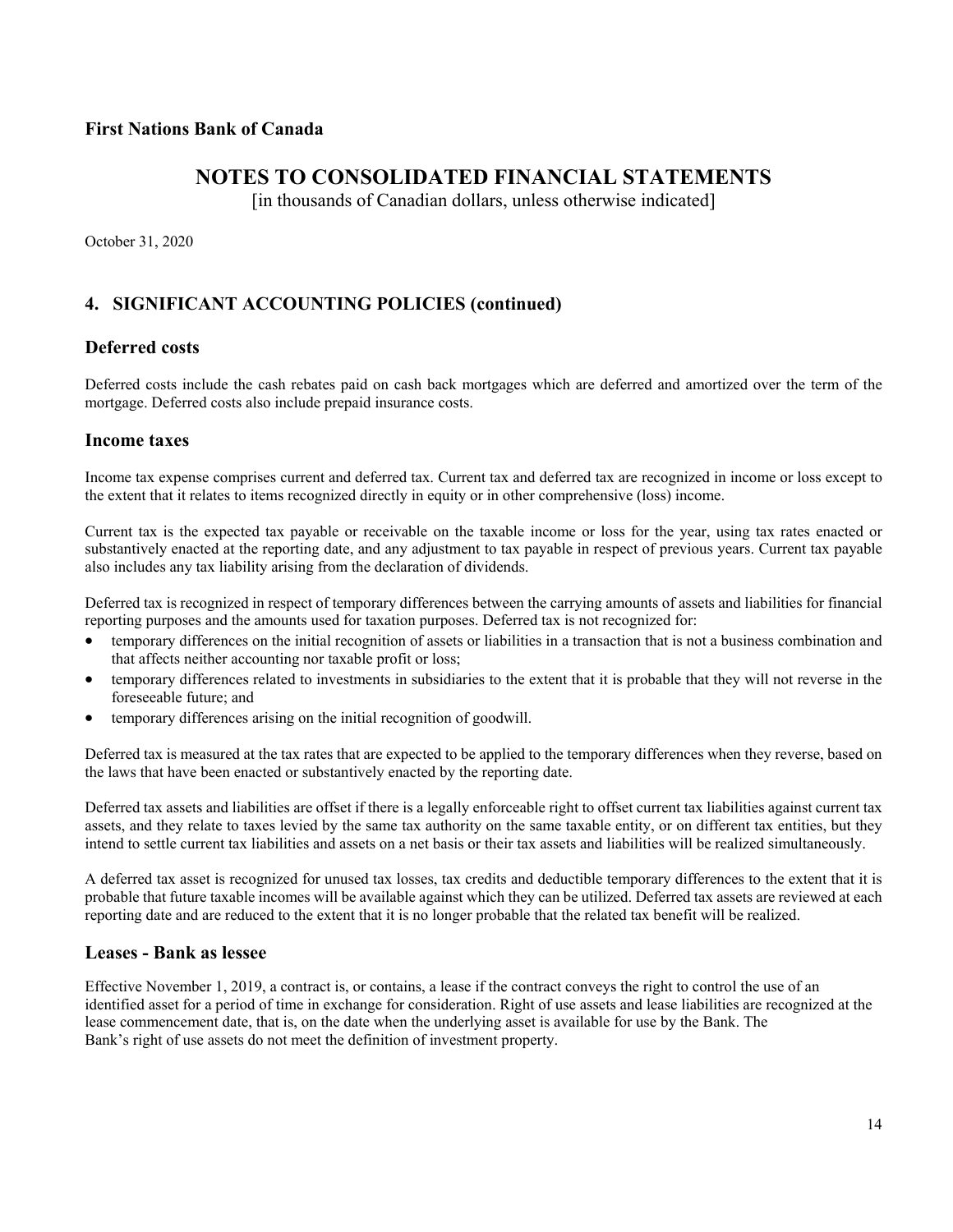[in thousands of Canadian dollars, unless otherwise indicated]

October 31, 2020

## **4. SIGNIFICANT ACCOUNTING POLICIES (continued)**

Right of use assets are initially and subsequently measured at cost and depreciated over the shorter of the asset's useful life and the lease term, on a straight-line basis. The right of use assets are remeasured in the event of impairment in accordance with IAS 36 *Impairment of Assets*.

Lease liabilities are initially and subsequently measured at the present value of the lease payments which are unpaid as of the commencement date. The future lease payments are discounted using the interest rate implicit in the lease, if readily determinable. If not readily determinable, the Bank's incremental borrowing rate is used, which is the rate to borrow over a similar term and with similar security, the funds necessary to obtain an asset of similar value to the right of use asset. After the commencement date, the carrying amount of lease liabilities are remeasured if there is a modification, a change in the lease term, a change in the lease payments (e.g., changes to future payments resulting from a change in an index or rate used to determine such lease payments) or a change in the assessment of an option to purchase the underlying asset. Adjustments to the carrying amount of the lease obligation as a result of remeasurement are accounted for as a corresponding adjustment to the right of use asset.

Short-term leases include arrangements where the lease term is 12 months or less and do not contain a purchase option. Low value assets for the Bank include items such as information technology equipment & office equipment. Such leases are expensed on a straight-line basis over the lease term.

### **Provisions**

A provision is recognized if, as a result of a past event, the Bank has a present legal or constructive obligation that can be estimated reliably, and it is probable that an outflow of economic benefits will be required to settle the obligation. Provisions are determined by discounting the expected future cash flows at a rate that reflects current market assessments of the time value of money and the risks specific to the liability.

### **Contingencies**

Management applies its judgment to the fact patterns and advice it receives from its legal counsel and other advisors in assessing if an obligation is probable (i.e. more likely than not) or remote. This judgment application is used to determine if the obligation is recognized as a liability, as a provision, or disclosed as a contingent liability.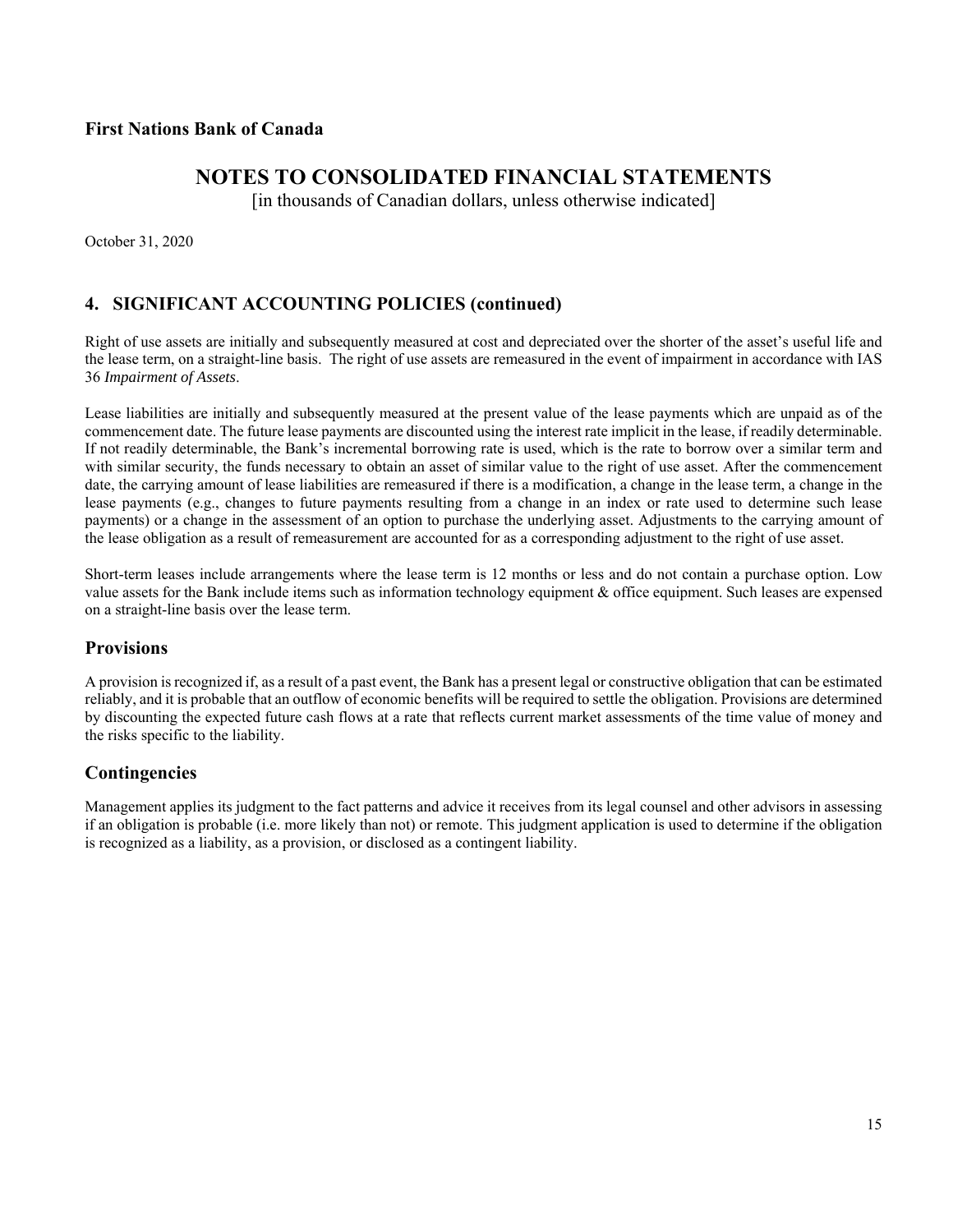## **NOTES TO CONSOLIDATED FINANCIAL STATEMENTS**

[in thousands of Canadian dollars, unless otherwise indicated]

October 31, 2020

## **4. SIGNIFICANT ACCOUNTING POLICIES (continued)**

#### **Income and expense recognition**

Income is recognized to the extent that it is probable that the economic benefits will flow to the Bank and the revenue can be reliably measured. The following specific recognition criteria must also be met before revenue is recognized.

For all financial instruments measured at amortized cost and financial instruments designated at fair value through profit or loss, interest income or expense is recorded using the EIR. EIR is the rate that exactly discounts estimated future cash payments or receipts through the expected life of the financial instrument or a shorter period, where appropriate, to the net carrying amount of the financial asset or financial liability. The calculation considers all contractual terms of the financial instrument and includes any fees or incremental costs that are directly attributable to the instrument and are an integral part of the EIR, but not future credit losses. The carrying amount of the financial asset or financial liability is adjusted if the Bank revises its estimates of payments or receipts. The adjusted carrying amount is calculated based on the original EIR and the change in carrying amount is recorded as "Interest income" for financial assets and "Interest expense" for financial liabilities.

Once the recorded value of a financial asset or a group of similar financial assets has been reduced due to an impairment loss, interest income continues to be recognized using the rate of interest used to discount the future cash flows for the purpose of measuring the impairment loss.

### **Fee and commission income**

Fees earned for the provision of services over a period of time are accrued over that period. These fees include commission income, other management fees, trust consulting and trust management fees.

Loan commitment fees for loans that are likely to be drawn down and other credit related fees are deferred (together with any incremental costs) and recognized as an adjustment to the EIR on the loan. When it is unlikely that a loan will be drawn down, the loan commitment fees are recognized over the commitment period on a straight-line basis.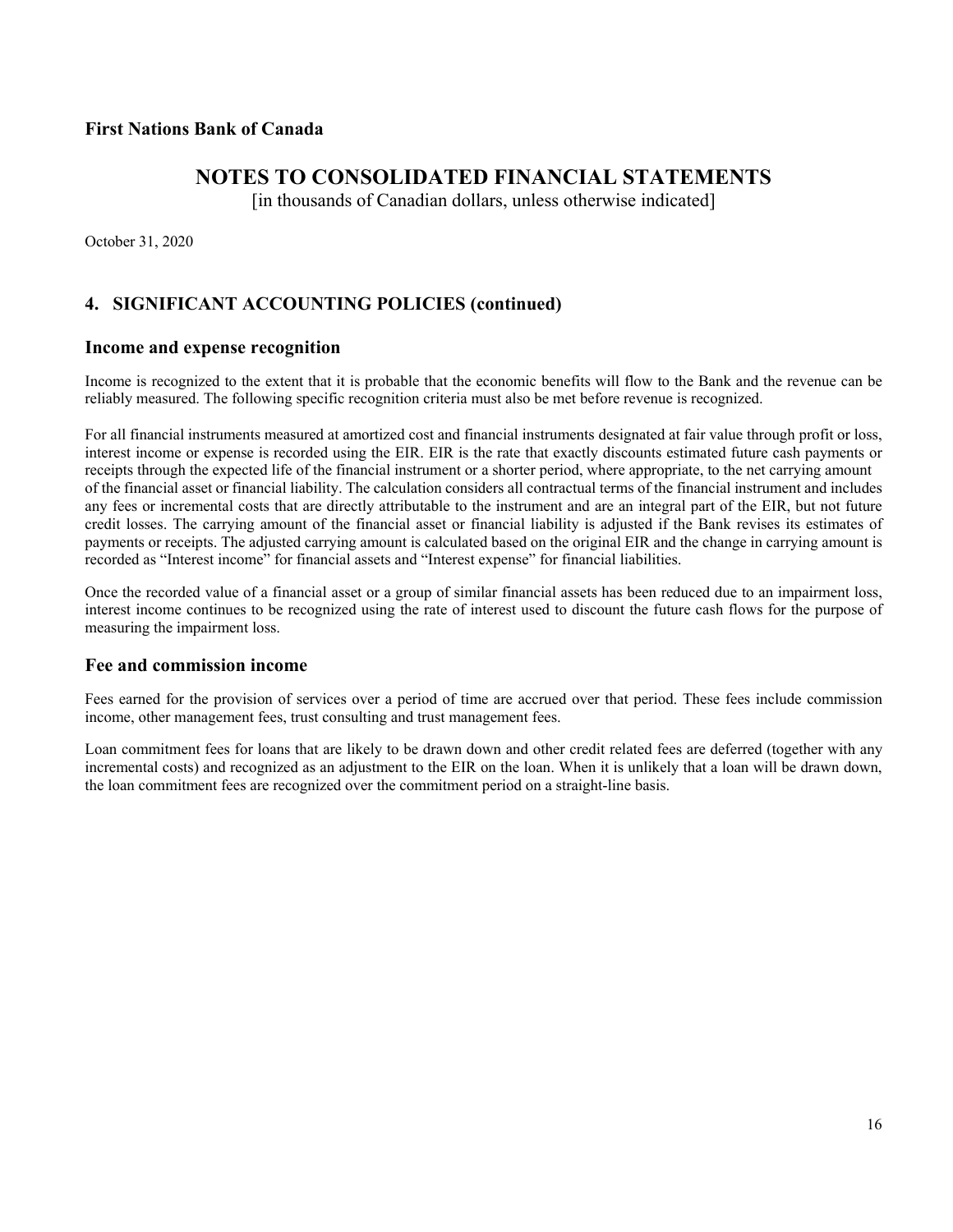[in thousands of Canadian dollars, unless otherwise indicated]

October 31, 2020

## **5. FINANCIAL RISK MANAGEMENT**

The Bank has exposure to the following risks from financial instruments:

- 
- Credit risk<br>• Liquidity risk<br>• Interest rate ri
- Interest rate risk<br>Operational risk
- 
- $\bullet$  Foreign exchange risk

This note presents information about the Bank's exposure to each of the above risks, the Bank's objectives, policies and processes for measuring and managing risk, and the Bank's management of capital.

### **Risk management framework**

The Board of Directors has overall responsibility for the establishment and oversight of the Bank's risk management framework. The Bank's risk management policies are established to identify and analyse the risks faced by the Bank, to set appropriate risk limits and controls, and to monitor risks and adherence to limits. Risk management policies and systems are reviewed regularly to reflect changes in market conditions, products and services offered. The Bank, through its training and management standards and procedures, aims to develop a disciplined and constructive control environment in which all employees understand their roles and obligations.

The Audit and Risk Management Committee is responsible for monitoring compliance with the Bank's risk management policies and procedures, and for reviewing the adequacy of the risk management framework in relation to the risks faced by the Bank. The Audit and Risk Management Committee is assisted in these functions by Internal Audit. Internal Audit undertakes both regular and ad hoc reviews of risk management controls and procedures, the results of which are reported to the Audit and Risk Management Committee.

### **(a) Credit risk**

Credit risk is the potential for financial loss if a borrower or counterparty in a transaction fails to meet its agreed payment obligations. Credit risk is managed through the credit risk policies, management guidelines and discretionary limits of the Bank. Guidelines are established to monitor and limit industry risk and group exposure in the portfolio. Refer to Note 8 for credit risk exposure.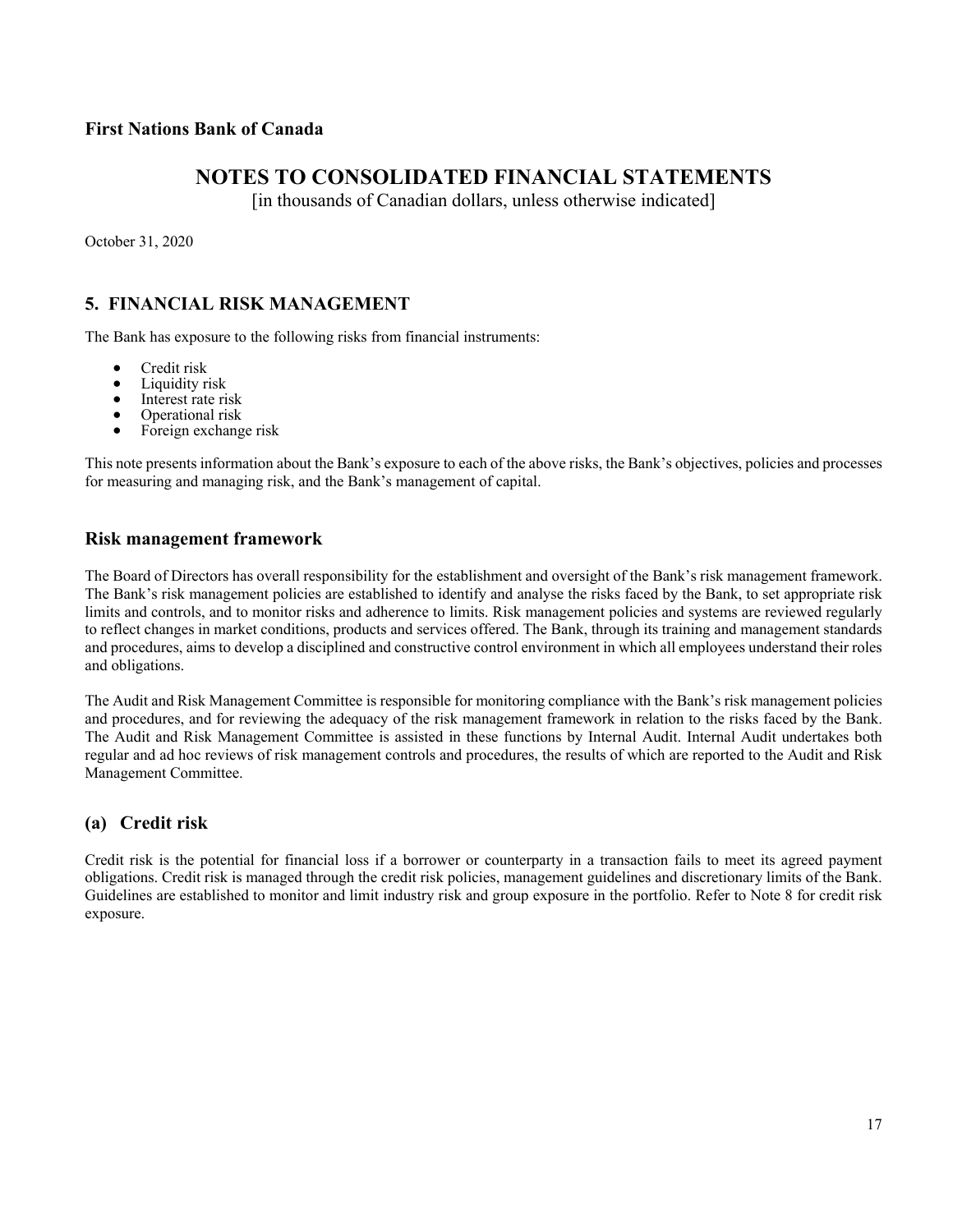## **NOTES TO CONSOLIDATED FINANCIAL STATEMENTS**

[in thousands of Canadian dollars, unless otherwise indicated]

October 31, 2020

### **5. FINANCIAL RISK MANAGEMENT (continued)**

#### **Analysis of risk concentration**

The Bank's concentrations of risk are managed by client and by industry sector. The maximum credit exposure to any client as at October 31, 2020 was \$10,000 [2019 - \$8,000], before taking account of collateral or other credit enhancements.

The majority of personal loans are secured and a significant portion of mortgage loans are insured. The following table shows the risk concentration by industry for the business loans:

#### **Industry**

|                                | 2020    | 2019    |
|--------------------------------|---------|---------|
|                                | \$      | S       |
| Financial services             | 2,735   | 94      |
| $Government - others$          | 768     | 2,275   |
| <b>Government First Nation</b> | 124,498 | 102,442 |
| Health and social              | 6,648   | 5,842   |
| Professional and recreation    | 4,442   | 4,369   |
| Real estate                    | 95,424  | 77,728  |
| Retail                         | 15,520  | 14,434  |
| Transportation                 | 1,688   | 1.400   |
| Hotel and lodging              | 30,119  | 23,839  |
| Others                         | 42,867  | 42,014  |
|                                | 324,709 | 274,437 |

### **(b) Liquidity risk**

Liquidity risk is the risk that the Bank will encounter difficulty in meeting obligations associated with its financial liabilities that are settled by delivering cash or another financial asset.

The Bank monitors its risk to a shortage of funds using a recurring liquidity planning tool. This tool considers the maturity of both its financial investments and financial assets and projected cash flows from operations. The Bank's objective is to ensure that sufficient readily marketable assets are available at all times to cover three months of expected operational cash flows. The Bank also maintains a combination of readily marketable assets and available bank overdraft to meet cash outflow requirements that may arise from a disruption to the normal course of business. This requirement is defined as 6% of commercial term and non-term deposits, 10% of total non-term deposits and term deposits expiring within 30 days. The Bank also measures and monitors concentration of funding sources.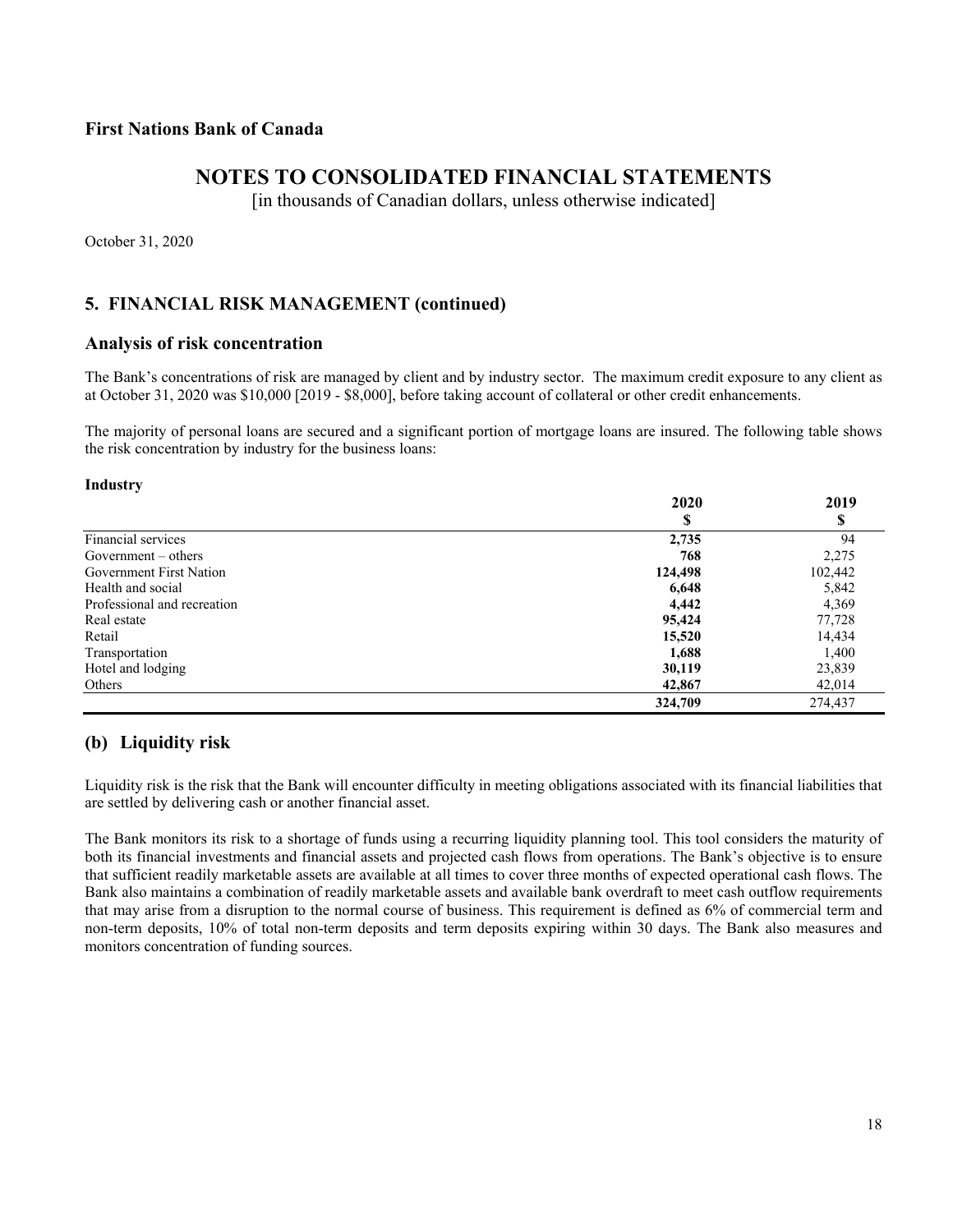[in thousands of Canadian dollars, unless otherwise indicated]

October 31, 2020

## **5. FINANCIAL RISK MANAGEMENT (continued)**

### **(c) Interest rate risk**

The Bank's exposure to the risk of changes in market interest rates relates primarily to mismatches in the Bank's assets and liabilities. The Bank's policy is to measure and manage interest rate risk exposure in earnings and economic value perspectives. The Bank analyses interest rate shock scenarios to estimate the impact of changes in interest rates on both the annual earnings at risk and the economic value of the Bank's equity at risk. The Bank's policy is to limit the variation in annual net interest income caused by a 1% increase (decrease) in market interest to 5% of annual net interest income. In addition, the Bank's policy limits the change in the Bank's economic value caused by a 1% increase (decrease) in market interest rates to 5% of shareholders' equity.

As at October 31, 2020, with other variables unchanged, an increase (decrease) of 1% in interest rates would (decrease) increase annualized net income before tax by approximately (\$122) \$122 thousand.

The following tables set out the assets and liabilities on the date of the earlier of contractual maturity or when they re-price. Use of these tables to derive information about the Bank's interest rate risk position is limited by the fact that the date the financial instruments re-price may be different from the earlier of contractual maturity or re-pricing date. Examples of this include mortgages that are shown at contractual maturity, but which often prepay earlier, and certain borrowings, which are shown at contractual maturity but which are often redeemed before their contractual maturity.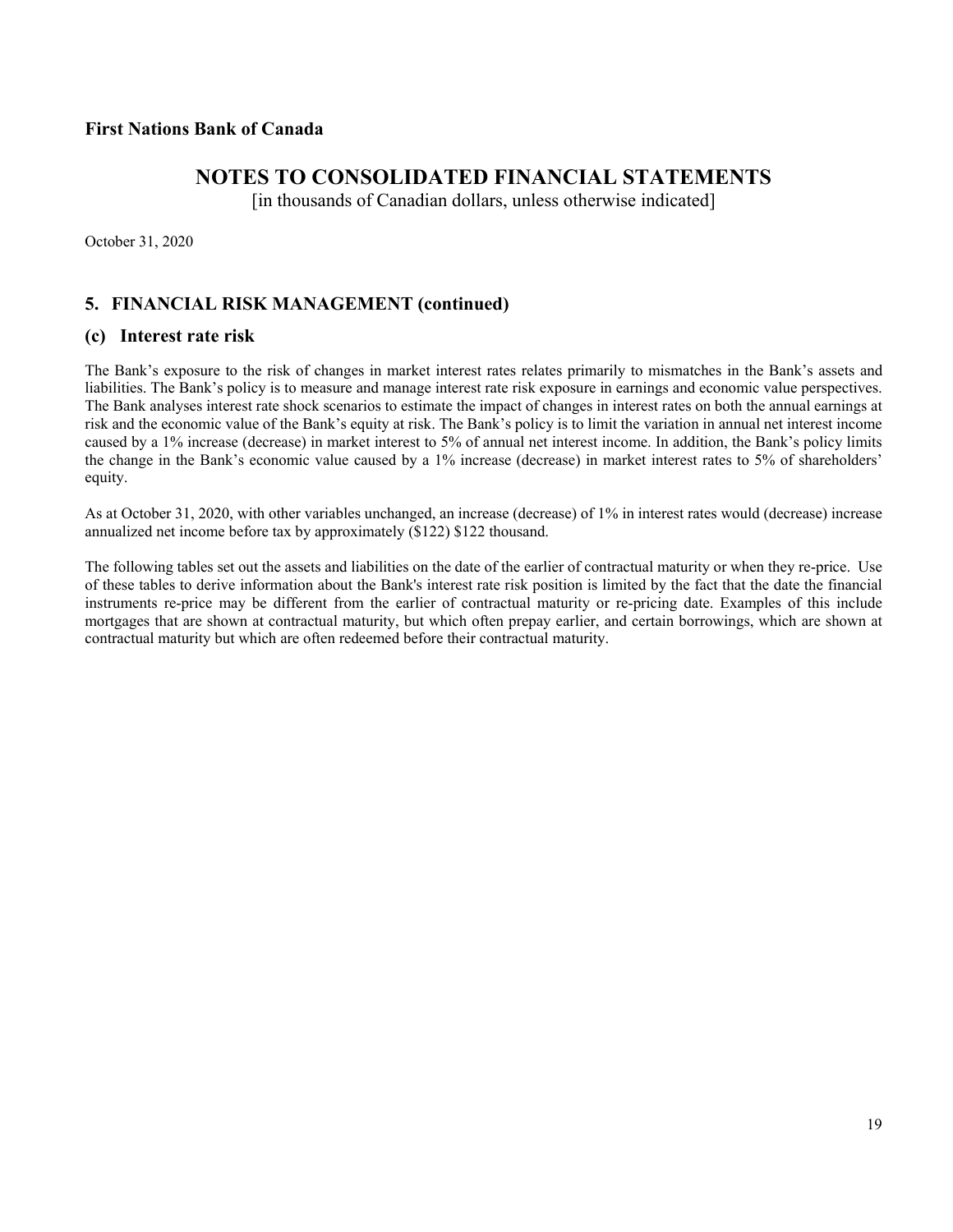# **NOTES TO CONSOLIDATED FINANCIAL STATEMENTS**

[in thousands of Canadian dollars, unless otherwise indicated]

October 31, 2020

# **5. FINANCIAL RISK MANAGEMENT (continued)**

|                                             |                 |           |            | 2020           |         |               |              |
|---------------------------------------------|-----------------|-----------|------------|----------------|---------|---------------|--------------|
|                                             |                 | Less than |            |                |         | Non-          |              |
|                                             | <b>Floating</b> | 1         | $1$ to $2$ | $2$ to $3$     | Over 3  | interest rate |              |
|                                             | rate            | year      | years      | years          | vears   | sensitive     | <b>Total</b> |
|                                             | \$              | \$        | \$         | \$             | \$      | \$            | \$           |
| <b>ASSETS</b>                               |                 |           |            |                |         |               |              |
| Cash and cash equivalents                   | 441,737         |           |            |                |         |               | 441,737      |
| Effective yield                             |                 |           |            |                |         |               |              |
| Interest-bearing deposits                   |                 |           |            |                |         |               |              |
| with financial institutions                 |                 | 76,510    |            |                |         |               | 76,510       |
| Effective yield                             |                 | 1.79      |            |                |         |               |              |
| Mortgage loans                              | 10,634          | 28,753    | 17,810     | 14,634         | 27,940  |               | 99,771       |
| Effective yield                             |                 | 3.60      | 3.18       | 3.34           | 3.19    |               |              |
| Personal loans                              | 11,608          | 991       | 518        | 207            | 66      |               | 13,390       |
| Effective yield                             |                 | 12.88     | 12.57      | 11.83          | 9.83    |               |              |
| <b>Business loans</b>                       | 136,489         | 40,091    | 41,126     | 25,080         | 79,742  |               | 322,528      |
| Effective yield                             |                 | 3.69      | 4.26       | 4.64           | 4.63    |               |              |
| Other                                       |                 |           |            | $\blacksquare$ |         | 11,798        | 11,798       |
|                                             | 600,468         | 146,345   | 59,454     | 39,921         | 107,748 | 11,798        | 965,734      |
| <b>LIABILITIES AND SHAREHOLDERS' EQUITY</b> |                 |           |            |                |         |               |              |
| Due to customers                            | 757,694         | 112,523   | 20,105     | 1,377          | 6,129   |               | 897,828      |
| Effective vield                             |                 | .92       | 1.46       | 2.12           | 2.60    |               |              |
| Subordinated debentures                     | 4,270           |           |            |                |         |               | 4,270        |
| Effective yield                             |                 |           |            |                |         |               |              |
| <b>Lease liability</b>                      |                 | 1,145     | 1,061      | 939            | 1,602   |               | 4,747        |
| Effective yield                             |                 | 3.25      | 3.25       | 3.25           | 3.25    |               |              |
| Other                                       |                 |           |            |                |         | 12,541        | 12,541       |
| Shareholders' equity                        |                 |           |            |                |         | 46,348        | 46,348       |
|                                             | 761,964         | 113,668   | 21,166     | 2,316          | 7,731   | 58.889        | 965,734      |
| Net 2020 Position                           | (161, 496)      | 32,677    | 38,288     | 37,605         | 100,017 | (47,091)      |              |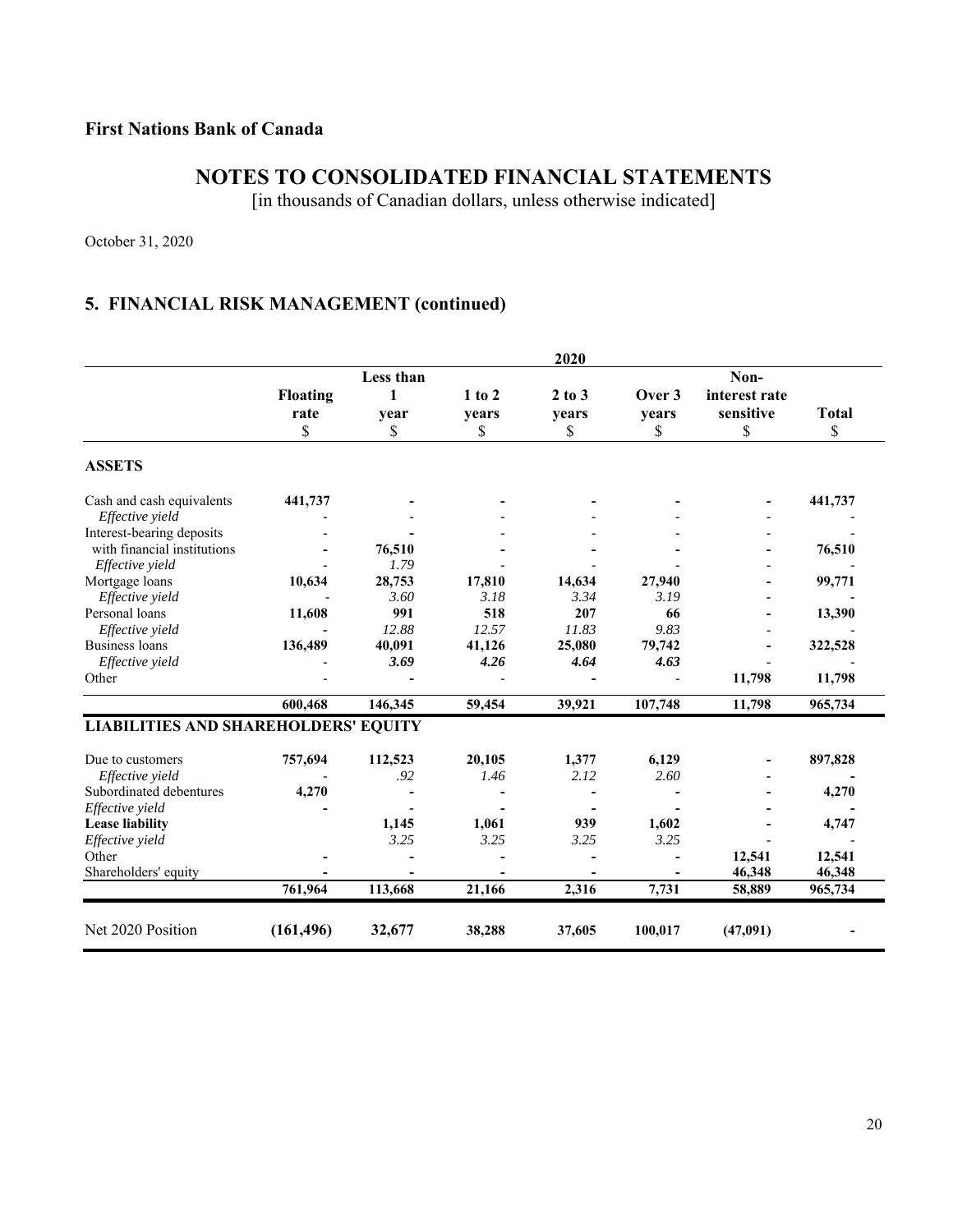# **NOTES TO CONSOLIDATED FINANCIAL STATEMENTS**

[in thousands of Canadian dollars, unless otherwise indicated]

October 31, 2020

# **5. FINANCIAL RISK MANAGEMENT (continued)**

|                                             |            |           |            | 2019       |        |               |              |
|---------------------------------------------|------------|-----------|------------|------------|--------|---------------|--------------|
|                                             |            | Less than |            |            |        | Non-          |              |
|                                             | Floating   | 1         | $1$ to $2$ | $2$ to $3$ | Over 3 | interest rate |              |
|                                             | rate       | year      | years      | vears      | years  | sensitive     | <b>Total</b> |
|                                             | \$         | \$        | \$         | \$         | \$     | \$            | \$           |
| <b>ASSETS</b>                               |            |           |            |            |        |               |              |
| Cash and cash equivalents                   | 202,685    |           |            |            |        |               | 202,685      |
| Effective yield                             |            |           |            |            |        |               |              |
| Interest-bearing deposits                   |            |           |            |            |        |               |              |
| with financial institutions                 |            | 75,798    |            |            |        |               | 75,798       |
| Effective vield                             |            | 2.45      |            |            |        |               |              |
| Mortgage loans                              | 10,393     | 32,319    | 18,276     | 13,605     | 25,559 |               | 100,152      |
| Effective yield                             |            | 3.26      | 3.15       | 3.21       | 3.43   |               |              |
| Personal loans                              | 11,203     | 852       | 453        | 196        | 81     |               | 12,785       |
| Effective yield                             |            | 12.66     | 12.31      | 11.99      | 8.00   |               |              |
| <b>Business loans</b>                       | 121,031    | 47,309    | 21,772     | 33,712     | 49,156 |               | 272,980      |
| Effective yield                             |            | 4.09      | 4.65       | 4.26       | 4.85   |               |              |
| Other                                       |            |           |            |            |        | 7,770         | 7,770        |
|                                             | 345,312    | 156,278   | 40,501     | 47,513     | 74,796 | 7,770         | 672,170      |
| <b>LIABILITIES AND SHAREHOLDERS' EQUITY</b> |            |           |            |            |        |               |              |
| Due to customers                            | 482,618    | 107,650   | 7,934      | 5,972      | 6,814  |               | 610,988      |
| Effective vield                             |            | 1.59      | 2.45       | 2.17       | 2.57   |               |              |
| Subordinated debentures                     |            | 4,233     |            |            |        |               | 4,233        |
| Effective yield                             |            | 6.0       |            |            |        |               |              |
| Other                                       |            |           |            |            |        | 13,026        | 13,026       |
| Shareholders' equity                        |            |           |            |            |        | 43,923        | 43,923       |
|                                             | 482,618    | 111,883   | 7,934      | 5,972      | 6,814  | 56,949        | 672,170      |
| Net 2019 Position                           | (137, 306) | 44,395    | 32,567     | 41,541     | 67,982 | (49,179)      |              |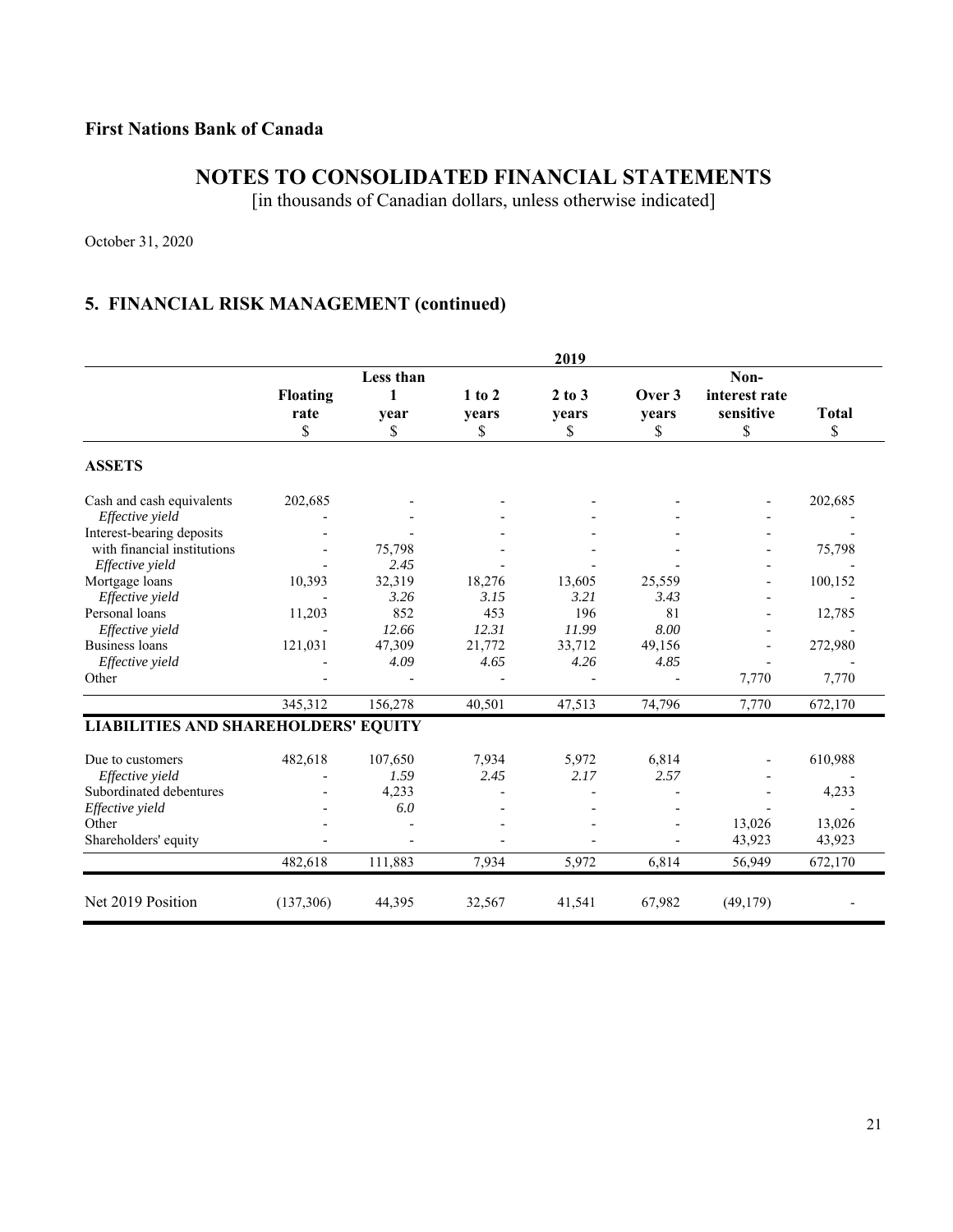[in thousands of Canadian dollars, unless otherwise indicated]

October 31, 2020

## **5. FINANCIAL RISK MANAGEMENT (continued)**

### **(d) Operational risk**

Operational risk is the risk of direct or indirect loss arising from a wide variety of causes associated with the Bank's involvement with financial instruments, including processes, personnel, technology and infrastructure, and from external factors other than credit, market and liquidity risks such as those arising from legal and regulatory requirements and generally accepted standards of corporate behaviour.

The Bank's objective is to manage operational risk so as to balance the avoidance of financial losses and damage to the Bank's reputation with overall cost effectiveness and to avoid control procedures that restrict initiative and creativity.

### **(e) Foreign exchange risk**

The Bank's operations are subject to foreign exchange risk exposures arising from transactions denominated in a foreign currency. The Bank's objective with respect to foreign exchange risk is to minimize the impact of the volatility related to financial assets and liabilities denominated in a foreign currency where possible through effective cash flow management. Foreign currency exchange risk is limited to the portion of the Bank's business transactions denominated in currencies other than the Canadian dollar. The Bank's only foreign exchange risk arises with respect to the U.S. dollar. On an ongoing basis, management monitors changes in foreign currency exchange rates and considers long-term forecasts to assess the potential cash flow impact to the Bank.

The table that follows provides an indication of the Bank's exposure to changes in the value of the U.S. dollar relative to the Canadian dollar as at October 31, 2020. The analysis is based on financial and monetary assets and liabilities denominated in U.S. dollars at the end of the reporting period ("statement of financial position exposure") and U.S. dollar denominated revenue and operating expenses during the year ("operating exposure").

Based on the Bank's foreign currency exposures noted above, with other variables unchanged,  $a \pm 5\%$  change in the Canadian dollar would have impacted net income before income taxes as follows:

|                                              | 2020<br>\$ | 2019<br>\$ |
|----------------------------------------------|------------|------------|
|                                              |            |            |
| Exposure in financial assets                 | 8,727      | 1,709      |
| Exposure in financial liabilities            | 8,392      | 1,298      |
| Net statement of financial position exposure | 531        | 411        |
| Change in Canadian dollar rate               | $\pm 5\%$  | $\pm 5\%$  |
| Increase (decrease) in comprehensive income  | 27(27)     | 21 (21)    |

#### **Approximate Canadian dollars**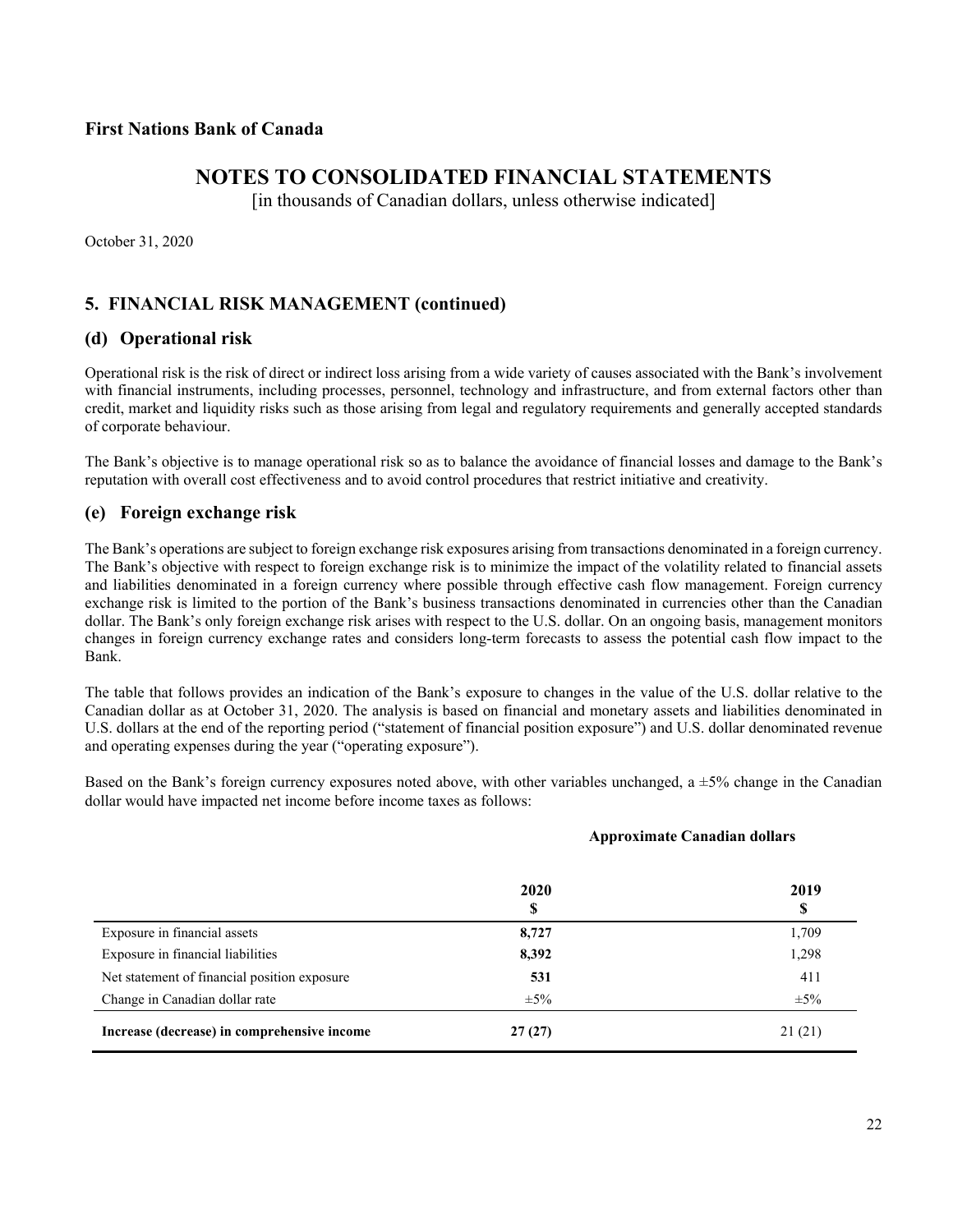## **NOTES TO CONSOLIDATED FINANCIAL STATEMENTS**

[in thousands of Canadian dollars, unless otherwise indicated]

October 31, 2020

### **5. FINANCIAL RISK MANAGEMENT (continued)**

#### **(f) Capital management**

The Bank manages its capital considering both regulatory and economic capital.

#### **Regulatory capital**

The Bank manages its capital under guidelines established by OSFI. The regulatory capital guidelines measure capital in relation to credit, market and operational risks. The Bank has a capital management policy, procedures and controls that it utilizes to achieve its goals and objectives.

The Bank's objectives include:

- Ensure that the quality and quantity of capital is adequate, at a minimum, to meet all applicable regulatory requirements; and
- Provide that at least half of the Bank's capital is permanent, free from mandatory fixed charges and subordinate to the rights of depositors and other creditors.

The Bank's total capital consists of one tier of capital approved under OSFI's regulatory capital guidelines. As at October 31, 2020 and 2019, Tier 1 capital includes items such as common shares and retained earnings.

During the years ended October 31, 2020 and 2019, the Bank complied with the capital guidelines for capital ratios and asset-tocapital multiple. This guideline is based on the International *Convergence of Capital Measurement and Capital Standards – A Revised Framework* ["Basel II"] issued by the Basel Committee on Banking Supervision.

#### **The Bank's regulatory capital position as at October 31, 2020 and 2019 was as follows:**

| <b>OSFI</b> Target | 2020     | 2019     |
|--------------------|----------|----------|
|                    |          |          |
|                    |          | \$42,319 |
| $7.0\%$            | $11.7\%$ | 11.5%    |
|                    | \$45,097 | \$42,319 |
| 8.5%               | $11.7\%$ | 11.5%    |
|                    | \$49,367 | \$46,552 |
| $10.5\%$           | 12.8%    | 12.7%    |
|                    | 5.5%     | $6.3\%$  |
|                    |          | \$45,097 |

Tier 1 capital ratio is calculated as: Tier 1 capital divided by risk-weighted assets ["RWA"].<br><sup>2</sup> Total capital ratio is calculated as: total capital divided by  $\overline{P}W\Lambda$ 

Total capital ratio is calculated as: total capital divided by RWA.

<sup>3</sup> The leverage ratio is calculated as: Tier 1 capital divided by total assets plus off-balance sheet credit instruments, such as certain letters of credit and guarantees.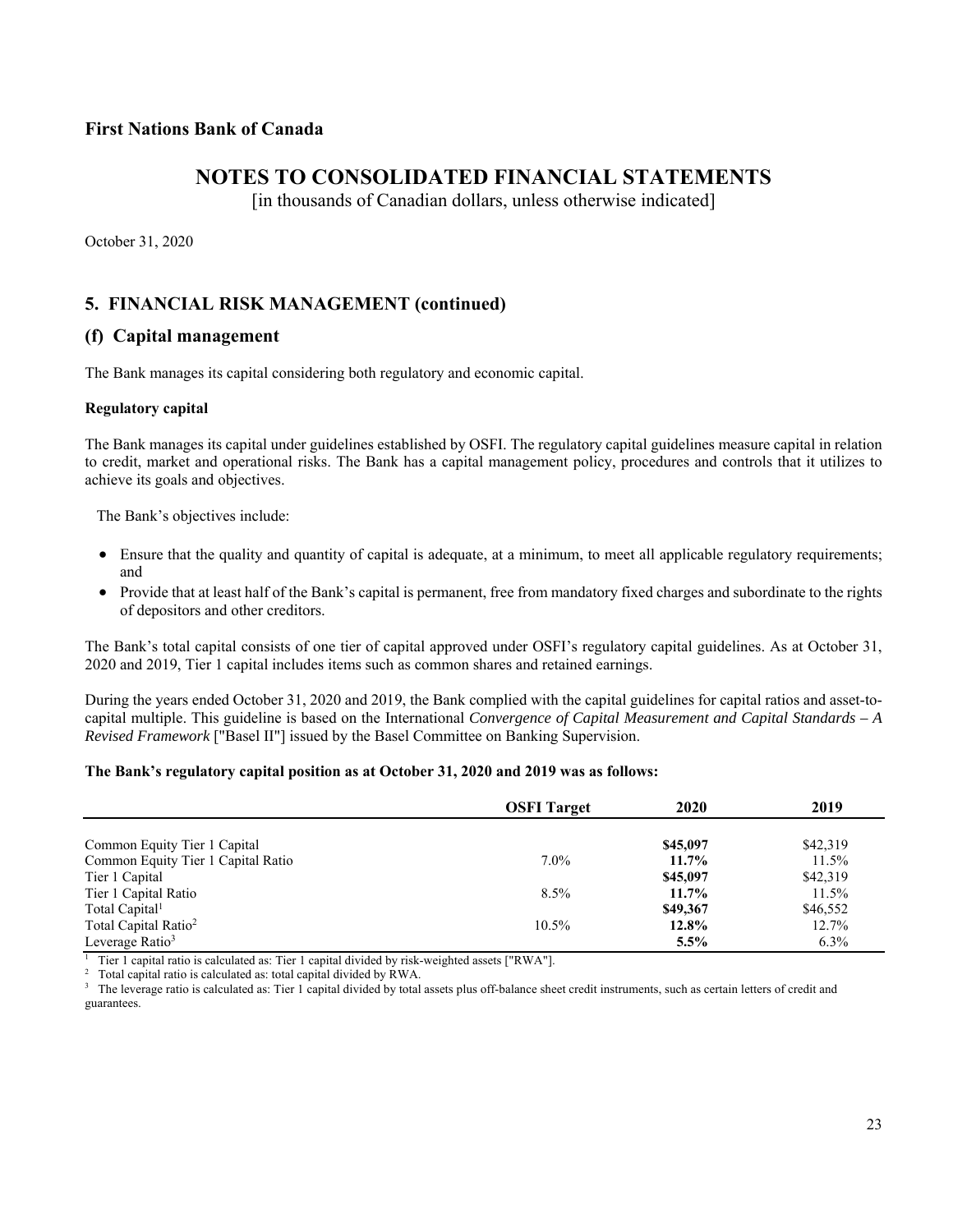# **NOTES TO CONSOLIDATED FINANCIAL STATEMENTS**

[in thousands of Canadian dollars, unless otherwise indicated]

October 31, 2020

# **6. CASH AND CASH EQUIVALENTS**

|                                        | 2020    | 2019    |
|----------------------------------------|---------|---------|
|                                        | S       |         |
|                                        |         |         |
| Cash on hand                           | 3,210   | 3,554   |
| Cash with other financial institutions | 293,528 | 199,131 |
| Treasury bills                         | 144,999 | -       |
|                                        | 441,737 | 202,685 |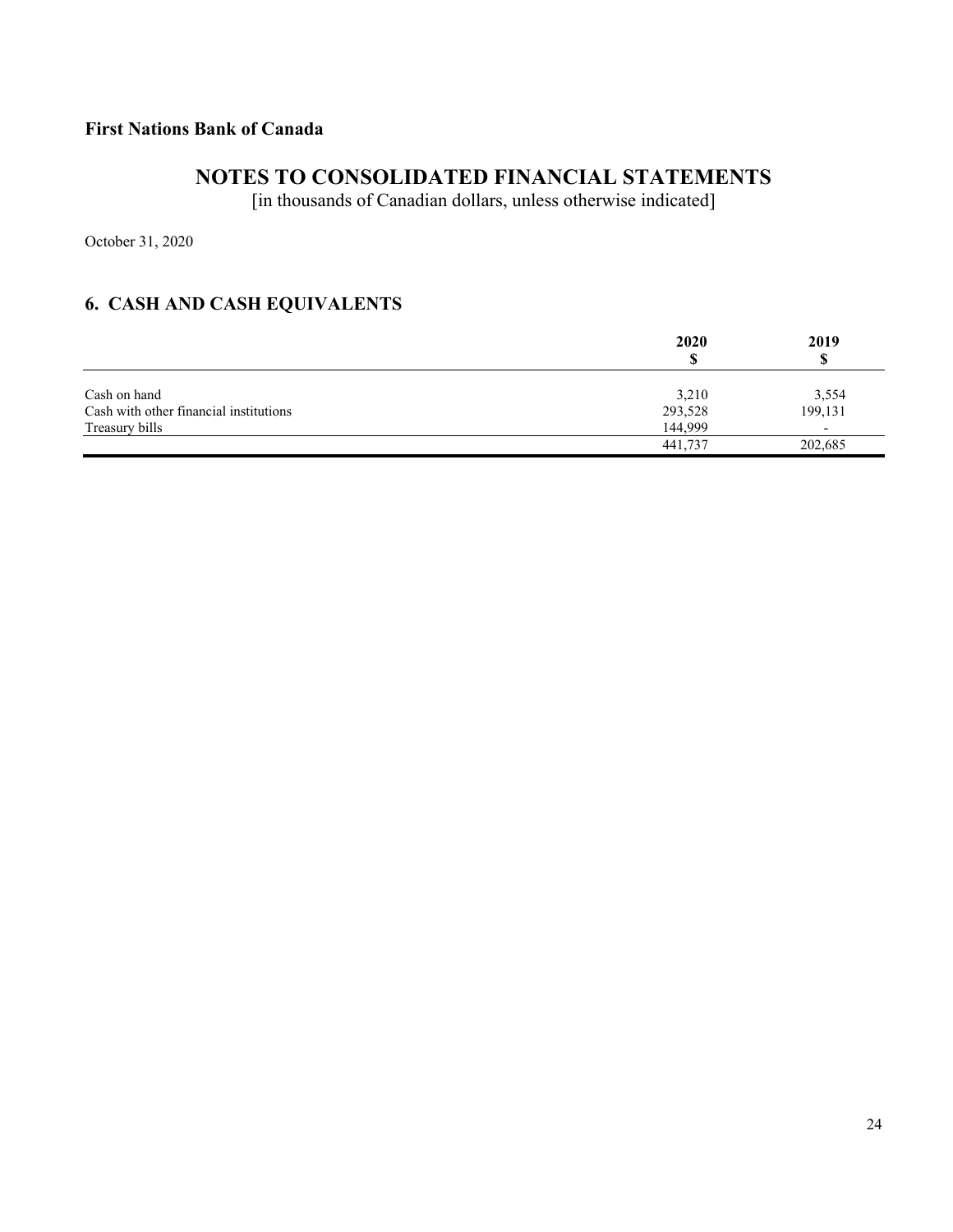[in thousands of Canadian dollars, unless otherwise indicated]

October 31, 2020

# **7. INTEREST-BEARING DEPOSITS WITH FINANCIAL INSTITUTIONS**

| Term deposit bearing interest at 2.35% per annum,<br>maturity date of November 12, 2019<br>10,000<br>Term deposit bearing interest at 2.35% per annum,<br>maturity date of December 11, 2019<br>10,000<br>Term deposit bearing interest at 2.35% per annum,<br>maturity date of January 13, 2020<br>10,000<br>Term deposit bearing interest at 2.35% per annum,<br>maturity date of February 12, 2020<br>10,000<br>Term deposit bearing interest at 2.35% per annum,<br>maturity date of May 11, 2020<br>5,000<br>Term deposit bearing interest at 2.30% per annum,<br>maturity date of June 12, 2020<br>5,000<br>Term deposit bearing interest at 2.30% per annum,<br>maturity date of July 27, 2020<br>5,000<br>Term deposit bearing interest at 2.30% per annum,<br>maturity date of August 22, 2020<br>10,397<br>Term deposit bearing interest at 2.30% per annum,<br>maturity date of August 22, 2020<br>10,401<br>Term deposit bearing interest at 1.20% per annum,<br>10,637<br>maturity date of August 22, 2021<br>Term deposit bearing interest at 1.20% per annum,<br>maturity date of August 22, 2021<br>10,641<br>Term deposit bearing interest at 1.00% per annum,<br>10,000<br>maturity date of April 9, 2021<br>Term deposit bearing interest at 1.15% per annum,<br>10,000<br>maturity date of April 9, 2021<br>Term deposit bearing interest at 1.00% per annum,<br>10,000<br>maturity date of April 9, 2021<br>Term deposit bearing interest at 1.15% per annum,<br>maturity date of April 9, 2021<br>10,000<br>Term deposit bearing interest at 2.40% per annum,<br>maturity date of January 28, 2021<br>5,000<br>Term deposit bearing interest at 1.55% per annum,<br>maturity date of May 11, 2021<br>5,117<br>Term deposit bearing interest at 0.90% per annum,<br>maturity date of June 14, 2021<br>5,115 | 2020<br>S | 2019<br>S |
|----------------------------------------------------------------------------------------------------------------------------------------------------------------------------------------------------------------------------------------------------------------------------------------------------------------------------------------------------------------------------------------------------------------------------------------------------------------------------------------------------------------------------------------------------------------------------------------------------------------------------------------------------------------------------------------------------------------------------------------------------------------------------------------------------------------------------------------------------------------------------------------------------------------------------------------------------------------------------------------------------------------------------------------------------------------------------------------------------------------------------------------------------------------------------------------------------------------------------------------------------------------------------------------------------------------------------------------------------------------------------------------------------------------------------------------------------------------------------------------------------------------------------------------------------------------------------------------------------------------------------------------------------------------------------------------------------------------------------------------------------------------------------------------------------------------------------------|-----------|-----------|
|                                                                                                                                                                                                                                                                                                                                                                                                                                                                                                                                                                                                                                                                                                                                                                                                                                                                                                                                                                                                                                                                                                                                                                                                                                                                                                                                                                                                                                                                                                                                                                                                                                                                                                                                                                                                                                  |           |           |
|                                                                                                                                                                                                                                                                                                                                                                                                                                                                                                                                                                                                                                                                                                                                                                                                                                                                                                                                                                                                                                                                                                                                                                                                                                                                                                                                                                                                                                                                                                                                                                                                                                                                                                                                                                                                                                  |           |           |
|                                                                                                                                                                                                                                                                                                                                                                                                                                                                                                                                                                                                                                                                                                                                                                                                                                                                                                                                                                                                                                                                                                                                                                                                                                                                                                                                                                                                                                                                                                                                                                                                                                                                                                                                                                                                                                  |           |           |
|                                                                                                                                                                                                                                                                                                                                                                                                                                                                                                                                                                                                                                                                                                                                                                                                                                                                                                                                                                                                                                                                                                                                                                                                                                                                                                                                                                                                                                                                                                                                                                                                                                                                                                                                                                                                                                  |           |           |
|                                                                                                                                                                                                                                                                                                                                                                                                                                                                                                                                                                                                                                                                                                                                                                                                                                                                                                                                                                                                                                                                                                                                                                                                                                                                                                                                                                                                                                                                                                                                                                                                                                                                                                                                                                                                                                  |           |           |
|                                                                                                                                                                                                                                                                                                                                                                                                                                                                                                                                                                                                                                                                                                                                                                                                                                                                                                                                                                                                                                                                                                                                                                                                                                                                                                                                                                                                                                                                                                                                                                                                                                                                                                                                                                                                                                  |           |           |
|                                                                                                                                                                                                                                                                                                                                                                                                                                                                                                                                                                                                                                                                                                                                                                                                                                                                                                                                                                                                                                                                                                                                                                                                                                                                                                                                                                                                                                                                                                                                                                                                                                                                                                                                                                                                                                  |           |           |
|                                                                                                                                                                                                                                                                                                                                                                                                                                                                                                                                                                                                                                                                                                                                                                                                                                                                                                                                                                                                                                                                                                                                                                                                                                                                                                                                                                                                                                                                                                                                                                                                                                                                                                                                                                                                                                  |           |           |
|                                                                                                                                                                                                                                                                                                                                                                                                                                                                                                                                                                                                                                                                                                                                                                                                                                                                                                                                                                                                                                                                                                                                                                                                                                                                                                                                                                                                                                                                                                                                                                                                                                                                                                                                                                                                                                  |           |           |
|                                                                                                                                                                                                                                                                                                                                                                                                                                                                                                                                                                                                                                                                                                                                                                                                                                                                                                                                                                                                                                                                                                                                                                                                                                                                                                                                                                                                                                                                                                                                                                                                                                                                                                                                                                                                                                  |           |           |
|                                                                                                                                                                                                                                                                                                                                                                                                                                                                                                                                                                                                                                                                                                                                                                                                                                                                                                                                                                                                                                                                                                                                                                                                                                                                                                                                                                                                                                                                                                                                                                                                                                                                                                                                                                                                                                  |           |           |
|                                                                                                                                                                                                                                                                                                                                                                                                                                                                                                                                                                                                                                                                                                                                                                                                                                                                                                                                                                                                                                                                                                                                                                                                                                                                                                                                                                                                                                                                                                                                                                                                                                                                                                                                                                                                                                  |           |           |
|                                                                                                                                                                                                                                                                                                                                                                                                                                                                                                                                                                                                                                                                                                                                                                                                                                                                                                                                                                                                                                                                                                                                                                                                                                                                                                                                                                                                                                                                                                                                                                                                                                                                                                                                                                                                                                  |           |           |
|                                                                                                                                                                                                                                                                                                                                                                                                                                                                                                                                                                                                                                                                                                                                                                                                                                                                                                                                                                                                                                                                                                                                                                                                                                                                                                                                                                                                                                                                                                                                                                                                                                                                                                                                                                                                                                  |           |           |
|                                                                                                                                                                                                                                                                                                                                                                                                                                                                                                                                                                                                                                                                                                                                                                                                                                                                                                                                                                                                                                                                                                                                                                                                                                                                                                                                                                                                                                                                                                                                                                                                                                                                                                                                                                                                                                  |           |           |
|                                                                                                                                                                                                                                                                                                                                                                                                                                                                                                                                                                                                                                                                                                                                                                                                                                                                                                                                                                                                                                                                                                                                                                                                                                                                                                                                                                                                                                                                                                                                                                                                                                                                                                                                                                                                                                  |           |           |
|                                                                                                                                                                                                                                                                                                                                                                                                                                                                                                                                                                                                                                                                                                                                                                                                                                                                                                                                                                                                                                                                                                                                                                                                                                                                                                                                                                                                                                                                                                                                                                                                                                                                                                                                                                                                                                  |           |           |
|                                                                                                                                                                                                                                                                                                                                                                                                                                                                                                                                                                                                                                                                                                                                                                                                                                                                                                                                                                                                                                                                                                                                                                                                                                                                                                                                                                                                                                                                                                                                                                                                                                                                                                                                                                                                                                  |           |           |
|                                                                                                                                                                                                                                                                                                                                                                                                                                                                                                                                                                                                                                                                                                                                                                                                                                                                                                                                                                                                                                                                                                                                                                                                                                                                                                                                                                                                                                                                                                                                                                                                                                                                                                                                                                                                                                  |           |           |
|                                                                                                                                                                                                                                                                                                                                                                                                                                                                                                                                                                                                                                                                                                                                                                                                                                                                                                                                                                                                                                                                                                                                                                                                                                                                                                                                                                                                                                                                                                                                                                                                                                                                                                                                                                                                                                  |           |           |
|                                                                                                                                                                                                                                                                                                                                                                                                                                                                                                                                                                                                                                                                                                                                                                                                                                                                                                                                                                                                                                                                                                                                                                                                                                                                                                                                                                                                                                                                                                                                                                                                                                                                                                                                                                                                                                  |           |           |
|                                                                                                                                                                                                                                                                                                                                                                                                                                                                                                                                                                                                                                                                                                                                                                                                                                                                                                                                                                                                                                                                                                                                                                                                                                                                                                                                                                                                                                                                                                                                                                                                                                                                                                                                                                                                                                  |           |           |
|                                                                                                                                                                                                                                                                                                                                                                                                                                                                                                                                                                                                                                                                                                                                                                                                                                                                                                                                                                                                                                                                                                                                                                                                                                                                                                                                                                                                                                                                                                                                                                                                                                                                                                                                                                                                                                  |           |           |
|                                                                                                                                                                                                                                                                                                                                                                                                                                                                                                                                                                                                                                                                                                                                                                                                                                                                                                                                                                                                                                                                                                                                                                                                                                                                                                                                                                                                                                                                                                                                                                                                                                                                                                                                                                                                                                  |           |           |
|                                                                                                                                                                                                                                                                                                                                                                                                                                                                                                                                                                                                                                                                                                                                                                                                                                                                                                                                                                                                                                                                                                                                                                                                                                                                                                                                                                                                                                                                                                                                                                                                                                                                                                                                                                                                                                  |           |           |
|                                                                                                                                                                                                                                                                                                                                                                                                                                                                                                                                                                                                                                                                                                                                                                                                                                                                                                                                                                                                                                                                                                                                                                                                                                                                                                                                                                                                                                                                                                                                                                                                                                                                                                                                                                                                                                  |           |           |
|                                                                                                                                                                                                                                                                                                                                                                                                                                                                                                                                                                                                                                                                                                                                                                                                                                                                                                                                                                                                                                                                                                                                                                                                                                                                                                                                                                                                                                                                                                                                                                                                                                                                                                                                                                                                                                  |           |           |
|                                                                                                                                                                                                                                                                                                                                                                                                                                                                                                                                                                                                                                                                                                                                                                                                                                                                                                                                                                                                                                                                                                                                                                                                                                                                                                                                                                                                                                                                                                                                                                                                                                                                                                                                                                                                                                  |           |           |
|                                                                                                                                                                                                                                                                                                                                                                                                                                                                                                                                                                                                                                                                                                                                                                                                                                                                                                                                                                                                                                                                                                                                                                                                                                                                                                                                                                                                                                                                                                                                                                                                                                                                                                                                                                                                                                  |           |           |
|                                                                                                                                                                                                                                                                                                                                                                                                                                                                                                                                                                                                                                                                                                                                                                                                                                                                                                                                                                                                                                                                                                                                                                                                                                                                                                                                                                                                                                                                                                                                                                                                                                                                                                                                                                                                                                  |           |           |
|                                                                                                                                                                                                                                                                                                                                                                                                                                                                                                                                                                                                                                                                                                                                                                                                                                                                                                                                                                                                                                                                                                                                                                                                                                                                                                                                                                                                                                                                                                                                                                                                                                                                                                                                                                                                                                  |           |           |
|                                                                                                                                                                                                                                                                                                                                                                                                                                                                                                                                                                                                                                                                                                                                                                                                                                                                                                                                                                                                                                                                                                                                                                                                                                                                                                                                                                                                                                                                                                                                                                                                                                                                                                                                                                                                                                  |           |           |
|                                                                                                                                                                                                                                                                                                                                                                                                                                                                                                                                                                                                                                                                                                                                                                                                                                                                                                                                                                                                                                                                                                                                                                                                                                                                                                                                                                                                                                                                                                                                                                                                                                                                                                                                                                                                                                  |           |           |
|                                                                                                                                                                                                                                                                                                                                                                                                                                                                                                                                                                                                                                                                                                                                                                                                                                                                                                                                                                                                                                                                                                                                                                                                                                                                                                                                                                                                                                                                                                                                                                                                                                                                                                                                                                                                                                  |           |           |
|                                                                                                                                                                                                                                                                                                                                                                                                                                                                                                                                                                                                                                                                                                                                                                                                                                                                                                                                                                                                                                                                                                                                                                                                                                                                                                                                                                                                                                                                                                                                                                                                                                                                                                                                                                                                                                  | 76,510    | 75,798    |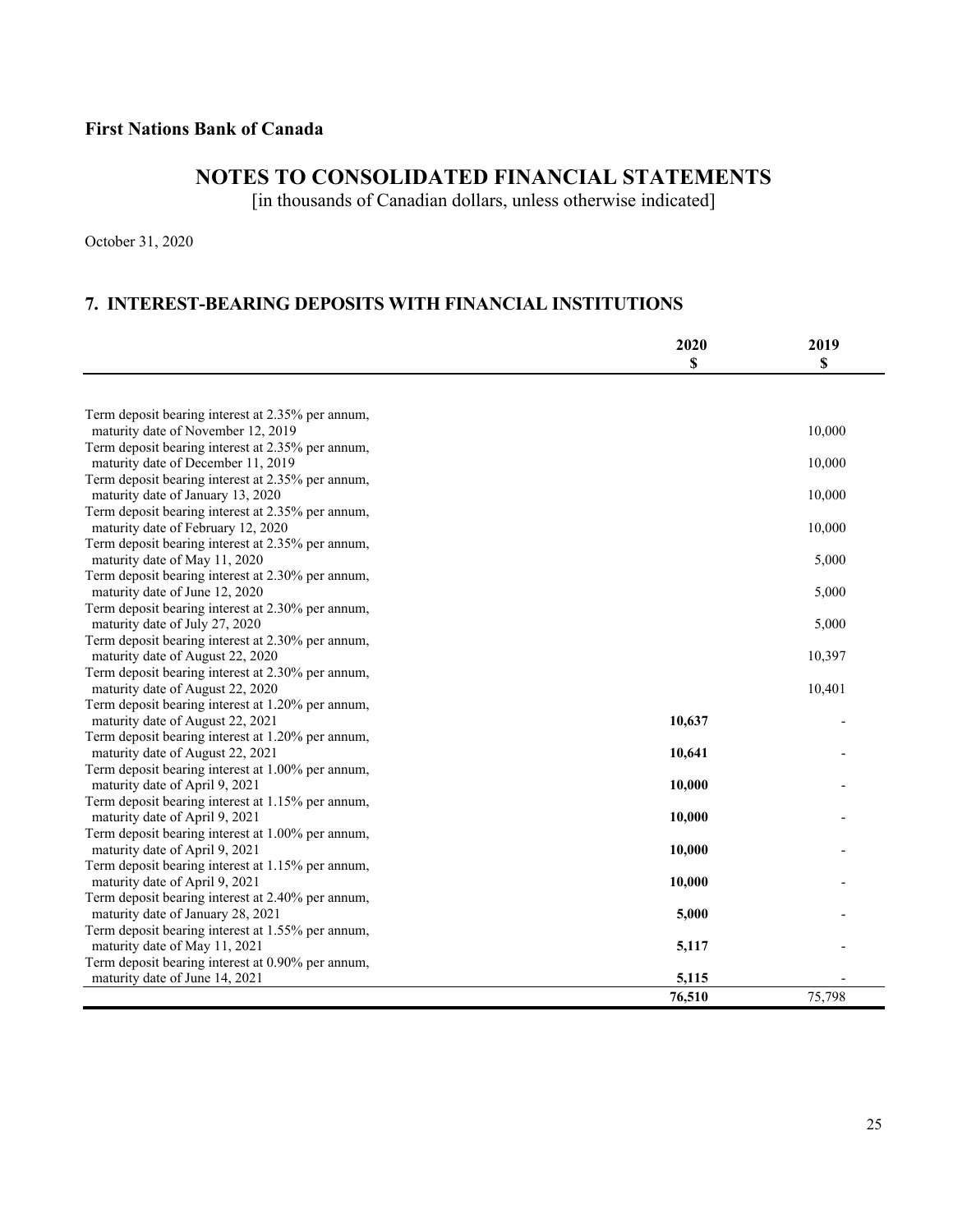## **NOTES TO CONSOLIDATED FINANCIAL STATEMENTS**

[in thousands of Canadian dollars, unless otherwise indicated]

October 31, 2020

### **8. LOANS AND ADVANCES TO CUSTOMERS**

|                | <b>2020</b>                 |                      |                      |                          |                                  |                            |
|----------------|-----------------------------|----------------------|----------------------|--------------------------|----------------------------------|----------------------------|
|                | Gross<br>amount<br>of loans | Stage 1<br>allowance | Stage 2<br>allowance | Stage 3<br>allowance     | <b>Net</b><br>amount<br>of loans | Gross<br>impaired<br>loans |
| Mortgage loans | 99,914                      | 36                   | 107                  | $\overline{\phantom{0}}$ | 99,771                           | 273                        |
| Personal loans | 13,512                      | 86                   | 26                   | 10                       | 13,390                           | 31                         |
| Business loans | 324,709                     | 1,049                | 1,132                | $\overline{\phantom{a}}$ | 322,528                          |                            |
|                | 438,135                     | 1,171                | 1,265                | 10                       | 435,689                          | 304                        |

Information on the specific and collective allowance from the comparative period is as follows:

|                |                             | 2019                 |                      |                          |                                  |                                  |  |
|----------------|-----------------------------|----------------------|----------------------|--------------------------|----------------------------------|----------------------------------|--|
|                | Gross<br>amount<br>of loans | Stage 1<br>allowance | Stage 2<br>allowance | Stage 3<br>allowance     | <b>Net</b><br>amount<br>of loans | Gross<br>impaired<br>loans<br>\$ |  |
| Mortgage loans | 100,192                     | 34                   |                      | $\overline{\phantom{0}}$ | 100,152                          | 273                              |  |
| Personal loans | 12,882                      | 78                   |                      | 10                       | 12,785                           | 67                               |  |
| Business loans | 274,437                     | 1,038                | 419                  | $\overline{\phantom{0}}$ | 272,980                          |                                  |  |
|                | 387,511                     | 1,150                | 434                  | 10                       | 385,917                          | 340                              |  |

Mortgage loans include  $$53,594$  [2019 –  $$54,002$ ] of insured loans. Business loans include  $$22,275$  [2019 –  $$15,813$ ] of government guaranteed loans.

#### **Financial assets qualifying for derecognition**

Under the Canada Emergency Business Account (CEBA) Program, the Bank provides loans to eligible businesses based on the requirements of this government program. The Bank receives an administration fee to recover the costs to administer the program for the Government of Canada. Loans issued under the program are not recognized on the Bank's Consolidated Statement of Financial Position, as the Bank transfers substantially all the risks and rewards in respect of the loans to the Government of Canada. As of October 31, 2020, the Bank had provided approximately 55 customers [2019 – nil] with CEBA loans and had funded approximately \$2,200 [2019 – \$nil] in loans under the program.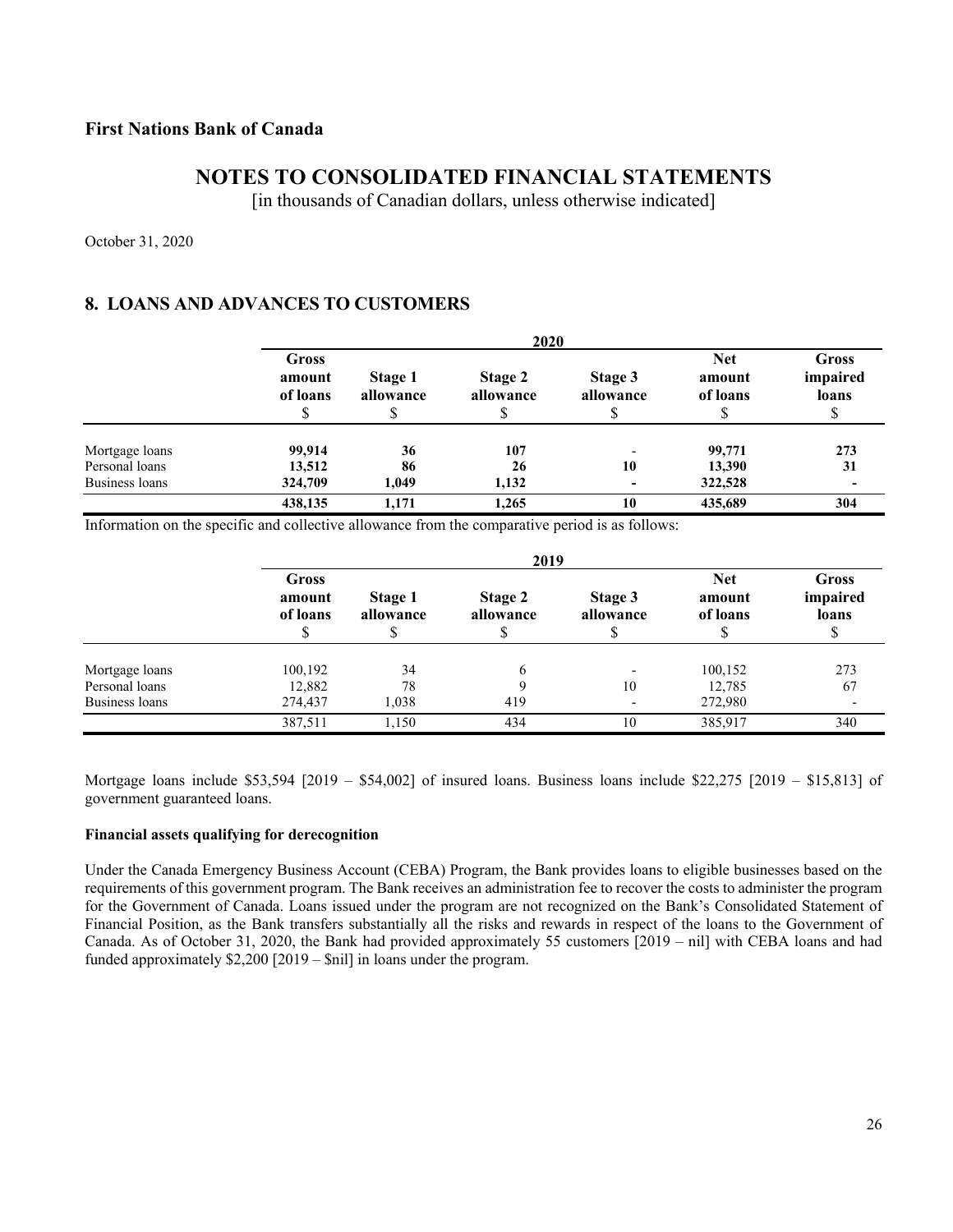# **NOTES TO CONSOLIDATED FINANCIAL STATEMENTS**

[in thousands of Canadian dollars, unless otherwise indicated]

October 31, 2020

# **8. LOANS AND ADVANCES TO CUSTOMERS (continued)**

The following table outlines the movement in loss allowance by category:

|                                                 | Stage 1 | <b>Stage 2</b> | Stage 3 | <b>Total</b> |
|-------------------------------------------------|---------|----------------|---------|--------------|
|                                                 | \$      | \$             | \$      | \$           |
| Balance at November 1, 2018 restated for IFRS 9 | 836     | 781            | 161     | 1,778        |
| Provision for credit losses (recovery)          | (103)   | (59)           |         | (162)        |
| Transfers (to) from Stage 1                     | 127     | (127)          |         |              |
| Transfers (to) from Stage 2                     |         | 53             |         | 53           |
| Transfers (to) from Stage 3                     |         |                | (53)    | (53)         |
| Derecognition of financial assets               | (103)   | (194)          | (98)    | (395)        |
| New originations and remeasurements             | 393     |                |         | 393          |
|                                                 |         |                |         |              |
| Write-offs                                      |         | (20)           |         | (20)         |
| Balance at October 31, 2019                     | 1,150   | 434            | 10      | 1,594        |
| Provision for credit losses                     | 229     | 761            |         | 990          |
| Transfers (to) from Stage 1                     | (165)   | 165            |         |              |
| Transfers (to) from Stage 2                     | 9       | (9)            |         |              |
| Transfers (to) from Stage 3                     |         |                |         |              |
| Derecognition of financial assets               | (205)   | (66)           |         | (271)        |
| New originations                                | 153     |                |         | 153          |
|                                                 |         |                |         |              |
| Write-offs                                      |         | (20)           |         | (20)         |
| Balance at October 31, 2020                     | 1,171   | 1,265          | 10      | 2,446        |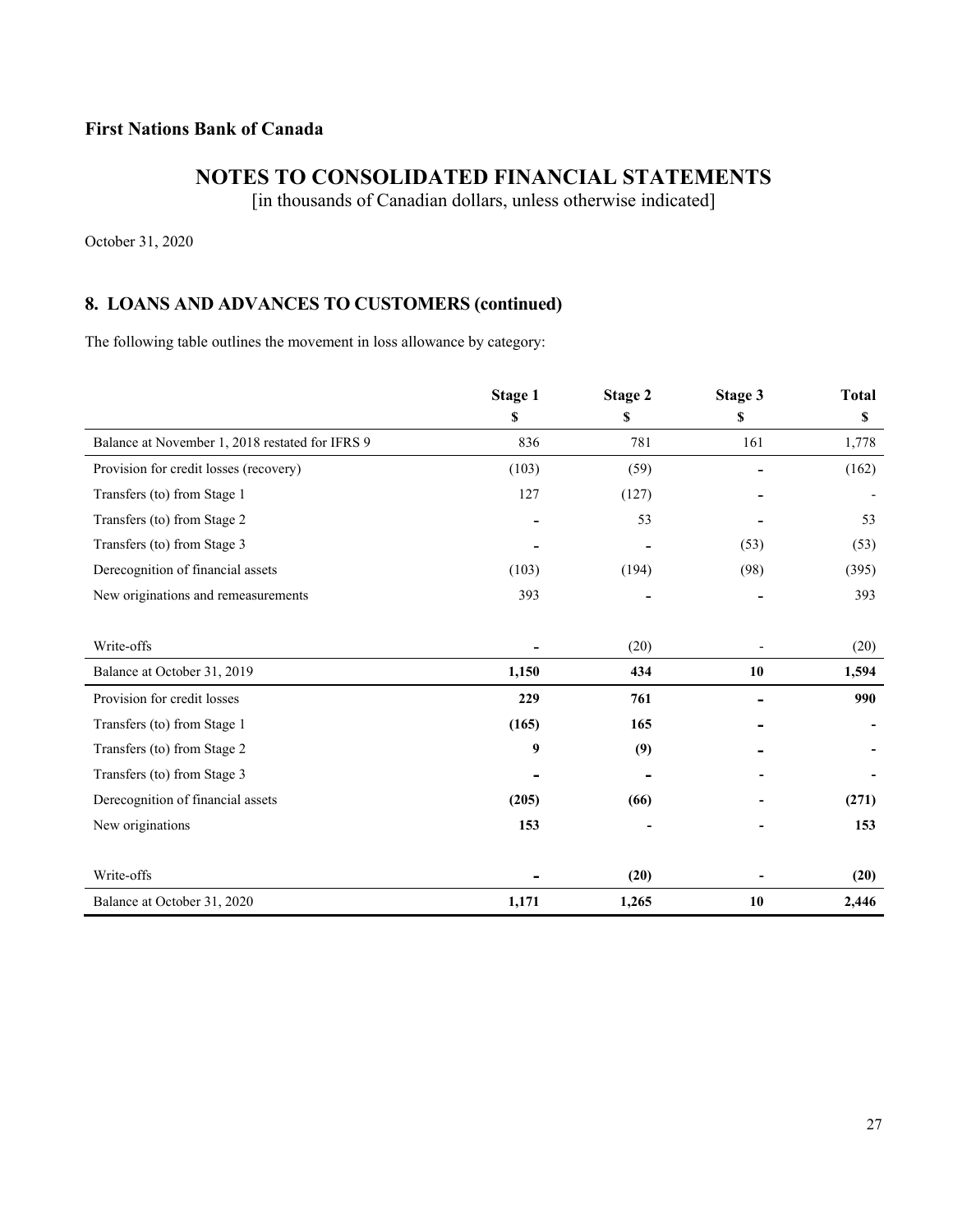# **NOTES TO CONSOLIDATED FINANCIAL STATEMENTS**

[in thousands of Canadian dollars, unless otherwise indicated]

October 31, 2020

## **8. LOANS AND ADVANCES TO CUSTOMERS (continued)**

#### **Impairment allowance for loans and advances to customers**

#### *Business loans*

The table below shows the credit quality and the carrying amount of business loans based on the Bank's internal credit rating system and year-end stage classification. The amounts presented are gross of impairment allowances.

|                              | 2020                     |                          |         |              |  |
|------------------------------|--------------------------|--------------------------|---------|--------------|--|
|                              | Stage 1                  | Stage 2                  | Stage 3 | <b>Total</b> |  |
|                              | \$                       | \$                       | \$      | \$           |  |
| <b>Internal rating grade</b> |                          |                          |         |              |  |
| Performing                   |                          |                          |         |              |  |
| Satisfactory $(1 - 5)$       | 284,747                  | 36,310                   |         | 321,057      |  |
| Watch $(6)$                  | 594                      | 2,997                    |         | 3,591        |  |
| Classified (7-8)             | $\overline{\phantom{a}}$ | 61                       |         | 61           |  |
| Non-performing               |                          |                          |         |              |  |
| Individually impaired (9)    |                          | $\overline{\phantom{a}}$ |         |              |  |
| <b>Total</b>                 | 285,341                  | 39,368                   |         | 324,709      |  |
| Loss allowance               | 1,049                    | 1,132                    | -       | 2,181        |  |
| <b>Carrying amount</b>       | 284,292                  | 38,236                   |         | 322,528      |  |

|                              | 2019                     |                 |         |              |  |  |
|------------------------------|--------------------------|-----------------|---------|--------------|--|--|
|                              | Stage 1                  | Stage 2         | Stage 3 | <b>Total</b> |  |  |
|                              | \$                       | \$              | \$      | \$           |  |  |
| <b>Internal rating grade</b> |                          |                 |         |              |  |  |
| Performing                   |                          |                 |         |              |  |  |
| Satisfactory $(1 - 5)$       | 246,480                  | 14,627          |         | 261,107      |  |  |
| Watch $(6)$                  | 9,287                    | 3,344           |         | 12,631       |  |  |
| Classified $(7-8)$           | 581                      | 118             |         | 699          |  |  |
| Non-performing               |                          |                 |         |              |  |  |
| Individually impaired (9)    | $\overline{\phantom{0}}$ | $\qquad \qquad$ |         |              |  |  |
| <b>Total</b>                 | 256,348                  | 18,089          |         | 274,437      |  |  |
| Loss allowance               | 1,038                    | 419             |         | 1,457        |  |  |
| <b>Carrying amount</b>       | 255,310                  | 17,670          |         | 272,980      |  |  |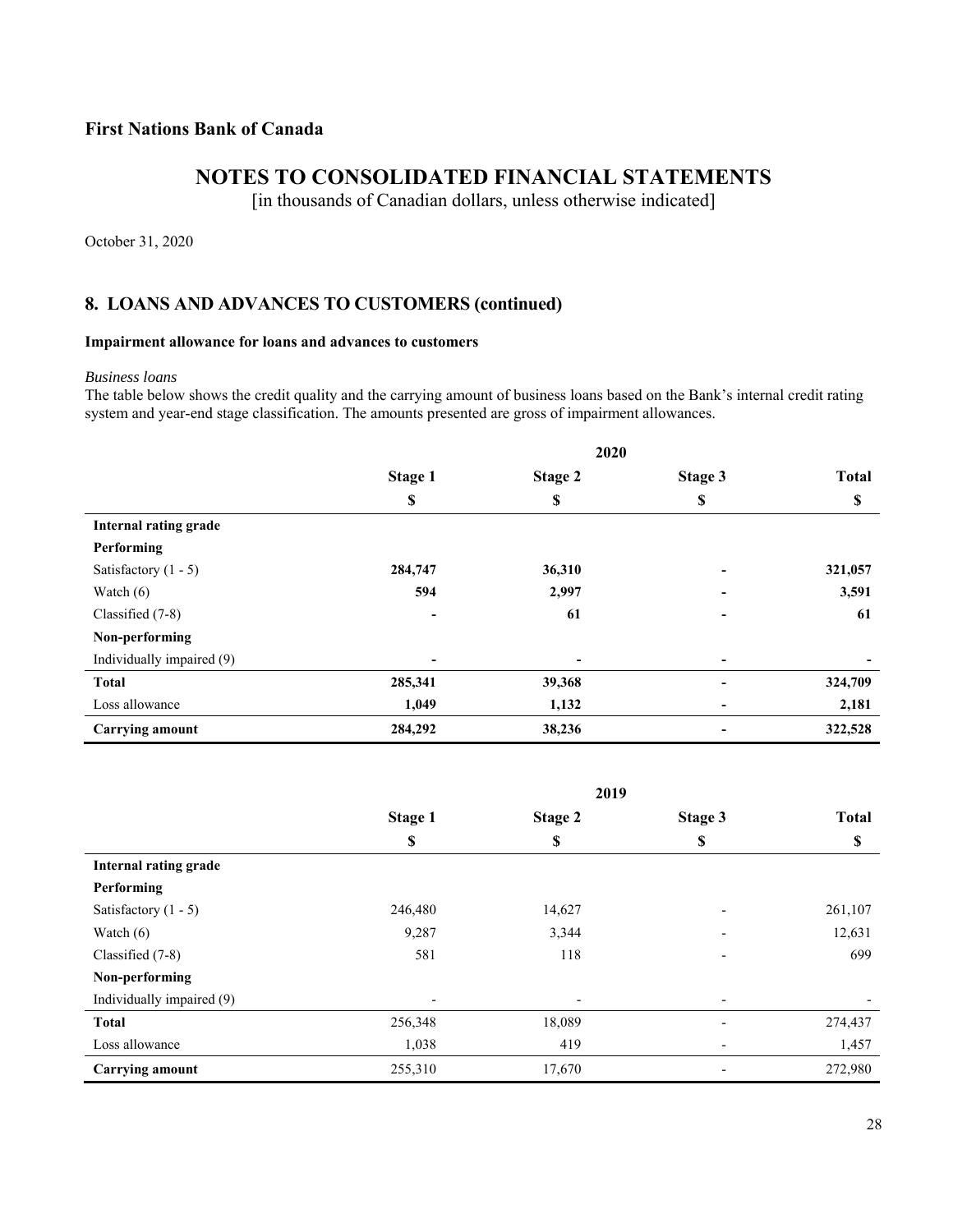# **NOTES TO CONSOLIDATED FINANCIAL STATEMENTS**

[in thousands of Canadian dollars, unless otherwise indicated]

October 31, 2020

#### **8. LOANS AND ADVANCES TO CUSTOMERS (continued)**

#### *Mortgage and personal loans*

The table below shows the credit quality and the carrying amount of mortgage and personal loans based on the Bank's internal rating system and year-end stage classification. The amounts presented are gross of impairment allowances.

|                        | 2020    |                              |              |         |  |  |
|------------------------|---------|------------------------------|--------------|---------|--|--|
|                        | Stage 1 | Stage 3                      | <b>Total</b> |         |  |  |
|                        | \$      | \$                           | \$           | S       |  |  |
| Performing             |         |                              |              |         |  |  |
| Not past due           | 109,323 | 1,821                        | -            | 111,144 |  |  |
| Non-performing         |         | ٠                            | -            |         |  |  |
| 1-89 days past due     |         | 1,978                        |              | 1,978   |  |  |
| 90+ days past due      | ۰       | $\qquad \qquad \blacksquare$ | 304          | 304     |  |  |
| <b>Total</b>           | 109,323 | 3,799                        | 304          | 113,426 |  |  |
| Loss allowance         | 122     | 133                          | 10           | 265     |  |  |
| <b>Carrying amount</b> | 109,201 | 3,666                        | 294          | 113,161 |  |  |

|                        | 2019                     |                          |                          |              |  |
|------------------------|--------------------------|--------------------------|--------------------------|--------------|--|
|                        | <b>Stage 1</b>           | Stage 2                  | Stage 3                  | <b>Total</b> |  |
|                        | \$                       | \$                       | \$                       | \$           |  |
| Performing             |                          |                          |                          |              |  |
| Not past due           | 109,441                  | 1,877                    | $\overline{a}$           | 111,318      |  |
| Non-performing         |                          |                          |                          |              |  |
| 1-89 days past due     | $\overline{\phantom{0}}$ | 1,416                    | $\overline{\phantom{0}}$ | 1,416        |  |
| 90+ days past due      | $\overline{\phantom{0}}$ | $\overline{\phantom{a}}$ | 340                      | 340          |  |
| <b>Total</b>           | 109,441                  | 3,293                    | 340                      | 113,074      |  |
| Loss allowance         | 112                      | 15                       | 10                       | 137          |  |
| <b>Carrying amount</b> | 109,329                  | 3,278                    | 330                      | 112,937      |  |

As at October 31, 2020, the collateral held against total gross stage 3 loans is \$273 [2019 - \$273] or 89% [2019 – 80%] of total gross stage 3 loans.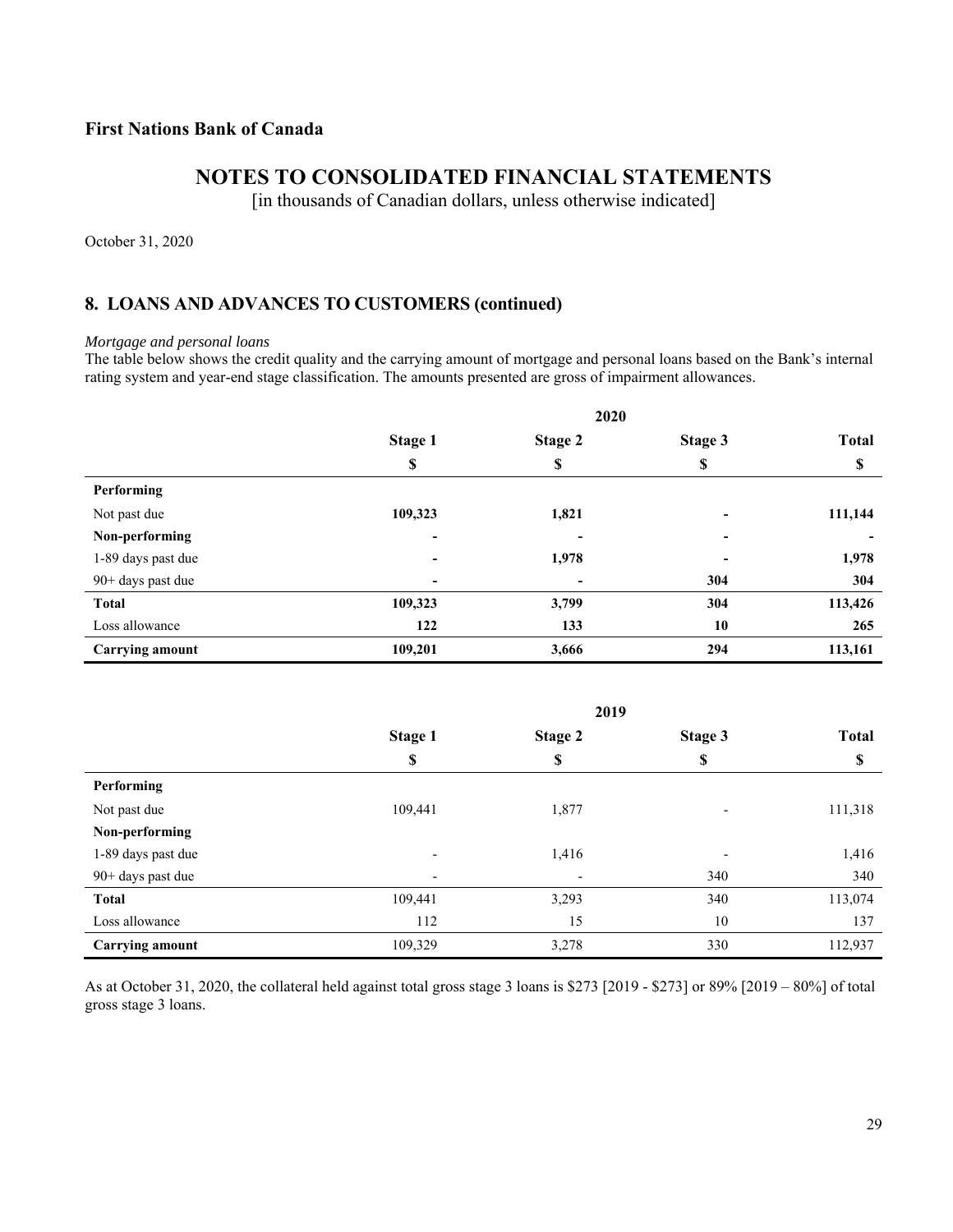[in thousands of Canadian dollars, unless otherwise indicated]

October 31, 2020

## **8. LOANS AND ADVANCES TO CUSTOMERS (continued)**

#### **Forward-Looking Information**

Relevant macroeconomic factors are incorporated in the development of the ECL model as appropriate. Additional macroeconomic factors that are industry-specific are also incorporated where relevant. The key macroeconomic variables that are incorporated in the Banks ECL model include credit card delinquency rates for consumer loans and arrears rates for mortgages. For commercial loans, the key macroeconomic factors include gross domestic product, unemployment rates, interest rates, and credit spreads. Refer to Note 4 for a discussion on how forward-looking information is considered in determining whether there has been a significant increase in credit risk and the measurement of the ECL.

The Bank has utilized forward-looking macroeconomic forecasts of TD Bank as part of the ECL process. A base economic forecast is developed along with an upside and downside forecast which are estimates of realistically possible economic conditions. These forecasts are reviewed each year and any substantial changes are factored into the ECL model.

#### **Expert Credit Judgment**

ECLs are recognized on initial recognition of the financial assets. Allowance for credit losses represents management's best estimate of the risk of default and ECLs on the financial assets at the balance sheet date. Management exercises expert credit judgment in assessing if an exposure has experienced significant increase in credit risk since initial recognition and in determining the amount of ECLs at each reporting date by considering reasonable and supportable information that is not already included in the quantitative models. Changes in these assumptions would have a direct impact on the provision for credit losses and may result in a change in the allowance for credit losses.

#### **Impact of COVID-19**

As a result of COVID-19 there is a higher degree of uncertainty in determining reasonable and supportable forward-looking information used in assessing significant increase in credit risk and measuring ECLs. The current environment is subject to rapid change and to the extent that certain effects of COVID-19 are not fully incorporated into the model calculations, increased temporary quantitative and qualitative adjustments have been applied. This includes borrower credit scores, industry specific COVID-19 impacts, payment support initiatives introduced by the Bank and governments, and the persistence of the economic shutdown, the effects of which are not yet fully reflected in the quantitative models. The Bank has performed certain additional qualitative portfolio and loan level assessments of significant increase in credit risk.

#### **Sensitivity Analysis**

The allowance for credit losses is sensitive to the inputs used in the developed models, macroeconomic variables in the forwardlooking forecasts and respective probability weightings in determining the probability-weighted ECL, and other factors considered when applying expert credit judgement. Changes in these inputs, assumptions, models, and judgements would have an impact on the assessment for significant increase in credit risk and the measurement of the ECL.

The following table presents the base ECL scenario compared to the probability-weighted ECL derived from using base, good, and bad cases and weighting them based on probability of occurrence. The Bank has assigned a weight of 10% to the good case, 15% to the bad case and 75% to the base case. These weights were adjusted during the year to reflect a plausible scenario of COVID-19 impacts, given the lack of comparable historical data for a shock of this nature.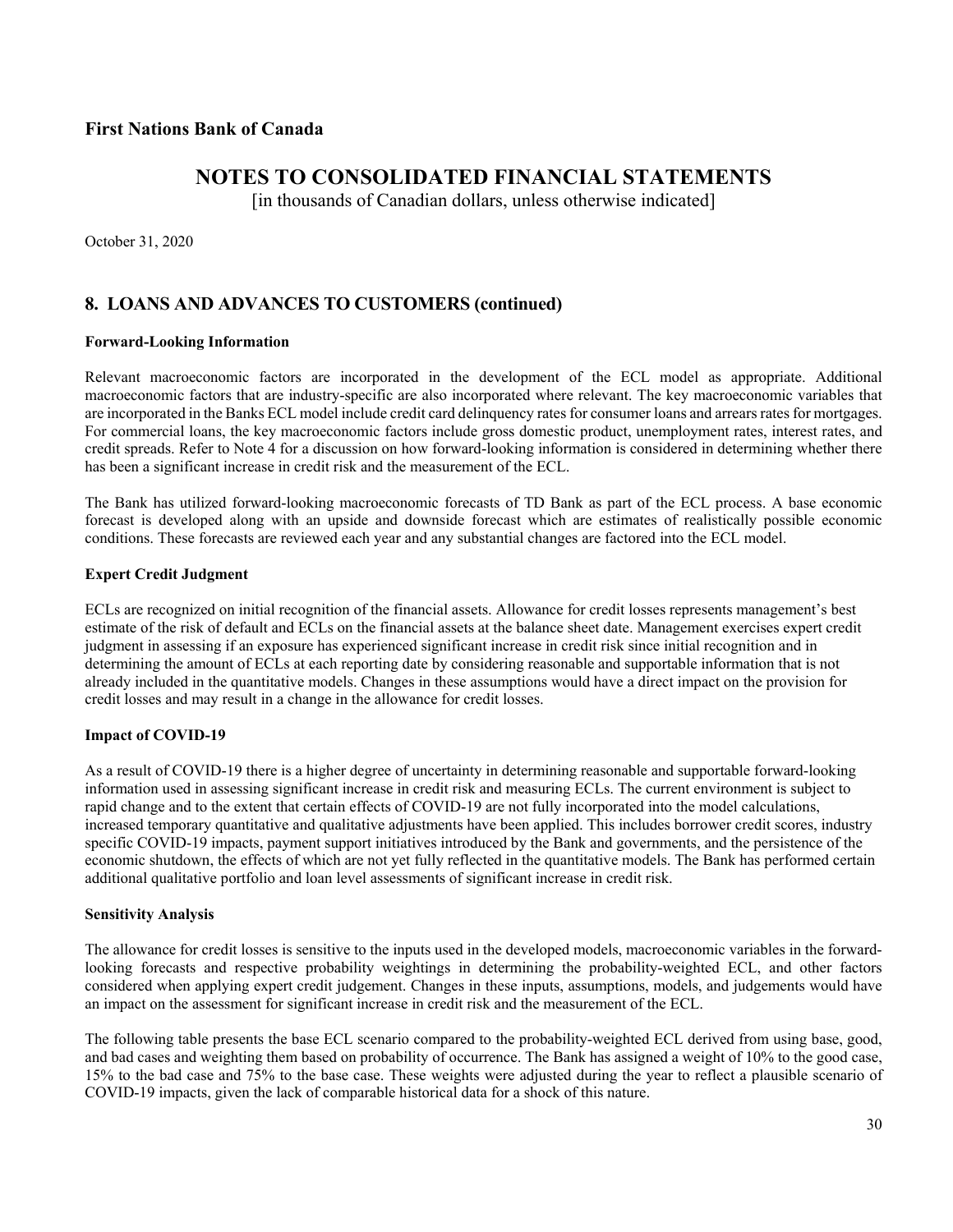## **NOTES TO CONSOLIDATED FINANCIAL STATEMENTS**

[in thousands of Canadian dollars, unless otherwise indicated]

October 31, 2020

### **8. LOANS AND ADVANCES TO CUSTOMERS (continued)**

#### **Change from Probability-Weighted to Base ECL**

|                            | As at                   |
|----------------------------|-------------------------|
|                            | <b>October 31, 2020</b> |
| Probability-weighted ECL   | \$2,446                 |
| Base case ECL              | 1,905                   |
| Difference $-$ in amount   | \$541                   |
| Difference – in percentage | 22.1%                   |

The allowance for credit losses for performing loans consists of an aggregate amount of Stage 1 and Stage 2 probability-weighted ECL which are twelve-month ECLs and lifetime ECLs respectively. Transfers from Stage 1 to Stage 2 result when there is a significant increase in credit risk since the origination of the loan. The following table presents the estimated impact of calculating the ECL for all loans using the twelve-month ECLs compared to the current aggregate probability-weighted ECL.

#### **Incremental Lifetime ECL Impact**

|                                                  | As at                   |
|--------------------------------------------------|-------------------------|
|                                                  | <b>October 31, 2020</b> |
| Aggregate Stage 1 and 2 probability-weighted ECL | \$2,446                 |
| All performing loans using 12-month ECL          | 1,127                   |
| $Differentice - in amount$                       | \$1,319                 |
| Difference $-$ in percentage                     | 53.9%                   |

### **Loans past due but not impaired**

A loan is past due when a counterparty has failed to make a payment by the contractual due date. The following table provides aging information for loans that are past due but not impaired. A grace period has been incorporated if it is common to a product type and provided to the counterparties. The grace period represents the additional time period [e.g. three days] beyond the contractual due date during which a counterparty is permitted to make the payment without the loan being classified as past due. During the year, and due to the onset of the COVID-19 pandemic, the Bank has granted additional grace periods based on the request of customers to facilitate short-term needs caused by the pandemic. As at October 31, 2020, 18 customers with outstanding loan balances of \$25,200 were granted this additional grace period. Notwithstanding any other changes in credit risk, this does not in and of itself trigger a significant increase in credit risk since initial recognition (which would result in stage migration) and does not result in default or additional days past due.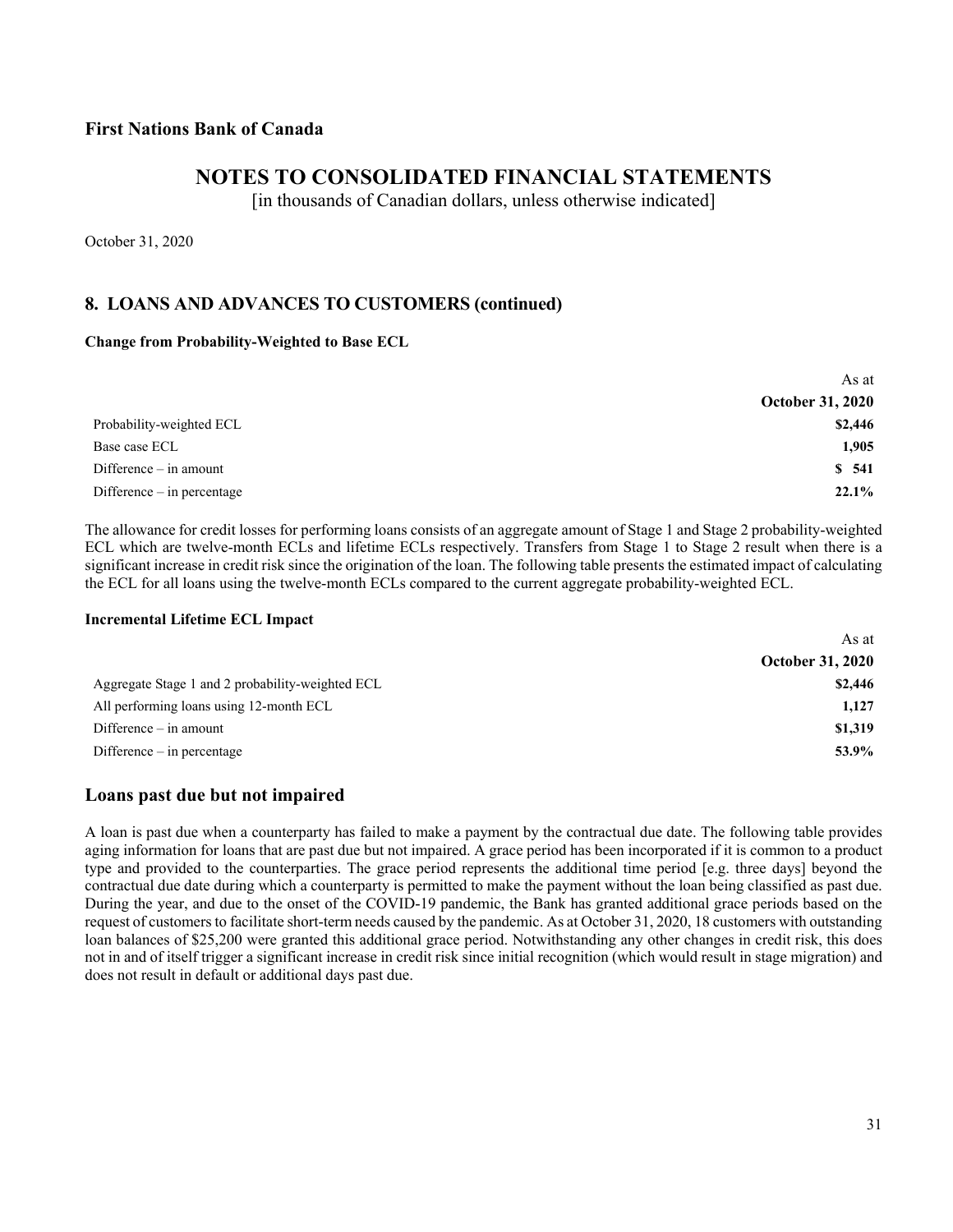# **NOTES TO CONSOLIDATED FINANCIAL STATEMENTS**

[in thousands of Canadian dollars, unless otherwise indicated]

October 31, 2020

## **8. LOANS AND ADVANCES TO CUSTOMERS (continued)**

#### **Gross amount of loans past due but not impaired as at October 31, 2020:**

|                | $1 - 30$<br>davs | $31 - 60$<br>davs | 61-89<br>davs            | <b>Total</b><br>S |
|----------------|------------------|-------------------|--------------------------|-------------------|
|                |                  |                   |                          |                   |
| Mortgage loans | 1,129            | 79                | 442                      | 1,650             |
| Personal loans | 181              | 17                | 31                       | 229               |
| Business loans | 257              |                   | $\overline{\phantom{0}}$ | 257               |
|                | 1,567            | 96                | 473                      | 2,136             |

### **Gross amount of loans past due but not impaired as at October 31, 2019:**

|                | $1 - 30$<br>days | $31-60$<br>davs          | 61-89<br>days            | <b>Total</b> |
|----------------|------------------|--------------------------|--------------------------|--------------|
|                |                  |                          |                          |              |
| Mortgage loans | 778              | 46                       | $\overline{\phantom{0}}$ | 824          |
| Personal loans | 290              | 39                       | $\overline{\phantom{0}}$ | 329          |
| Business loans | 471              | $\overline{\phantom{0}}$ | $\overline{\phantom{0}}$ | 471          |
|                | .539             | 85                       | $\overline{\phantom{0}}$ | 1,624        |

### **9. OTHER ASSETS**

Other assets consist of the following:

|                                     | 2020<br>S | 2019  |
|-------------------------------------|-----------|-------|
|                                     |           |       |
| Interest receivable                 | 1,682     | 1,669 |
| Prepaid expenses and deferred costs | 585       | 569   |
|                                     | 2,267     | 2,238 |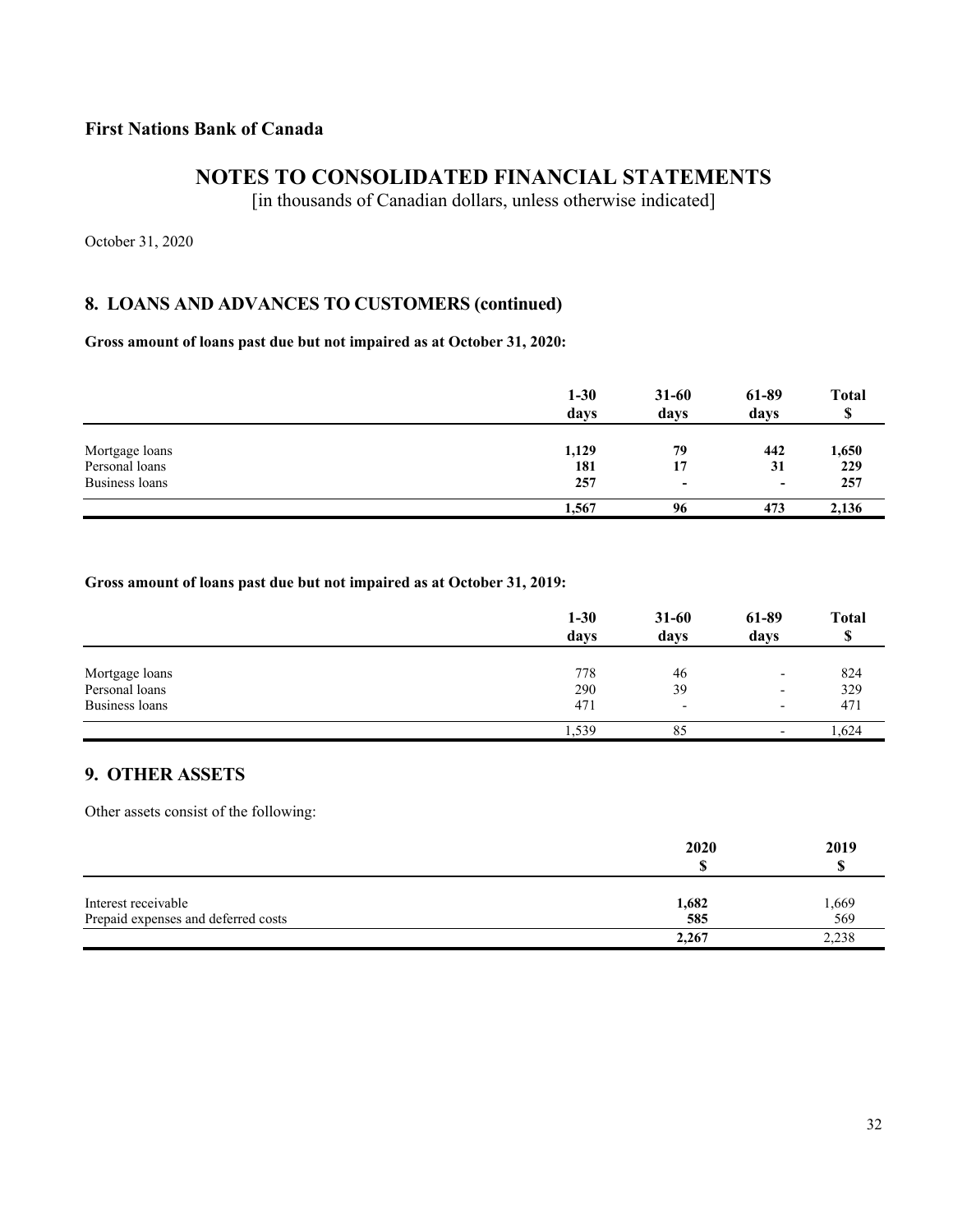# **NOTES TO CONSOLIDATED FINANCIAL STATEMENTS**

[in thousands of Canadian dollars, unless otherwise indicated]

October 31, 2020

### **10. OTHER LIABILITIES**

Other liabilities consist of the following:

|                   | 2020<br>\$ | 2019<br>٨D |
|-------------------|------------|------------|
| Interest payable  | 708        | 855        |
| Other liabilities | 11,833     | 11,953     |
|                   | 12,541     | 12,808     |

### **11. RIGHT OF USE ASSETS**

#### **COST – PREMISE LEASES**

| Balance at November 1, 2019 (note 3) | 5,306 |
|--------------------------------------|-------|
| Additions                            | 379   |
| <b>Balance at October 31, 2020</b>   | 5.685 |

#### **ACCUMULATED AMORTIZATION**

| Balance at November 1, 2019        |       |
|------------------------------------|-------|
| Amortization for the year          | .028  |
| <b>Balance at October 31, 2020</b> | 1.028 |

#### **CARRYING AMOUNTS**

| <b>At October 31, 2020</b> | 4.657 |
|----------------------------|-------|
|----------------------------|-------|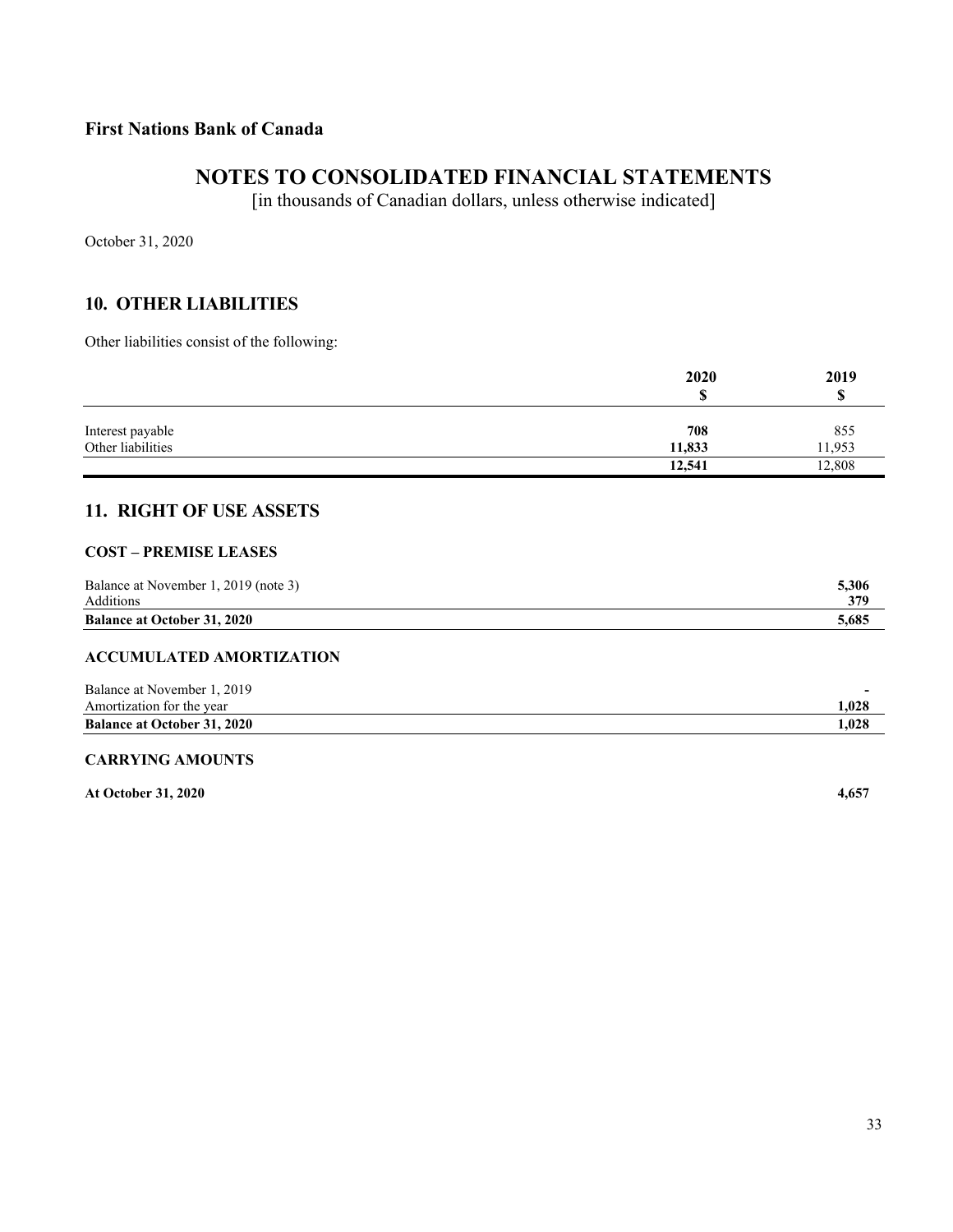# **NOTES TO CONSOLIDATED FINANCIAL STATEMENTS**

[in thousands of Canadian dollars, unless otherwise indicated]

October 31, 2020

# **12. PROPERTY AND EQUIPMENT**

|                                    | Furniture,<br>fixtures and<br>other equipment | Leasehold<br>improvements | Computer<br>equipment | <b>Branch</b><br>prototype<br>project | <b>Total</b><br>\$ |
|------------------------------------|-----------------------------------------------|---------------------------|-----------------------|---------------------------------------|--------------------|
| <b>COST</b>                        |                                               |                           |                       |                                       |                    |
| Balance at November 1, 2018        | 775                                           | 3,697                     | 535                   | 263                                   | 5,270              |
| Additions                          | 170                                           | 1,215                     | 432                   | 10                                    | 1,827              |
| Balance at October 31, 2019        | 945                                           | 4,912                     | 967                   | 273                                   | 7,097              |
| Balance at November 1, 2019        | 945                                           | 4,912                     | 967                   | 273                                   | 7,097              |
| Additions                          |                                               | 7                         | 77                    |                                       | 84                 |
| <b>Balance at October 31, 2020</b> | 945                                           | 4,919                     | 1,044                 | 273                                   | 7,181              |
| <b>ACCUMULATED DEPRECIATION</b>    |                                               |                           |                       |                                       |                    |
| Balance at November 1, 2018        | 577                                           | 2,006                     | 214                   | 118                                   | 2,915              |
| Depreciation for the year          | 68                                            | 395                       | 234                   | 29                                    | 726                |
| Balance at October 31, 2019        | 645                                           | 2,401                     | 448                   | 147                                   | 3,641              |
| Balance at November 1, 2019        | 645                                           | 2,401                     | 448                   | 147                                   | 3,641              |
| Depreciation for the year          | 60                                            | 397                       | 255                   | 31                                    | 743                |
| <b>Balance at October 31, 2020</b> | 705                                           | 2,798                     | 703                   | 178                                   | 4,384              |
| <b>CARRYING AMOUNTS</b>            |                                               |                           |                       |                                       |                    |
| At October 31, 2019                | 300                                           | 2,511                     | 519                   | 126                                   | 3,456              |
| At October 31, 2020                | 240                                           | 2,121                     | 341                   | 95                                    | 2,797              |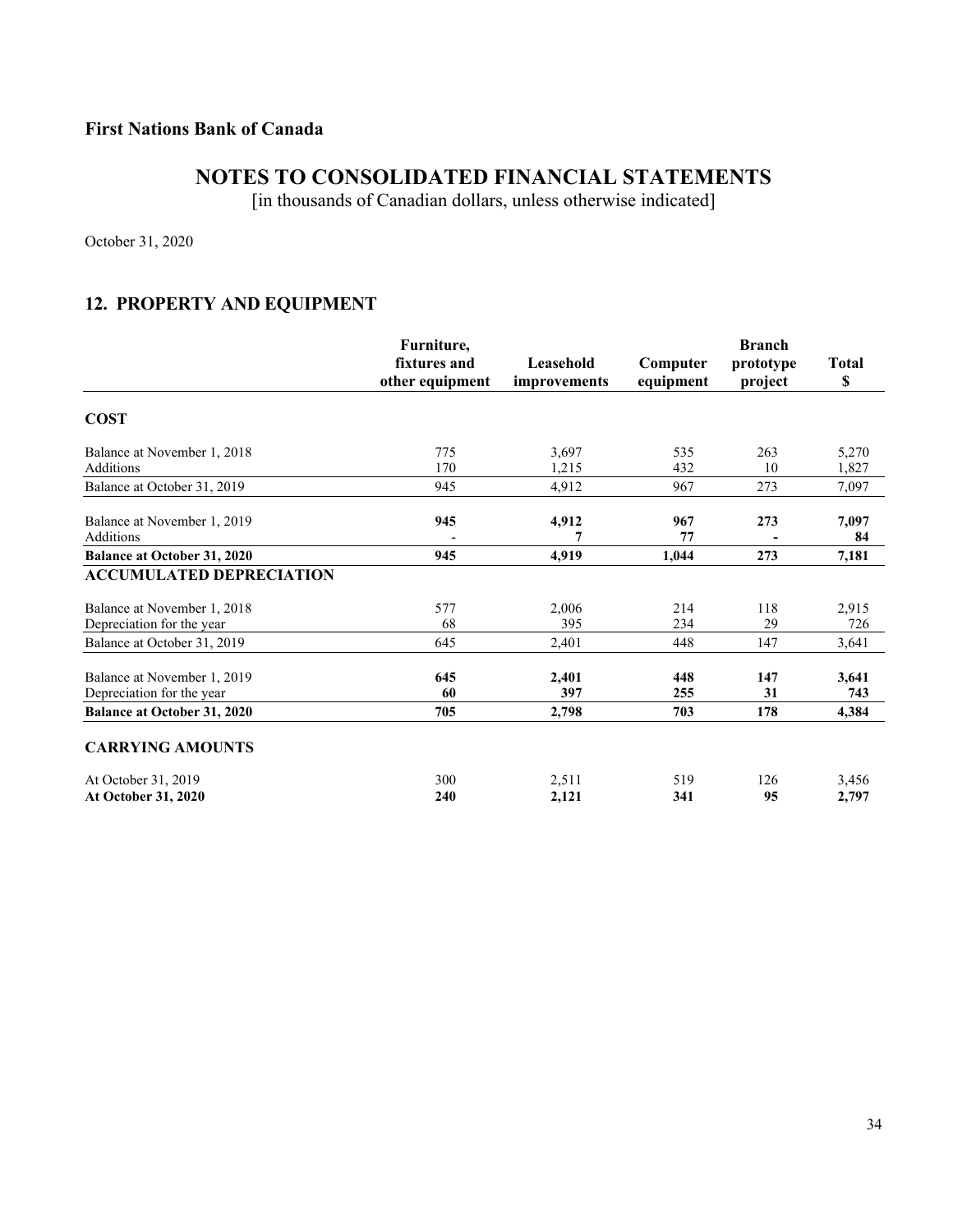# **NOTES TO CONSOLIDATED FINANCIAL STATEMENTS**

[in thousands of Canadian dollars, unless otherwise indicated]

October 31, 2020

## **13. INTANGIBLE ASSETS**

|                                    | Website<br>development | Computer<br>systems | <b>Small market</b><br>branch | <b>Total</b><br>\$ |
|------------------------------------|------------------------|---------------------|-------------------------------|--------------------|
| <b>COST</b>                        |                        |                     |                               |                    |
| Balance at November 1, 2018        | 76                     | 5,436               | 114                           | 5,626              |
| Acquisitions                       |                        | 333                 | 174                           | 507                |
| Balance at October 31, 2019        | 76                     | 5,769               | 288                           | 6,133              |
| Balance at November 1, 2019        | 76                     | 5,769               | 288                           | 6,133              |
| Acquisitions                       |                        | 176                 | 195                           | 371                |
| <b>Balance at October 31, 2020</b> | 76                     | 5,945               | 483                           | 6,504              |
| <b>ACCUMULATED AMORTIZATION</b>    |                        |                     |                               |                    |
| Balance at November 1, 2018        | 68                     | 3,246               | 41                            | 3,355              |
| Amortization for the year          | 8                      | 651                 | 43                            | 702                |
| Balance at October 31, 2019        | 76                     | 3,897               | 84                            | 4,057              |
| Balance at November 1, 2019        | 76                     | 3,897               | 84                            | 4,057              |
| Amortization for the year          |                        | 717                 | 103                           | 820                |
| <b>Balance at October 31, 2020</b> | 76                     | 4,614               | 187                           | 4,877              |
| <b>CARRYING AMOUNTS</b>            |                        |                     |                               |                    |
| At October 31, 2019                |                        | 1,872               | 204                           | 2,076              |
| At October 31, 2020                |                        | 1,331               | 296                           | 1,627              |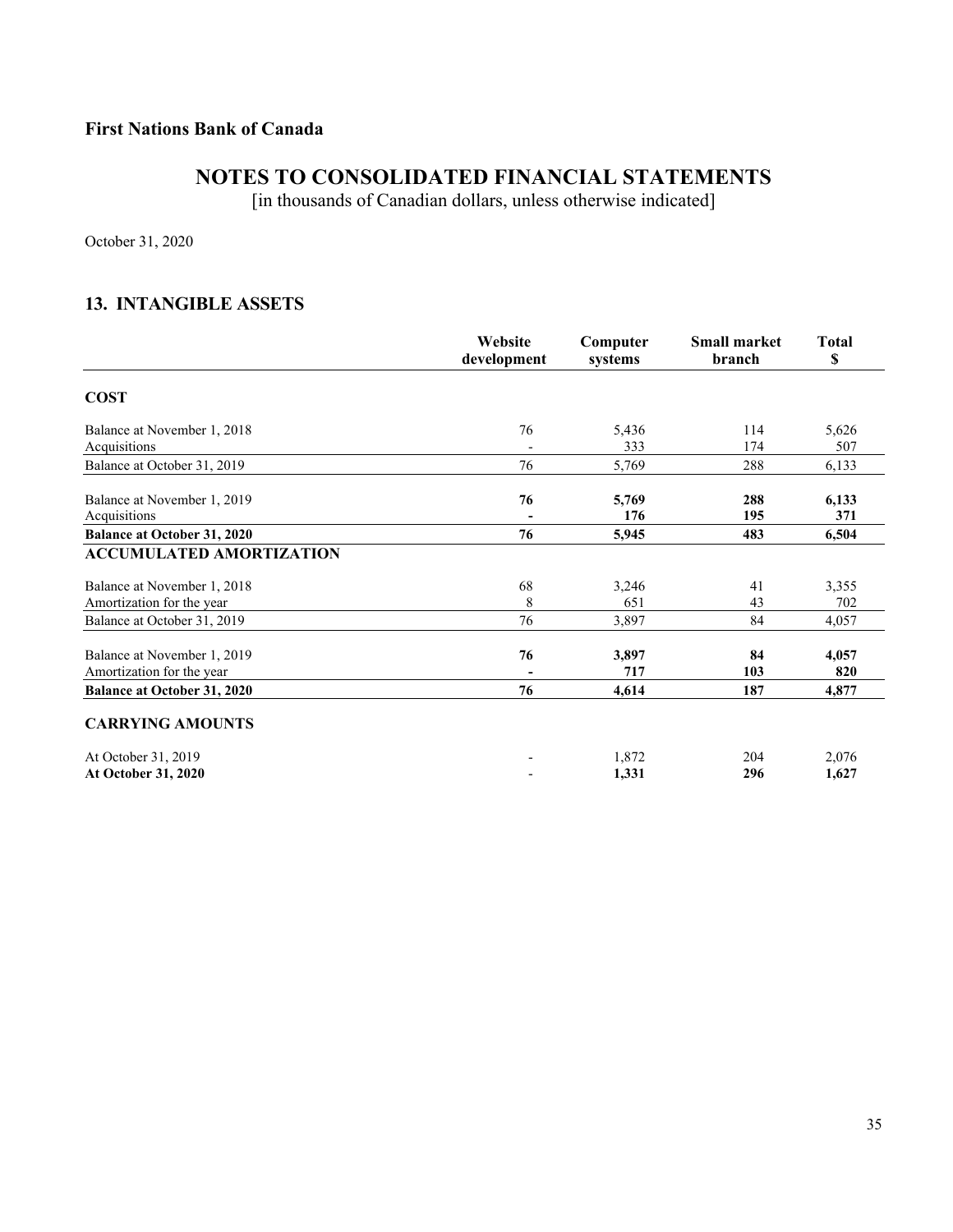# **NOTES TO CONSOLIDATED FINANCIAL STATEMENTS**

[in thousands of Canadian dollars, unless otherwise indicated]

October 31, 2020

## **14. LEASE LIABILITY**

| Balance, November 1, 2019 (note 3) | \$5,306 |
|------------------------------------|---------|
| Additions                          | 379     |
| Interest                           | 169     |
| Repayments                         | (1,107) |
| Balance, October 31, 2020          | \$4,747 |

The maturity of the undiscounted lease liability as at October 31, 2020, is as follows:

|            | Ψ     |
|------------|-------|
|            |       |
| 2021       | 1,126 |
| 2022       | 1,043 |
| 2023       | 939   |
| 2024       | 542   |
| 2025       | 417   |
| Thereafter | 1,176 |
|            | 5,243 |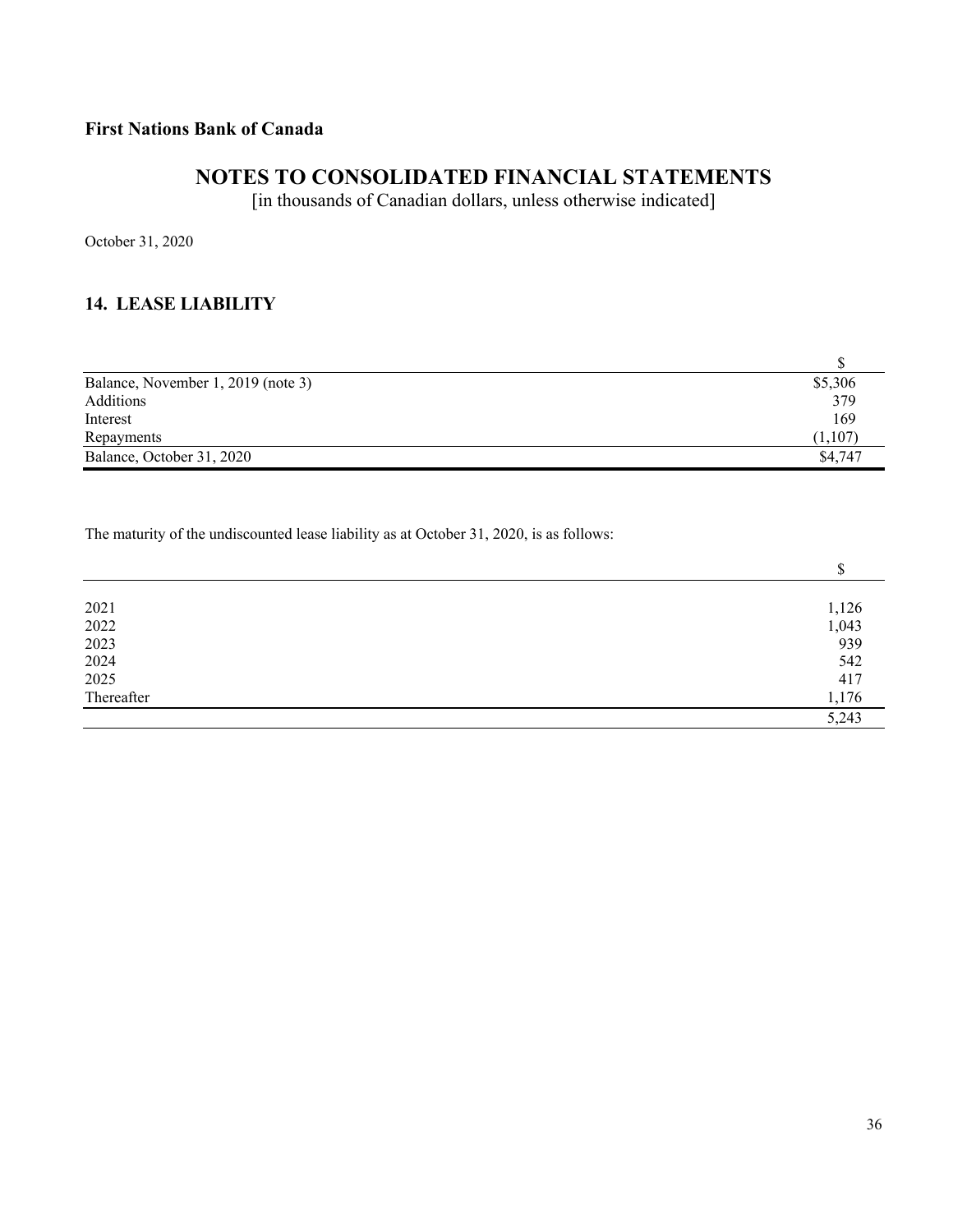# **NOTES TO CONSOLIDATED FINANCIAL STATEMENTS**

[in thousands of Canadian dollars, unless otherwise indicated]

October 31, 2020

### **15. RELATED PARTY TRANSACTIONS**

Parties are considered to be related if one party has the ability to directly or indirectly control the other party or exercise significant influence over the other party in making financial or operational decisions.

All related party transactions are measured at exchange amount.

### **Loans to directors and employees**

At October 31, 2020, loans provided to the Bank's directors and employees amounted to \$4,990 [2019 - \$4,737]. Loans provided to employees are at discounts to customer rates.

#### **Transactions with key management personnel**

Key management personnel are those persons having authority and responsibility for planning, directing and controlling the activities of the Bank, directly or indirectly. The Bank's key management personnel include all directors and executives who have the authority and responsibility for planning, executing, and controlling the activities of the Bank. Key management personnel compensation for the year comprised:

|                                                    | 2020                             | 2019         |
|----------------------------------------------------|----------------------------------|--------------|
|                                                    |                                  |              |
| Salaries.<br>director fees and short-term benefits | $-1$<br>$\overline{\phantom{a}}$ | 705<br>1,72J |

#### **Amount owed from related parties (key management):**

|                                                             | 2020           | 2019              |
|-------------------------------------------------------------|----------------|-------------------|
| Maximum balance during the year<br>Balance as at October 31 | 1,358<br>1,216 | 1,321<br>າາາ<br>. |

The above-mentioned outstanding balances arose from the ordinary course of business. The interest rates charged to employees are at discounts to customer rates. Majority of the outstanding balances at the year-end are secured. There have been no guarantees provided or received for any related party receivables or payables. For the year ended October 31, 2020, the Bank has not made any provision for doubtful debts relating to amounts owed by related parties [2019 – \$nil].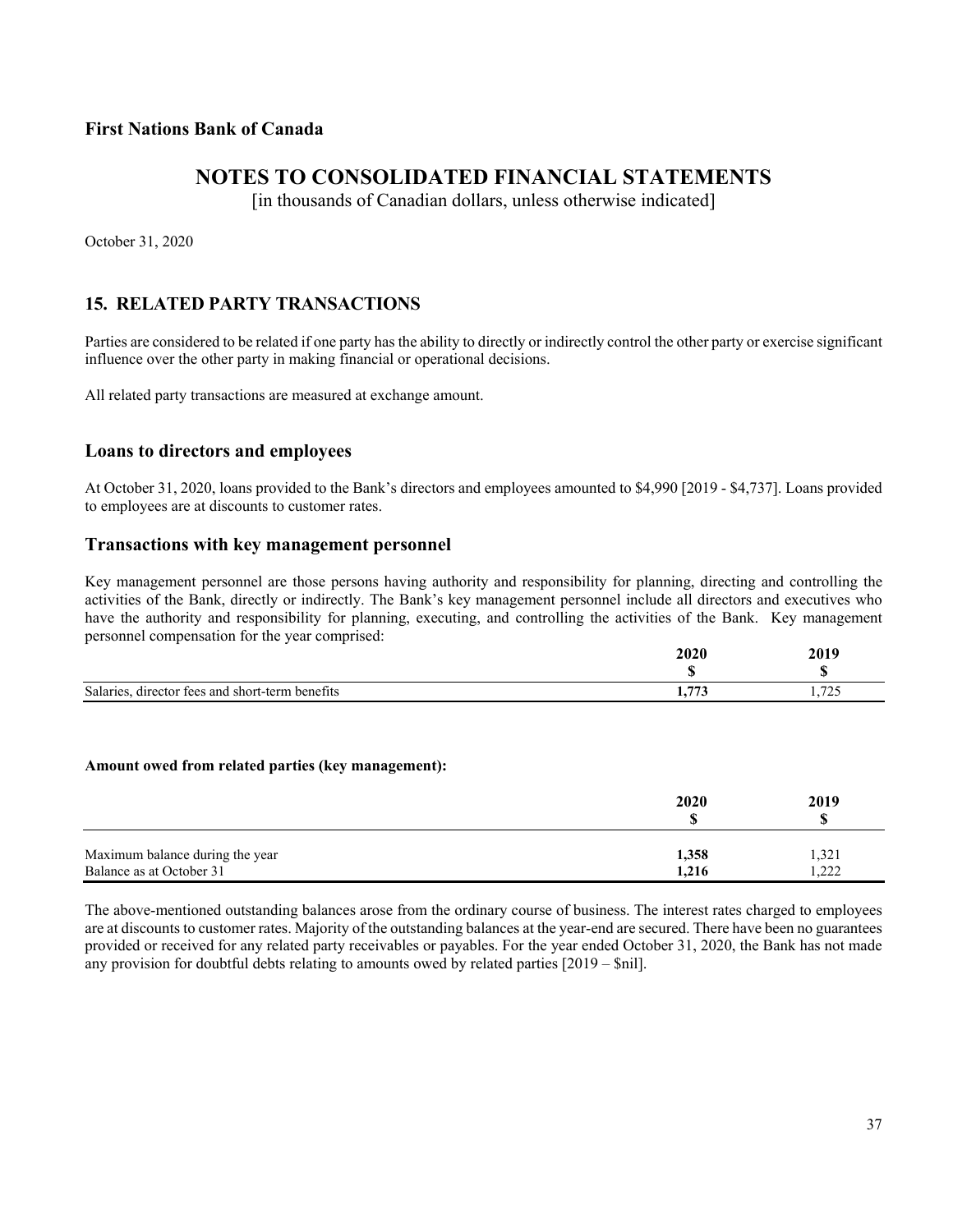[in thousands of Canadian dollars, unless otherwise indicated]

October 31, 2020

### **16. SUBORDINATED DEBENTURES**

Subordinated debentures are direct unsecured obligations of the Bank and are subordinated in right of payment to the claims of depositors and certain other creditors. Redemptions, cancellations, exchanges, and modifications of subordinated debentures qualifying as regulatory capital are subject to the consent and approval of OSFI. The debentures contain non-viability contingent capital (NVCC) provisions necessary for the debentures to qualify as Tier 2 regulatory capital. Under the NVCC provisions, the debentures are convertible into a variable number of common shares upon either of two events: (i) the public announcement by OSFI that the Bank has ceased, or is about to cease, to be viable; or (ii) a federal or provincial government of Canada publicly announces that the Bank has accepted or agreed to accept a capital injection, or equivalent support, from the federal government or any provincial government or political subdivision or agent thereof without which the Bank would have been determined by OSFI to be non-viable.

| <b>Maturity date</b> | <b>Interest</b><br>Rate $(\% )$ | Earliest par<br>redemption<br>date | 2020  | 2019  |  |
|----------------------|---------------------------------|------------------------------------|-------|-------|--|
| <b>July 2025</b>     | $4.9\%$ <sup>1</sup>            | August 2020                        | 4.270 | 4,233 |  |
|                      |                                 |                                    | 4,270 | 4,233 |  |

1 Subsequent to the earliest par redemption date the rate of 3-month CDOR plus 4.40% which was 4.9% at October 31, 2020. Prior to August 2020 the rate was fixed at 6%.

The aggregate remaining maturities of the Bank's subordinated debentures are as follows:

| <b>Maturities</b>       | 2020<br>S                | 2019<br>S |
|-------------------------|--------------------------|-----------|
|                         |                          |           |
| Within 1 year           | $\overline{\phantom{0}}$ |           |
| Over 1 year to 3 years  | $\overline{\phantom{a}}$ |           |
| Over 3 years to 4 years | $\overline{\phantom{0}}$ |           |
| Over 4 years to 5 years | 4,500                    |           |
| Over 5 years            | $\overline{\phantom{a}}$ | 4,500     |
|                         | 4,500                    | 4,500     |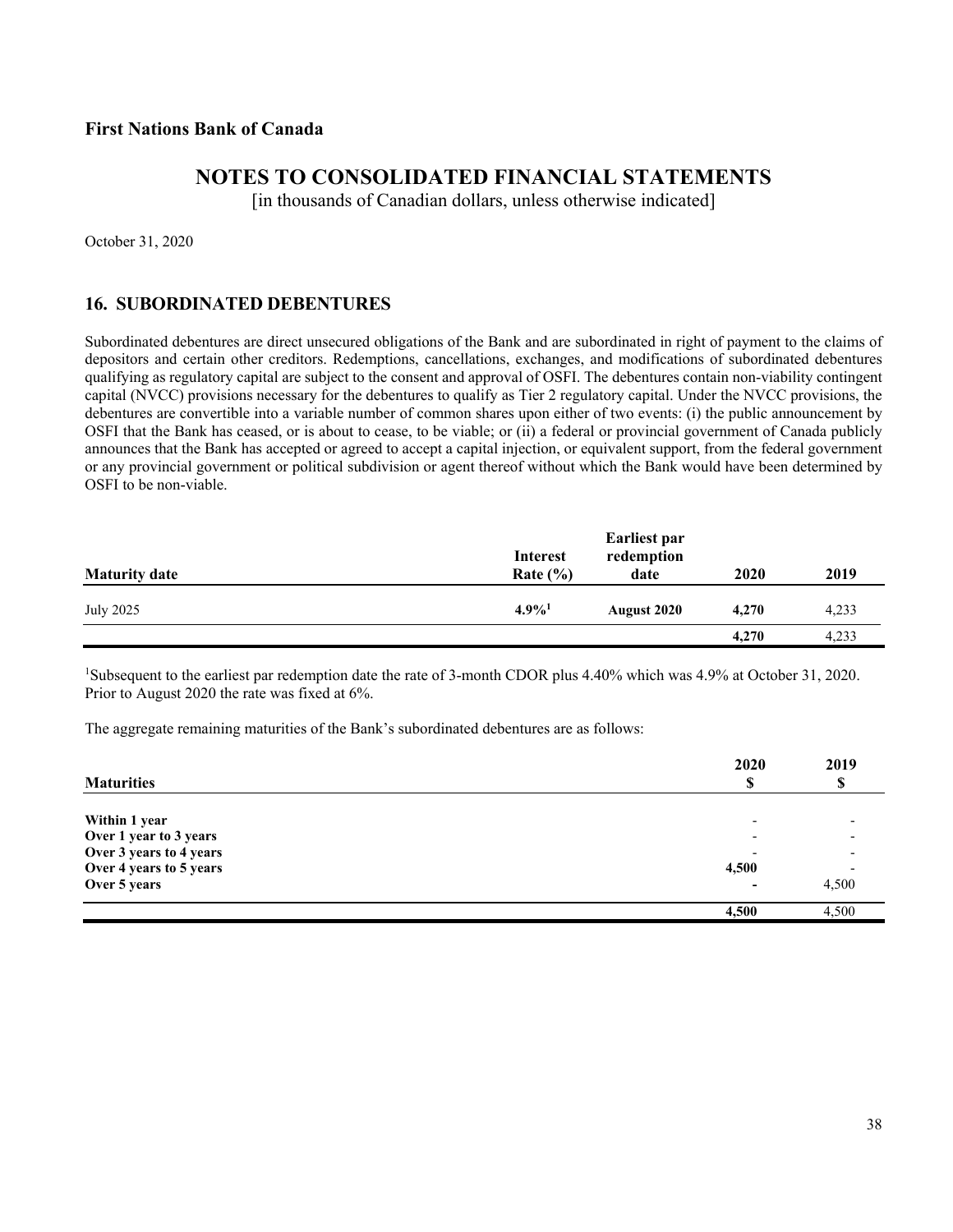# **NOTES TO CONSOLIDATED FINANCIAL STATEMENTS**

[in thousands of Canadian dollars, unless otherwise indicated]

October 31, 2020

### **17. ISSUED CAPITAL**

Issued capital consists of the following:

|                                       | 2020       |        | 2019       |                |  |
|---------------------------------------|------------|--------|------------|----------------|--|
|                                       | #          | \$     | #          | \$             |  |
| Authorized<br>Unlimited common shares |            |        |            |                |  |
| <b>Issued and outstanding</b>         |            |        |            |                |  |
| <b>Common shares</b>                  |            |        |            |                |  |
| Balance, beginning of year            | 15,010,005 | 30,030 | 13,627,597 | 26,041         |  |
| Share issuance<br>Share issue costs   | 58,250     | 182    | 1,382,408  | 4,145<br>(156) |  |
| Balance, end of year                  | 15,068,255 | 30,212 | 15,010,005 | 30,030         |  |
| <b>Total issued capital</b>           | 15,068,255 | 30,212 | 15,010,005 | 30,030         |  |

Under the terms of the Bylaw of the Bank, a minimum of 67% of all common shares outstanding must be owned by Indigenous Investors as defined in the Bylaw. The common shares have no par value.

Dividends of \$374 [2019 – \$299] were declared and paid during the year of \$0.025 per share [2019 - \$0.02 per share]. Dividends of \$182 [2019 - \$145] were reinvested through the dividend reinvestment program resulting in the issuance of 58,250 shares  $[2019 - 49,077]$  shares.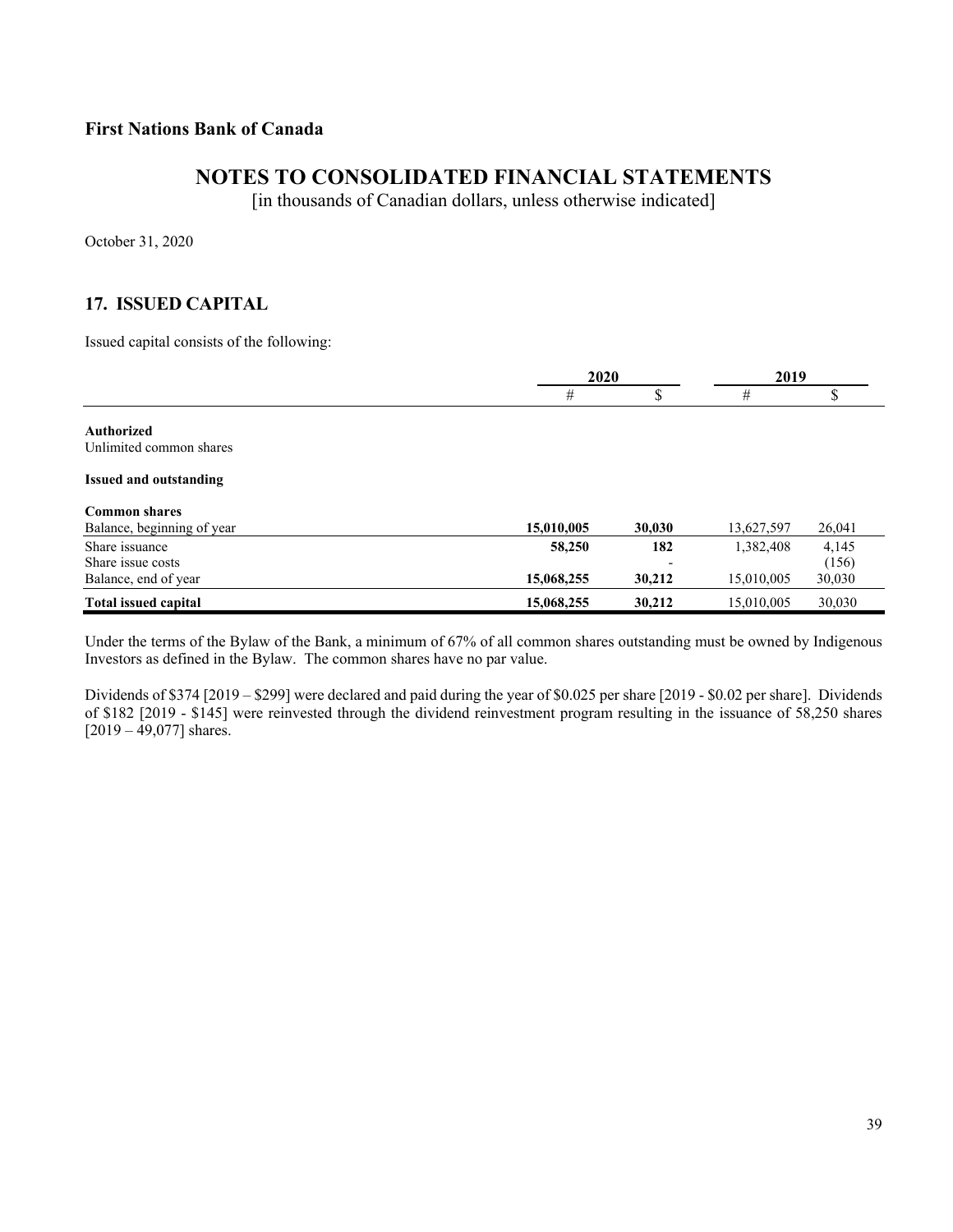# **NOTES TO CONSOLIDATED FINANCIAL STATEMENTS**

[in thousands of Canadian dollars, unless otherwise indicated]

October 31, 2020

### **18. INCOME TAXES**

Significant components of the Bank's deferred tax liabilities are as follows:

|                                    | 2020  | 2019  |  |
|------------------------------------|-------|-------|--|
|                                    |       |       |  |
| Deferred tax asset (liability)     |       |       |  |
| Impairment for credit losses       | 658   | 427   |  |
| Property and equipment             | (115) | (184) |  |
| Intangible assets                  | (376) | (505) |  |
| Share based compensation           | 142   | 108   |  |
| Tax loss carry forward             | 67    |       |  |
| Net deferred tax asset (liability) | 376   | (154) |  |

Current and deferred income taxes are computed for the Bank by applying the applicable statutory tax rates:

|                                                                                                 | 2020  | 2019  |
|-------------------------------------------------------------------------------------------------|-------|-------|
| Current income tax charge                                                                       | 1,396 | 1,159 |
| Deferred income tax expense relating to origination and reversal of<br>temporary differences    | (530) | (190) |
| Income tax expense reported in the statements of comprehensive<br>Income through profit or loss | 866   | 969   |

The reconciliation of income tax expense applicable to profit from operating activities before income tax at the statutory income tax rate to income tax expense at the Bank's effective income tax rate for the years ended October 31, 2020 and October 31, 2019 is as follows:

|                                           | 2020        |                 |       | 2019          |
|-------------------------------------------|-------------|-----------------|-------|---------------|
|                                           |             | $\frac{0}{0}$   |       | $\frac{0}{0}$ |
| Income before income taxes                | 3,483       |                 | 3,602 | -             |
| Income taxes at statutory rate<br>Other   | 936<br>(70) | 26.90<br>(2.04) | 967   | 26.85<br>.05  |
| Income tax expense and effective tax rate | 866         | 24.86           | 969   | 26.90         |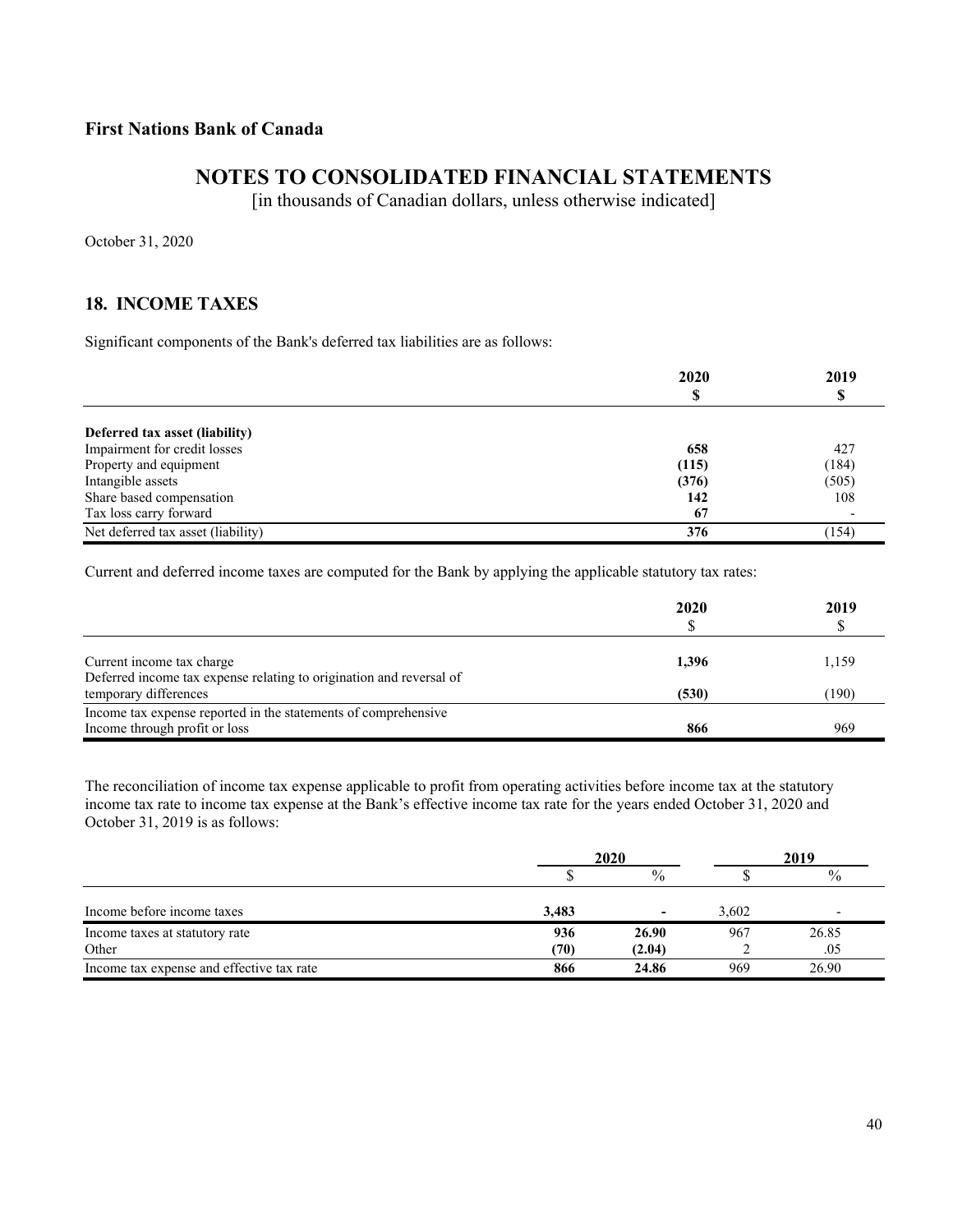[in thousands of Canadian dollars, unless otherwise indicated]

October 31, 2020

### **19. FINANCIAL ASSETS AND LIABILITIES**

Several of the Bank's significant financial instruments, such as loans and deposits, lack an available trading market as they are not typically exchanged. Therefore, these instruments have been valued assuming they will not be sold, using present value or other suitable techniques and are not necessarily representative of the amounts realizable in an immediate settlement of the instrument.

Changes in interest rates are the main cause of changes in the fair value of the Bank's financial instruments. The carrying value of loans and deposits are not adjusted to reflect increases or decreases in fair value due to interest rate changes as the Bank's intention is to realize their value over time by holding them to maturity.

#### **Fair value**

The table below sets out the carrying amounts and estimated fair values of the Bank's financial assets and liabilities:

|                                                       | 2020                    | 2019                                |                        |                                     |  |
|-------------------------------------------------------|-------------------------|-------------------------------------|------------------------|-------------------------------------|--|
| <b>Statement of financial position</b>                | Carrying<br>value<br>\$ | <b>Estimated</b><br>fair value<br>S | Carrying<br>value<br>S | <b>Estimated</b><br>fair value<br>D |  |
| <b>Financial assets</b>                               |                         |                                     |                        |                                     |  |
| Interest-bearing deposits with financial institutions | 76,510                  | 76.510                              | 75,798                 | 75,798                              |  |
| Loans and advances to customers                       | 435,689                 | 439,435                             | 385,917                | 389,347                             |  |
| Derivative financial instruments                      | 74                      | 74                                  |                        |                                     |  |
| <b>Financial Liabilities</b>                          |                         |                                     |                        |                                     |  |
| Due to customers                                      | 897,828                 | 898,240                             | 610.988                | 610.855                             |  |
| Lease liability                                       | 4,747                   | 4,747                               |                        |                                     |  |
| Other liabilities                                     | 12.541                  | 12.541                              |                        |                                     |  |
| Subordinated debentures                               | 4,270                   | 4,493                               | 4,233                  | 4,470                               |  |
| Derivative financial instruments                      |                         |                                     | 64                     | 64                                  |  |

Carrying values of loans and advances to customers and due to customers represent the amortized cost. The aggregate of the estimated fair value amounts presented does not represent management's estimate of the underlying value of the Bank. Moreover, fair values disclosed represent estimates of values made at a specific point in time and may not be reflective of future fair values.

Fair values are based on the following methods of valuation and assumptions:

**Level 1:** quoted (unadjusted) prices in active markets for identical assets or liabilities.

Level 2: other techniques for which all inputs which have a significant effect on the recorded fair value are based on observable market data, either directly or indirectly.

**Level 3:** techniques that use inputs which have a significant effect on the recorded fair value that are not based on observable market data.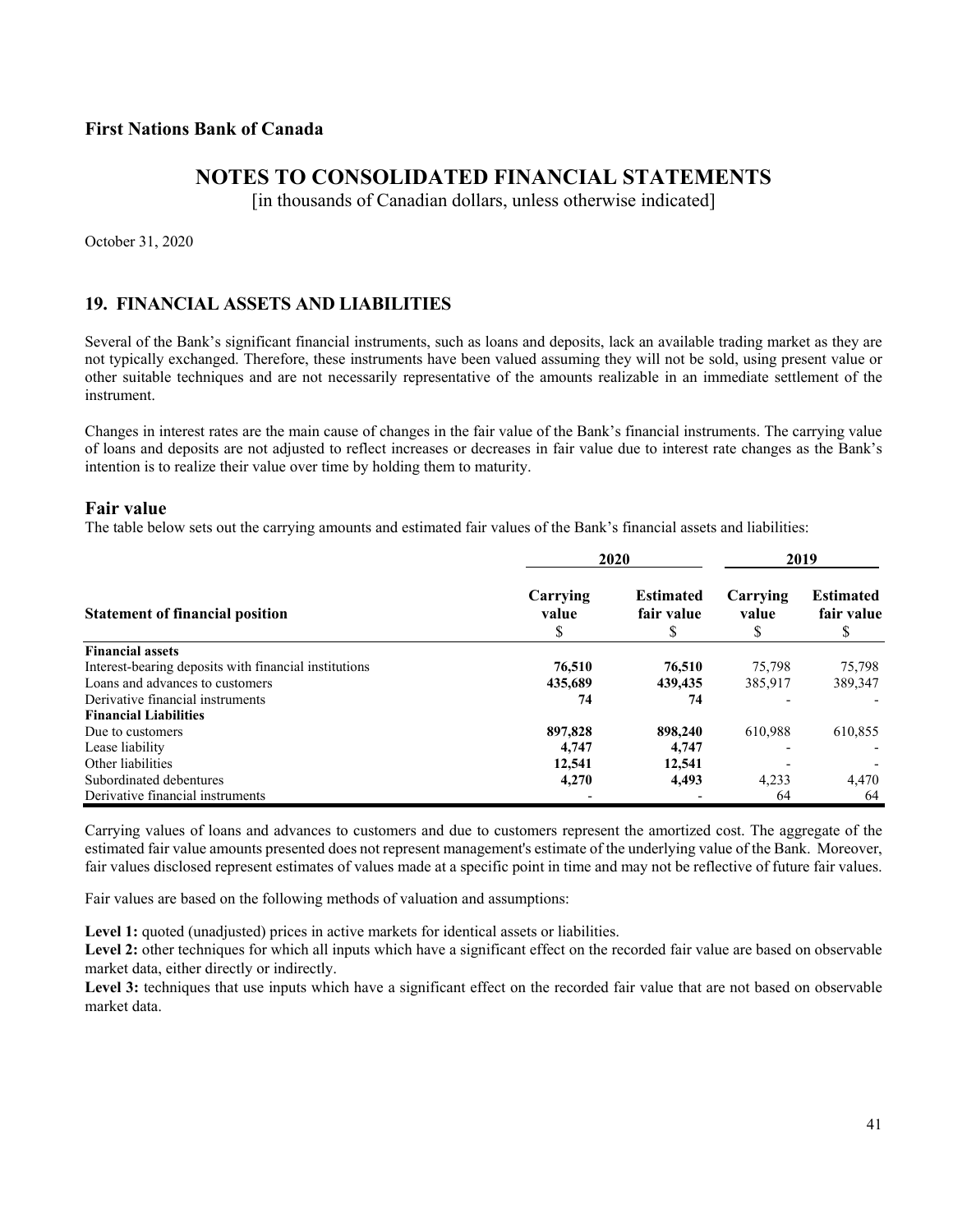[in thousands of Canadian dollars, unless otherwise indicated]

October 31, 2020

### **19. FINANCIAL ASSETS AND LIABILITIES (continued)**

Derivative financial instruments fall in the Level 2 category. For fixed rate loans, the fair value is determined by discounting the expected future contractual cash flows of these loans at interest rates estimated by using appropriate swap curve rates for the remaining term (Level 3). For fixed rate term deposits, the fair value is determined by discounting the expected future contractual outflows, using management's best estimates of average market interest rates currently offered for deposits with similar remaining terms (Level 3).

In the case of items that are short-term in nature or contain variable rate features, fair value is considered to be equal to carrying value. The estimated fair value reflects changes in general interest rates that have occurred since the loans and borrowings were originated.

The table below presents the fair values by level within the fair value hierarchy for those assets and liabilities not carried at fair value:

|                                 |                | 2020    |         |
|---------------------------------|----------------|---------|---------|
|                                 | Level 1        | Level 2 | Level 3 |
|                                 | S              | \$      | \$      |
| <b>Financial assets</b>         |                |         |         |
| Loans and advances to customers |                |         | 285,978 |
| <b>Financial liabilities</b>    |                |         |         |
| Due to customers                |                |         | 140,545 |
|                                 |                |         |         |
|                                 |                |         | 426,343 |
|                                 |                |         |         |
|                                 |                | 2019    |         |
|                                 | <b>Level 1</b> | Level 2 | Level 3 |
|                                 | S              | S       | \$      |
| <b>Financial assets</b>         |                |         |         |
| Loans and advances to customers |                |         | 252,278 |
| <b>Financial liabilities</b>    |                |         |         |
| Due to customers                |                |         | 128,243 |
| Subordinated debentures         |                |         | 4,470   |
|                                 |                |         | 384,991 |

During the reporting period ended October 31, 2020 and 2019, there were no transfers between leveling categories.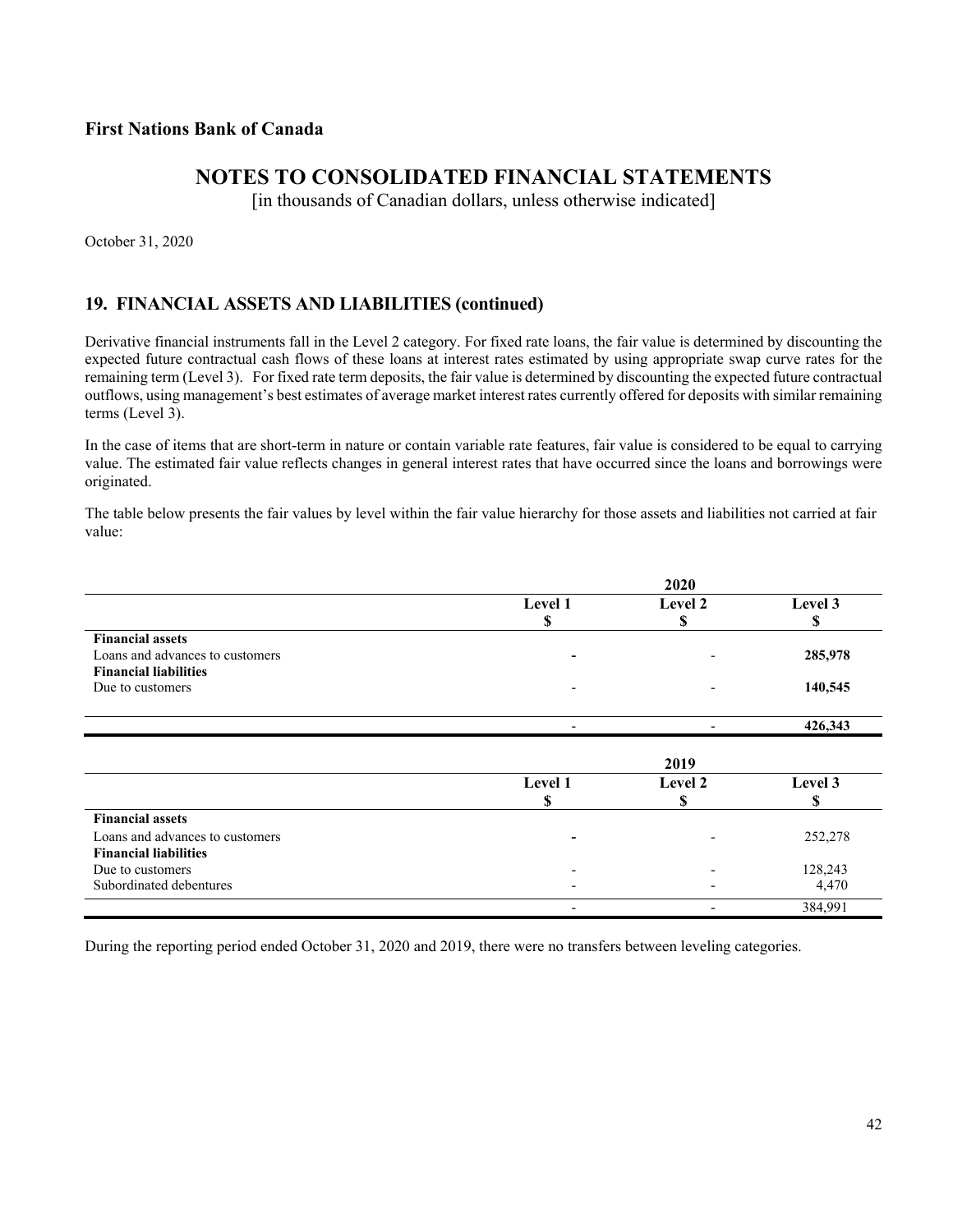[in thousands of Canadian dollars, unless otherwise indicated]

October 31, 2020

#### **20. DERIVATIVE FINANCIAL INSTRUMENTS**

Effective November 1, 2010, the Bank entered into a fixed for floating amortizing interest rate swap with TD Bank in order to hedge against interest rate fluctuations. No ineffectiveness from the hedge was recognized in net income during the year. A summary of the interest rate swap as at October 31, 2020 is provided below:

| Counterparty                     | 2020                      |                          |                      |                              |                     |                               |                             |
|----------------------------------|---------------------------|--------------------------|----------------------|------------------------------|---------------------|-------------------------------|-----------------------------|
|                                  | <b>Notional</b><br>Amount | <b>Maturity</b><br>Date  | Paving<br>rate index | Receiving<br>rate index      | Paying<br>rate      | <b>Receiving</b><br>rate      | Fair<br>value<br>(negative) |
|                                  | \$                        |                          |                      |                              |                     |                               |                             |
| <b>TD Bank</b><br><b>TD Bank</b> | 767<br>6,327              | $1-Nov-20$<br>$1-Dec-21$ | Fixed<br>Fixed       | 3-month CDOR<br>1-month CDOR | 2.521%<br>$3.750\%$ | $CDOR+1.42\%$<br>$CDOR+2.29%$ | (2)<br>(72)                 |

|                |                           |                         |                      | 2019                           |                |                   |                             |
|----------------|---------------------------|-------------------------|----------------------|--------------------------------|----------------|-------------------|-----------------------------|
| Counterparty   | <b>Notional</b><br>Amount | <b>Maturity</b><br>Date | Paving<br>rate index | <b>Receiving</b><br>rate index | Paying<br>rate | Receiving<br>rate | Fair<br>value<br>(negative) |
|                | S                         |                         |                      |                                |                |                   |                             |
| <b>TD Bank</b> | 2,275                     | 1-Nov-20                | Fixed                | 3-month CDOR                   | 2.521%         | $CDOR+1.42\%$     | 20                          |
| <b>TD Bank</b> | 596                       | $15-May-20$             | Fixed                | 1-month CDOR                   | 4.400%         | $CDOR+3.29%$      |                             |
| <b>TD Bank</b> | 6.607                     | $1-Dec-21$              | Fixed                | 1-month CDOR                   | 3.750%         | $CDOR+2.29%$      | 43                          |

#### **21. GUARANTEES**

Letters of guarantee have been provided to third parties by the Bank to make payments on behalf of customers up to \$6,478 [2019  $-$  \$2,472].

In the normal course of operations the Bank, as set out in its Bylaws, indemnifies directors and officers in certain circumstances, to the extent permitted by law, against certain claims that may be made against them as a result of their services to the Bank. The Bank may be required to indemnify directors, officers and such person's heirs or legal representatives for costs incurred as a result of civil, criminal or administrative actions to which such person is made a party in certain circumstances. The duty of the Bank to indemnify is further contingent on the director or officer meeting certain criteria in the By-laws, such as to have acted honestly and in good faith with a view to the best interest of the Bank. The nature of the indemnification prevents the Bank from making a reasonable estimate of the maximum potential amount that the Bank would be required to pay such persons. No amount has been accrued in the financial statements with respect to this indemnification.